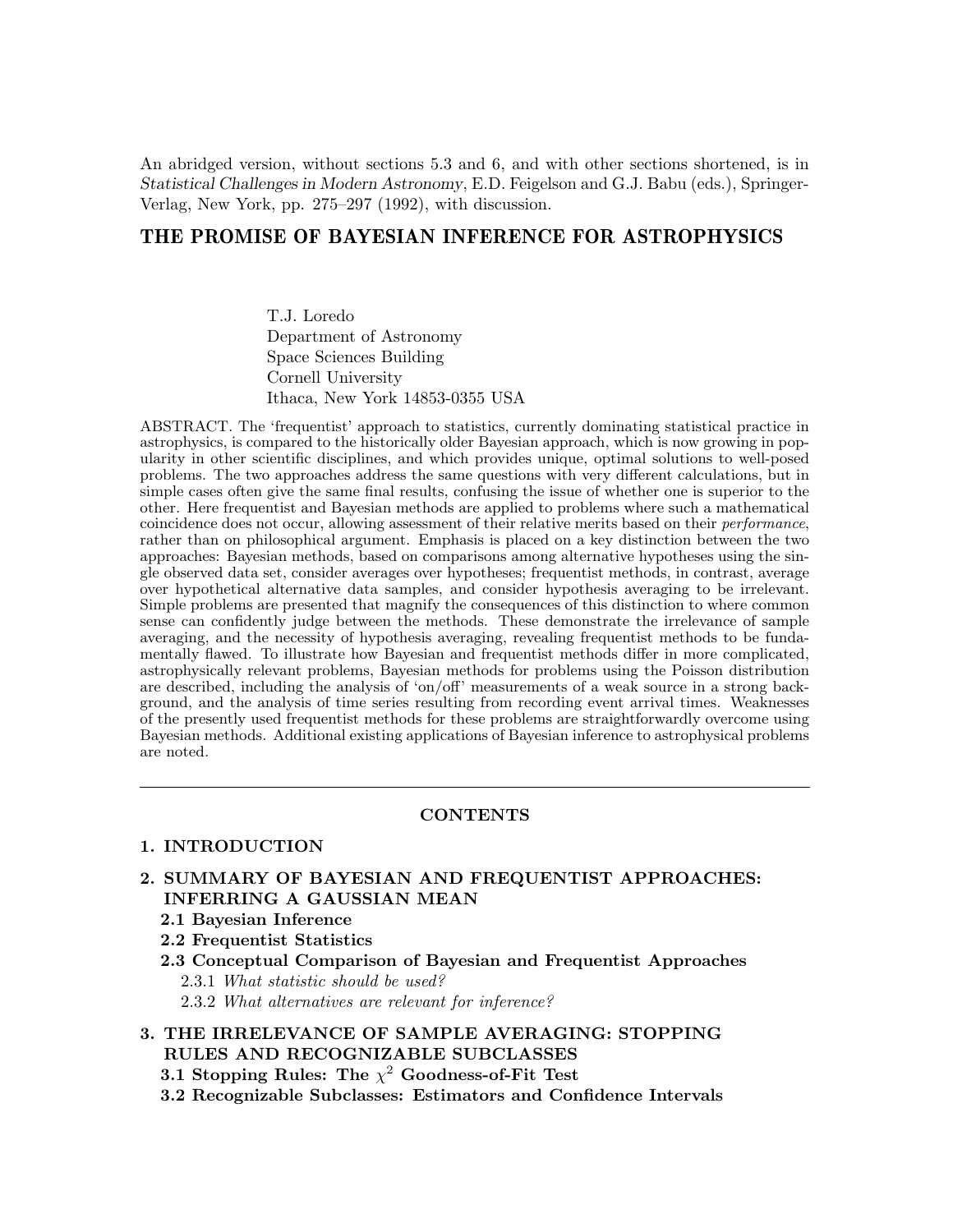# 4. THE RELEVANCE OF HYPOTHESIS AVERAGING: NUISANCE PARAMETERS

- 4.1 Nuisance Parameters
- 4.2 Coin Tossing With a Nuisance Parameter
- 4.3 Frequentist Use of the Likelihood Function

# 5. INFERENCE WITH THE POISSON DISTRIBUTION

- 5.1 Estimating a Poisson Mean
- 5.2 Analysis of 'On/Off' Measurements
- 5.3 Poisson Spectrum/Shape Analysis
	- 5.3.1 Frequentist Analyses
	- 5.3.2 Bayesian Analyses

# 6. ASSIGNING DIRECT PROBABILITIES: PRIORS AND LIKELIHOODS

- 6.1 Priors: One Type of Direct Probability
- 6.2 Abstract Probability
- 6.3 From Information to Probability
- 6.4 Prior Robustness
- 6.5 Objective Bayesian Inference

## 7. BAYESIAN INFERENCE IN ASTROPHYSICS

## REFERENCES

## 1. INTRODUCTION

Physics has an enormous aesthetic appeal. A great part of this appeal is the unity that physics brings to the wild variety of nature. Nowhere is this unity more apparent than in astrophysics, where physical laws are applied with astonishing success to situations that could hardly be more different than those of the earthbound laboratories in which they were first deduced and studied.

But astrophysics is an observational, not an experimental science. The phenomena under study are nearly always inaccessible to direct manipulation, and must be observed from great distances, and often indirectly. As a consequence, the scientific inferences of astrophysicists are fraught with uncertainty.

To realize the scientific potential of astrophysics thus demands an understanding, not only of the necessary physics, but also of the principles of inference that dictate how information can be optimally extracted from observational data and how theoretical predictions can be rigorously compared with such data. Indeed, for this very reason astronomers have made many of the most important early contributions to probability theory and statistics (Feigelson 1989). But in recent decades, there has been little interaction between astrophysicists and statisticians, and the majority of modern astrophysicists have little expertise in the use of sophisticated statistical methods.

In particular, few astrophysicists are aware that there is a controversy in statistics over the meaning of the most fundamental notion of the theory: probability. The traditional view, which we will call the frequentist view, identifies probability with the relative frequency of occurrence of an outcome in an infinite number of 'identical' repetitions of an experiment, or throughout an infinite ensemble. The older, *Bayesian* view, first clearly enunciated by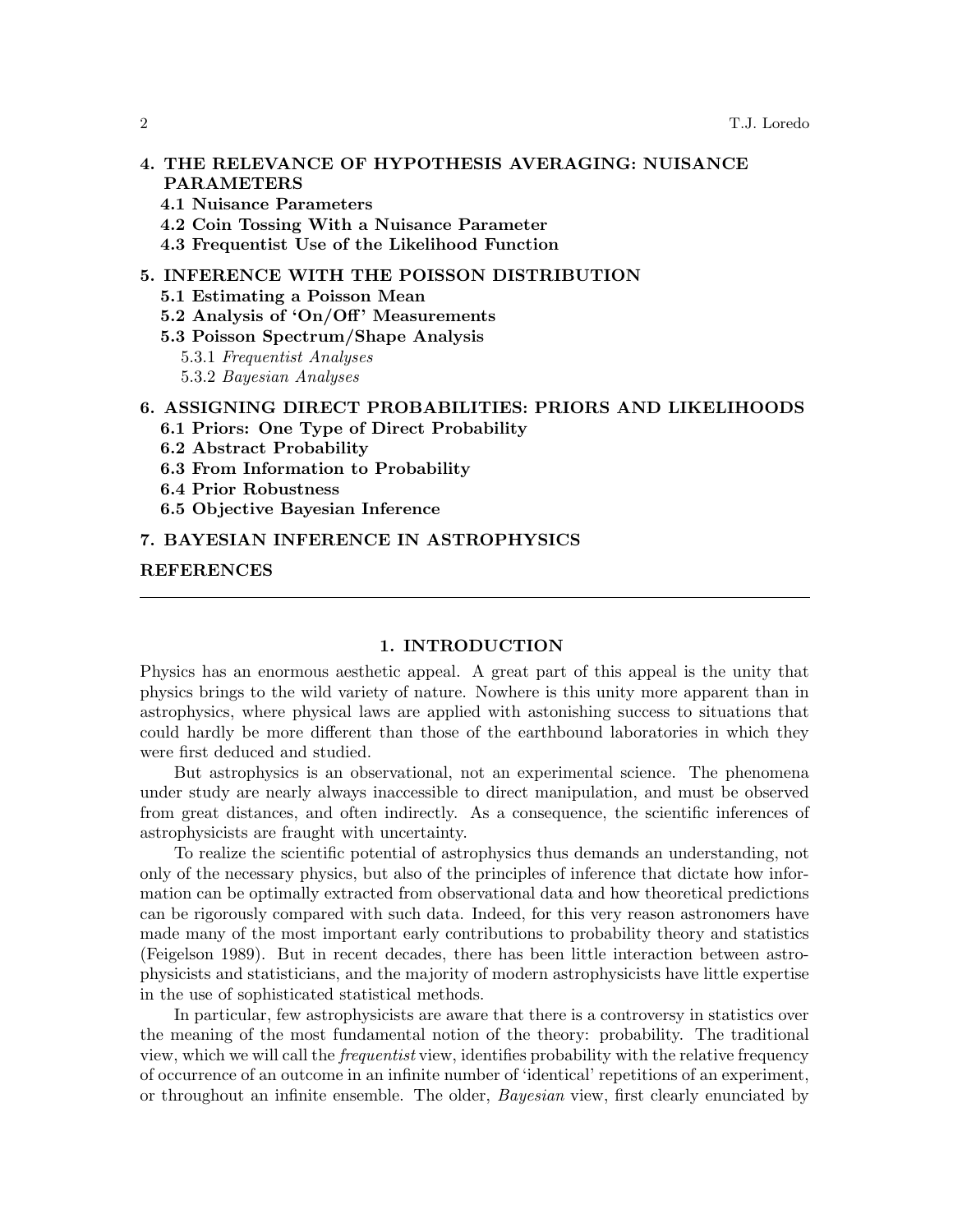Laplace in his analyses of statistical problems in celestial mechanics, holds that probability is a measure of plausibility of a proposition, the degree to which it is supported by specified information. Though the frequentist viewpoint has been the orthodox viewpoint throughout this century, in recent decades there has been a great revival of interest in the Bayesian approach to probable inference.

Those physical scientists who are aware of the Bayesian/frequentist controversy almost universally share the opinion that these approaches are just different ways of interpreting the same calculations, and dismiss the controversy as being merely 'philosophical.' Or, aware that many Bayesian calculations require prior probabilities, they believe that Bayesian methods can differ significantly from their frequentist counterparts only when strong prior information is available. Neither of these beliefs is true.

Astronomers are not alone in having misconceptions about Bayesian inference. Many practicing statisticians also misunderstand the nature and extent of the distinction between the Bayesian and frequentist approaches. In particular, Lindley (1990) has noted that many frequentist statisticians fail to recognize Bayesian inference as 'a separate paradigm, distinct from their own, and merely... think of it as another branch of statistics, like linear models.'

On the contrary, Bayesian and frequentist methods are fundamentally and profoundly different. They address the same problem with different calculations, and can reach substantially different conclusions even in the absence of strong prior information. By a mathematical coincidence, the results of Bayesian and frequentist calculations for some of the most simple and most common problems are mathematically identical. However, they differ, not only in their interpretations, but in their derivations, and such an identity will not hold in general.

The key contrast between Bayesian and frequentist methods is not the use of prior information, but rather the choice of alternatives that are relevant for inference: Bayesian inference focuses on alternative hypotheses, frequentist statistics focuses on alternative data. To asses an hypothesis,  $H_1$ , Bayesian methods compare the probability of  $H_1$  with the probabilities of other hypotheses; frequentist methods assume  $H_1$  is true, and compare the probability of the observed data,  $D$ , with the probabilities of other data sets predicted by  $H_1$ .

A simple example will caricature this distinction. Let  $p(A | B)$  denote the probability that some proposition,  $A$ , is true, given the truth of proposition  $B$ . If, given the truth of  $H_1$ , there are two possible data sets with probabilities  $p(D_1 \mid H_1) = 0.001$  and  $p(D_2 \mid H_1)$  $H_1$ ) = 0.999, frequentist statistics considers observation of  $D_1$  to be evidence against  $H_1$ because it is so much less probable than the unobserved datum,  $D_2$ . Bayesian statistics insists that this information alone tells us nothing about  $H_1$ , since observation of  $D_1$  is a possible consequence of the truth of  $H_1$ . Observation of  $D_1$  can only be considered to be evidence against  $H_1$  if there is a plausible alternative hypothesis,  $H_2$ , for which  $p(D_1 | H_2)$ is sufficiently greater than 0.001. The priors for the two hypotheses determine precisely how much greater 'sufficiently greater' is. Priors are required to make the comparisons necessary in Bayesian inference, but they are not its essential distinguishing feature. It is the nature of the alternatives compared that distinguishes the two approaches.

I argue here that a return to the Bayesian approach promises to greatly improve the accessibility, precision, and power of statistical inference in astrophysics.

The case for Bayesian inference can be made in two complementary ways, emphasizing either its conceptual or pragmatic superiority to frequentist statistics. The compelling conceptual and mathematical foundations of Bayesian inference have been reviewed for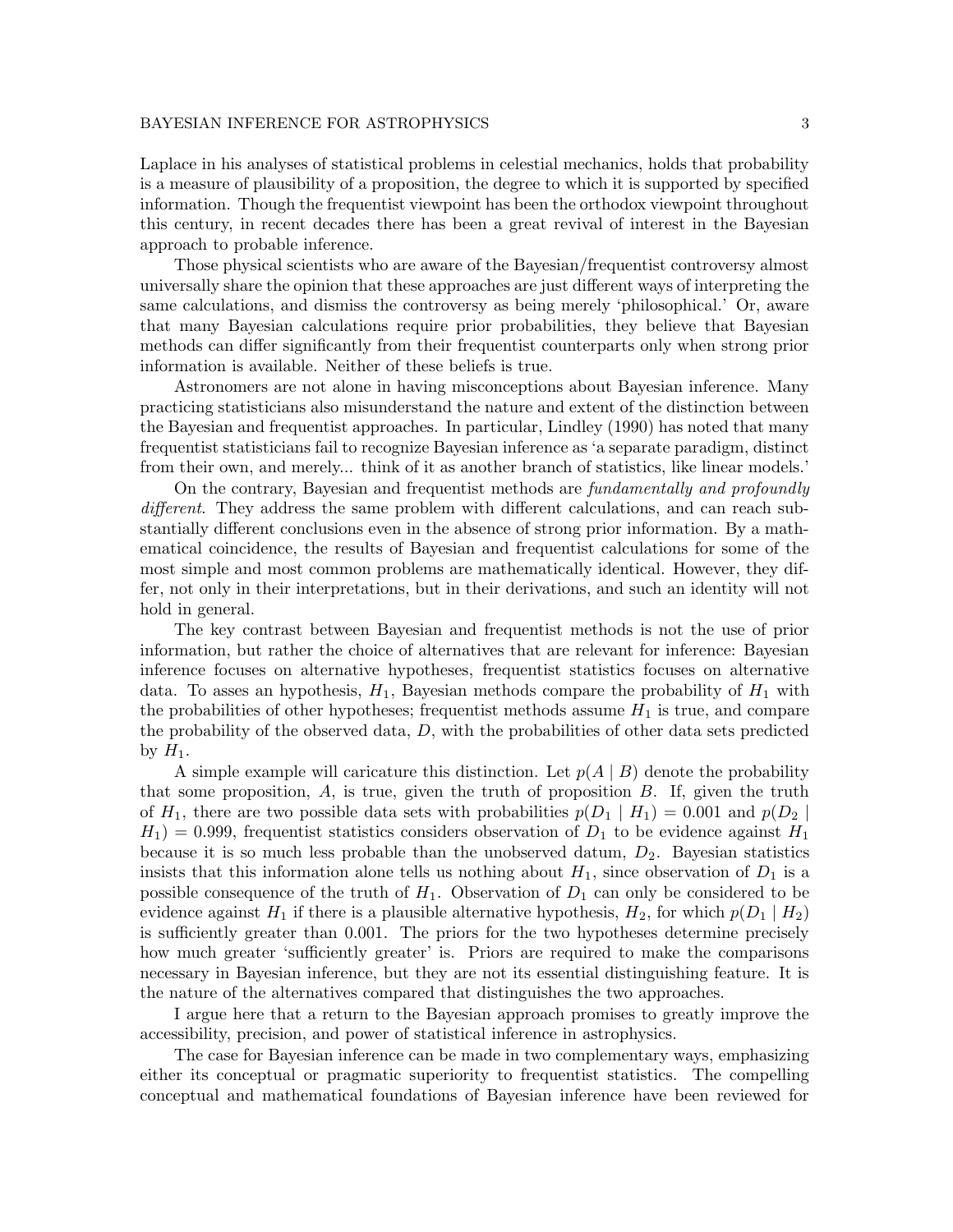astrophysicists in Loredo (1990), and are discussed more fully in the references cited there and in more recent works (Howson and Urbach 1989; Lindley 1990). The present paper seeks to demonstrate the superiority of Bayesian methods with more pragmatic criteria: Bayesian methods simply perform better in actual applications.

We will begin with a description of Bayesian and frequentist methods in Section 2 indicating how conceptual differences associated with the definition of probability lead to fundamental methodological differences in the procedures the two approaches use to address the same problem. We will emphasize the key contrast between the approaches just noted: the choice of alternatives relevant for inference. We will note that this contrast leads the two approaches to consider different kinds of averages in calculations: Bayesian calculations consider averages over hypotheses; frequentist calculations consider averages over hypothetical data (Efron 1978).

Sections 3 and 4 then present simple 'toy' problems that highlight this contrast and demonstrate that it has serious practical consequences. Section 3 will present two simple problems demonstrating that inferences based on the consideration of hypothetical data can be seriously misleading. The first problem, based on the  $\chi^2$  goodness-of-fit test, illustrates how ambiguity in the specification of data that might have been seen but were not can cause frequentist inferences to depend in a troubling way on phenomena that are irrelevant to the hypothesis under consideration. The second problem, employing common parameter estimation methods, demonstrates that the frequentist focus on good long-term behavior (averaged over many hypothetical data sets) can cause frequentist procedures to behave very poorly—even nonsensically—in individual cases. Good single-case behavior can be sacrificed for good long-term behavior.

Section 4 presents a simple problem demonstrating the necessity of explicitly considering alternative hypotheses in inference. Specifically, we address inference in the presence of nuisance parameters, the descriptive technical name for parameters that are a necessary element of a model for a phenomenon, but whose values are not of interest to the investigator. In an influential paper, Lampton, Margon, and Bowyer (1976) describe a frequentist method for eliminating uninteresting parameters in astrophysical data analysis; their 'projected  $\chi^2$ ' procedure has recently been advocated by Press, *et al.* (1986). But a simple example reveals this procedure to be seriously flawed, and traces this flaw back to the inability of frequentist methods to consider averages over alternative hypotheses.

Section 5 presents simple and astrophysically useful applications of Bayesian inference to problems involving the Poisson distribution that illustrate some of the ideas presented in Sections 3 and 4. Specifically, we discuss the measurement of a weak counting signal in the presence of a (possibly strong) background, and the analysis of event arrival times for periodicity. The results of Bayesian period detection calculations do not depend on the number of periods searched, eliminating a troubling subjective aspect of frequentist period detection procedures that has been the cause of much controversy among astronomers.

Section 6 briefly addresses the important problem of assigning direct probabilities for Bayesian inference, particularly the assignment of prior probabilities. We defer discussion of priors to this late Section in order to emphasize more fundamental points of contrast between Bayesian and frequentist methods addressed in earlier Sections.

Concluding remarks, with references for all astrophysical applications of Bayesian methods I know of, are presented in Section 7.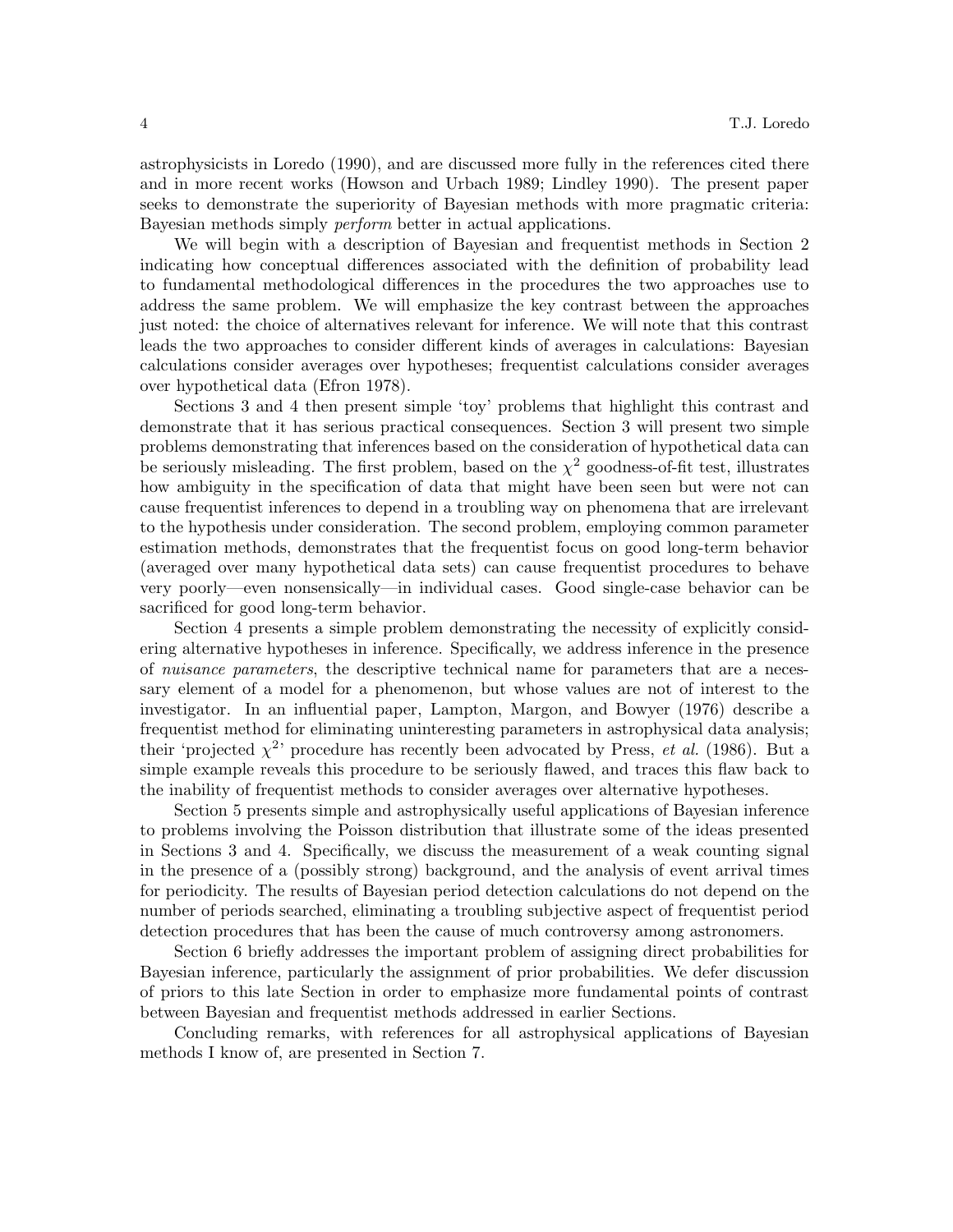# 2. SUMMARY OF BAYESIAN AND FREQUENTIST APPROACHES: INFERRING A GAUSSIAN MEAN

Bayesians and frequentists agree on the rules for manipulating probabilities. However, their disagreement over the meaning of probability leads them to calculate the probabilities of different things in order to address the same question. Essentially, they disagree on what the arguments of probability symbols should be.

In this Section, we summarize the differences between the two approaches, illustrating each approach by applying them to a familiar statistical problem: inferring the mean of a Gaussian distribution.

#### 2.1 Bayesian Inference

For a Bayesian, the probability  $p(A | B)$  is a real-number-valued measure of the degree to which proposition A is supported by the information specified by proposition  $B$ . It is a numerical description of what  $B$  tells us about the truth of  $A$ , a measure of the extent to which B distinguishes between A and the alternatives to A. Any proposition is considered 'fair game' as the argument of a probability symbol. Of course, this is not to imply that the value of  $p(A \mid B)$  is well-defined for every possible A and B. Indeed, one of the most important areas of research in Bayesian probability theory is the determination of the kinds of propositions for which there are well-defined probability assignments. As a bare minimum,  $B$  must specify the alternatives to  $A$ . After all, the truth of  $A$  can be uncertain only if there are alternatives that may be true in its place. Any assessment of the plausibility of A will depend on those alternatives and the extent to which any additional information specified by  $B$  distinguishes between them.

All allowed manipulations of Bayesian probabilities can be built from two basic rules. Writing  $\overline{A}$  for "not A" (a proposition that is true if A is false), and AB for "A and B", these rules are the familiar sum rule,

$$
p(A \mid C) + p(\overline{A} \mid C) = 1,\tag{2.1}
$$

and the product rule,

$$
p(AB | C) = p(A | BC) p(B | C) = p(B | AC) p(A | C).
$$
 (2.2)

As an abstract but important example of the Bayesian application of the sum and product rules, consider propositions  $H_1$ ,  $H_2$ , and so on, asserting the truth of particular hypotheses, and a proposition D, asserting the observation of particular data relevant to those hypotheses. These propositions are all legitimate arguments for a probability symbol. Using equation (2.2), a Bayesian could calculate the probability,  $p(H_1D | I)$ , that hypothesis 1 is true and that the observed data is as specified by D,

$$
p(H_1 D \mid I) = p(H_1 \mid DI) p(D \mid I)
$$
  
=  $p(D \mid H_1 I) p(H_1 \mid I).$  (2.3)

Here  $I$  is the background information that specifies the problem under discussion; in particular, it must, at the very least, specify the hypotheses alternative to  $H_1$ , and some logical connection between the data and each of the hypotheses. That is, I must specify sufficient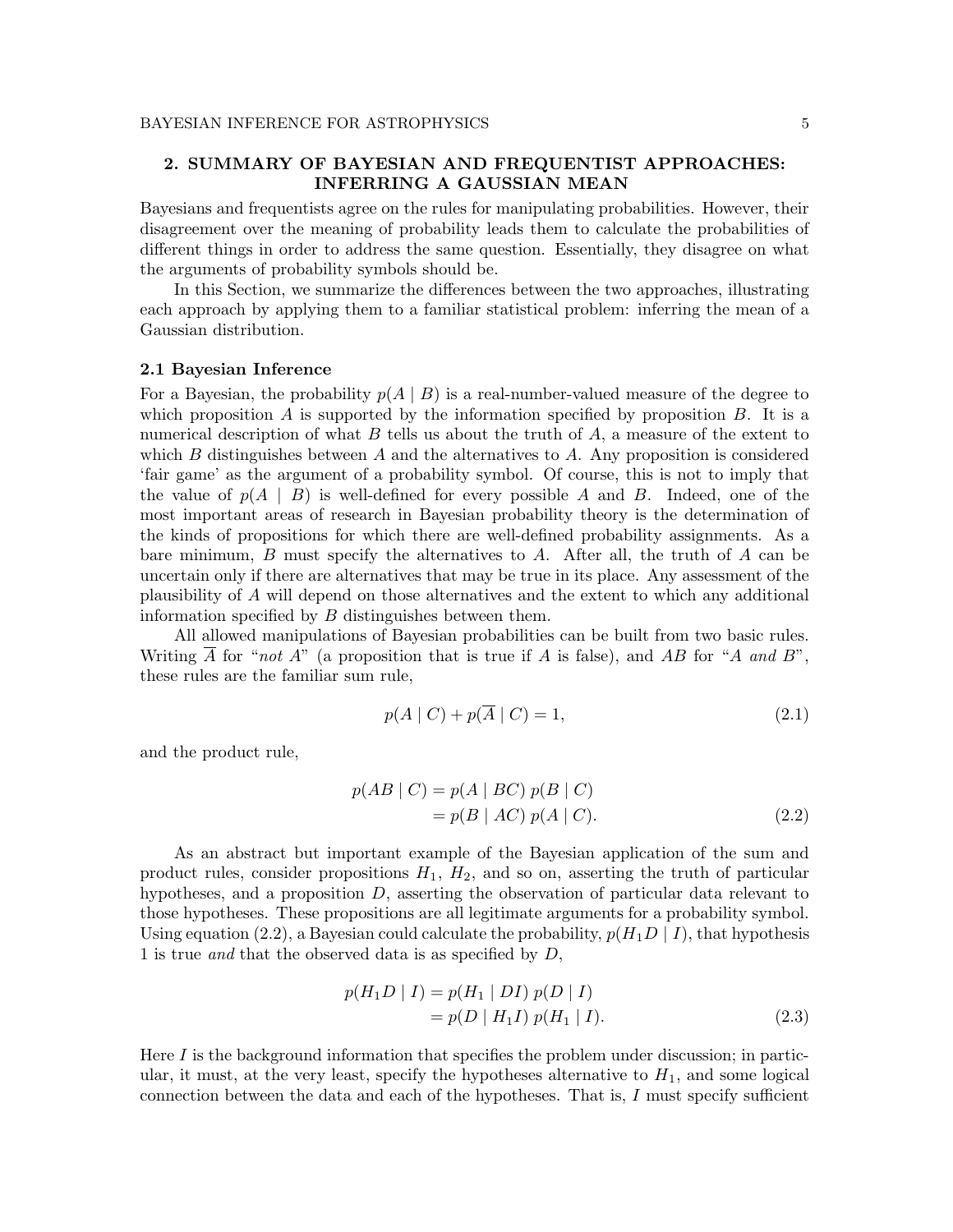information to permit unambiguous assignment of the various probabilities needed for a calculation.

It is a trivial matter to solve equation (2.3) for  $p(H_1 | DI)$  to obtain Bayes' Theorem,

$$
p(H_1 | DI) = p(H_1 | I) \frac{p(D | H_1 I)}{p(D | I)}.
$$
\n(2.4)

Bayes' theorem, a consequence of the product rule, is the most important calculating tool in Bayesian probability theory. This is because it describes one of the most important processes in science: learning about hypotheses from data. In particular, it tells us how to update the *prior probability* of an hypothesis,  $p(H_1 | I)$ —which may summarize information about  $H_1$  as primitive as the mere specification of alternatives or as complicated as the results of 1000 previous experiments—to its *posterior probability*,  $p(H_1 | DI)$ , which now includes the information provided by the data, D. The updating factor is the ratio of two terms. Only the numerator,  $p(D | H_1 I)$ , depends explicitly on  $H_1$ ; it is called the *sampling* distribution in its dependence on D, or the likelihood function in its dependence on  $H_1$ . The denominator, called the *prior predictive probability* or the global likelihood, is independent of  $H_1$  and is thus simply a normalization constant. It can be calculated by summing the product of the prior and the likelihood function over all alternative hypotheses  $H_i$ ,

$$
p(D | I) = \sum_{i} p(H_i | I) p(D | H_i I),
$$
\n(2.5)

as shown in Loredo (1990) and references therein.

To illustrate the use of Bayes' theorem, imagine that we want to determine the distance, l, to some object from N measurements,  $m_i$ , contaminated by noise. A possible model for these data is

$$
m_i = l_{\text{true}} + \epsilon_i,\tag{2.6}
$$

where  $\epsilon_i$  is an unknown 'error' contribution. In this as in all parameter estimation problems, both frequentist and Bayesian approaches assume the truth of some parametrized model for the observations, and seek to determine the implications of the data for the values of any unknown parameters. A Bayesian does this simply by using Bayes' theorem to calculate the probabilities of various hypotheses about  $l_{true}$ , given the data,  $D = \{m_i\}$ , and the background information, I, that specifies the model and anything known about  $l_{true}$  before consideration of the data, including the results of any previous measurements. All such probabilities could be calculated from suitable integrals of the posterior density,  $p(l | DI)$ , defined by  $p(l < l_{true} < l + dl | DI) = p(l | DI)dl$ . Thus specifying  $p(l | DI)$  as a function of l would completely represent the Bayesian solution to this problem. From this function we could calculate the probability that  $l_{true}$  is between two values, a and b, simply by integrating over  $l$ ,

$$
p(a < l_{\text{true}} < b \mid DI) = \int_{a}^{b} p(l \mid DI) dl. \tag{2.7}
$$

If our information about possible sources of error leads to the common Gaussian probability assignment for the values of  $\epsilon_i$ , with zero mean and variance  $\sigma^2$ , a simple calculation, using a uniform prior distribution for  $l$ , yields a posterior density for  $l$  that is also Gaussian, with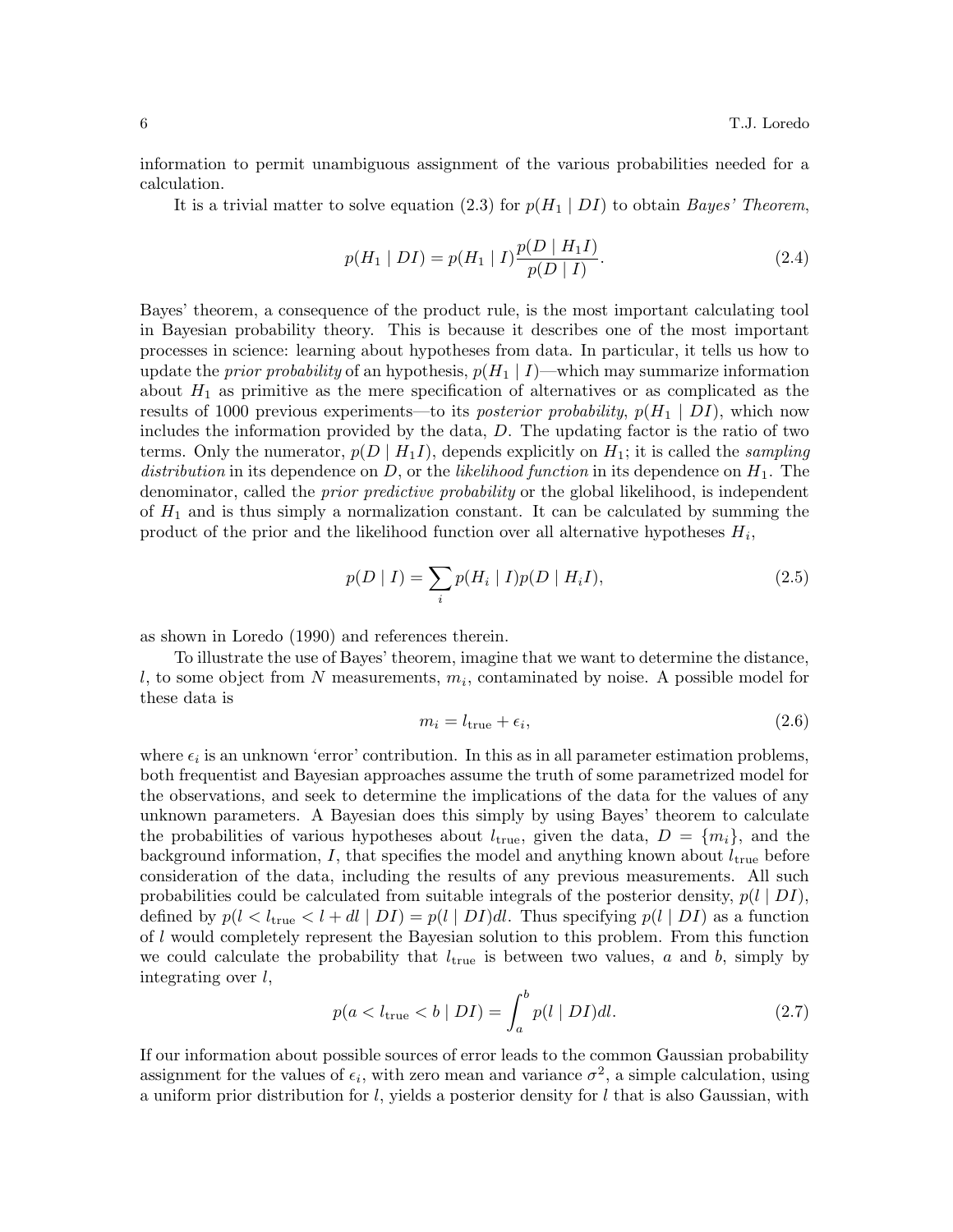mean equal to the sample mean,  $\overline{m}$ , and standard deviation from the familiar 'root-N' rule, σ/ √ N:

$$
p(l \mid DI) = \frac{N}{\sigma \sqrt{2\pi}} \exp\left[-\frac{N(l - \overline{m})^2}{2\sigma^2}\right].
$$
 (2.8)

Using this distribution one can show that there is a probability of  $0.68$  that l is in the range  $\overline{m} \pm \sigma/\sqrt{N}$ , and that  $p(l \mid DI)$  is higher within this region than outside of it. This region is called a 68% credible region, or a 68% highest posterior density (HPD) region. The details of this simple calculation, and a discussion of its robustness with respect to the choice of a prior, are available in Loredo (1990).

#### 2.2 Frequentist Statistics

For a frequentist, the probability  $p(A)$  is the long-run relative frequency with which A occurs in an infinite number of repeated experiments, or throughout an infinite ensemble. With this understanding of probability, the argument of a probability symbol cannot be an arbitrary proposition, but must be a proposition about a *random variable*, a quantity that can meaningfully be considered to vary throughout a series of repeated experiments or throughout a physically meaningful ensemble. This greatly restricts the domain of probability theory. In particular, the probability of an hypothesis is a meaningless concept in frequentist statistics. This is because a particular hypothesis is typically either true or false in *every* repetition of an experiment. Its frequentist probability, to the extent that it is meaningful, is either one or zero; but understood in this sense, the probability of an hypothesis is nearly always inaccessible (we do not know if it is true or not), and therefore scientifically uninteresting. Crudely, frequentist probabilities describe fluctuations, and hypotheses do not fluctuate.

Denied the concept of the probability of an hypothesis, frequentist statistics rejects the use of Bayes' theorem for assessing hypotheses. The mathematical correctness of the theorem is not questioned, and it is used to calculate distributions of random variables conditional on the values of other random quantities. But the application of the theorem to calculate probabilities of hypotheses is forbidden.

Of course, the principal use of probability theory in science is to assess the plausibility or viability of hypotheses. Barred from calculating the probability of an hypothesis, other ways must be found to assess hypotheses using frequencies. As a result, the discipline known as statistics was developed, distinct from, but relying on, probability theory. Statistics assesses hypotheses by noting that, though an hypothesis is not a random variable, data may be considered random. Thus hypotheses are assessed indirectly, by making use of the frequencies of different data sets that one might see if the hypothesis were true. This is accomplished as follows.

- 1. First, specify a procedure,  $\Pi_S$ , for selecting an hypothesis based on one or more characteristics of the data, which we denote by  $S(D)$  (S may be a vector). The function,  $S(D)$ , is called a *statistic*.
- 2. Since the data are random, the function  $S(D)$  is also random, and is therefore amenable to a frequentist description. Calculate the *sampling distribution* of S,  $p(S | H)$ , from  $p(D | H)$ .
- 3. Use the sampling distribution to characterize the long-term behavior of applying  $\Pi<sub>S</sub>$ to the variety of data predicted by H.
- 4. Apply  $\Pi_S$  to the actually observed data.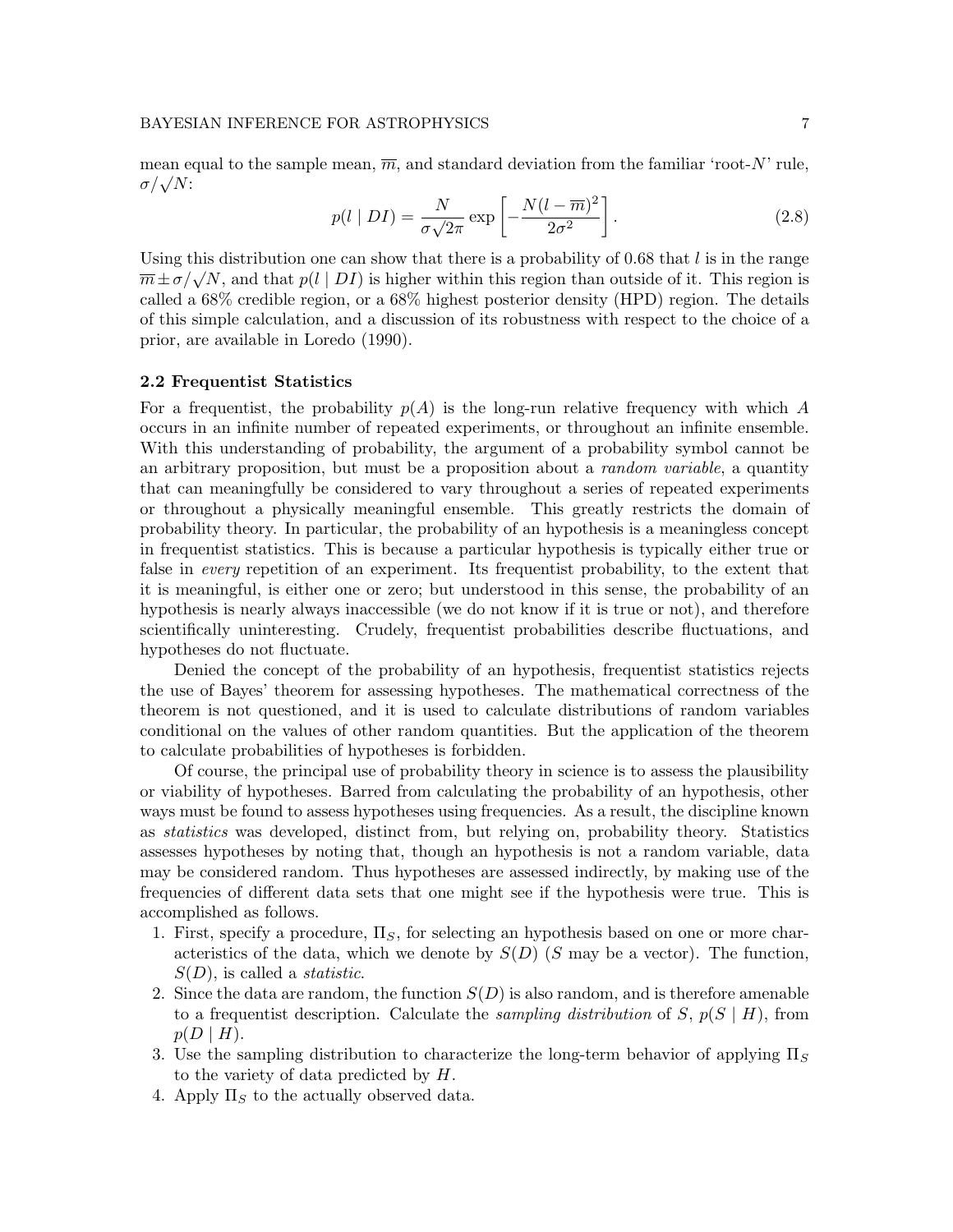The role of probability theory in frequentist statistics is limited to steps 2 and 3. In practice, these steps are sometimes performed with Monte Carlo calculations, and the overall performance of  $\Pi<sub>S</sub>$  is characterized by averages over the simulated data. Unfortunately, frequentist theory offers no direct guidance for step 1—specifying a procedure and a statistic—or for choosing what characteristics of the procedure one should calculate in step 3. Intuition has been the dominant guide for specifying procedures, the relevant characteristics of the procedures, and the choice of statistic. In practice, a few procedures dominate statistical practice (estimators, confidence intervals, significance tests), and a few characteristics are considered most relevant for each (mean and variance of estimators, confidence level of confidence intervals, significance level ['false-alarm probability'] of a significance test). But there is seldom agreement on what statistic is the best to use in frequentist procedures for any but the simplest problems. Finally, note that the role of probability theory ends before the procedure is applied to the actually observed data in step 4—just where the role of probability theory begins in the Bayesian approach. Thus all probabilities quoted in frequentist analyses are to be understood as properties of the procedure used, not as properties of the single inference found by applying the procedure to the one observed data set.

For example, consider again the distance measurement problem whose Bayesian solution we outlined above. A frequentist would reject Bayesian probability statements about  $l_{true}$ , arguing that  $l_{true}$  remains constant in repeated observations and is therefore not amenable to a frequentist description. Instead, the frequentist would develop methods that assess hypotheses about  $l_{\text{true}}$  using only the frequency distribution of the observed widths,  $w_i$ , which would vary from observation to observation, and which are therefore legitimate 'random variables.'

Frequentist approaches to this problem depend on what kind of hypotheses regarding  $l_{true}$  one may wish to consider. Two types of hypotheses are commonly considered, the specification of a single value of l to be considered as an estimate of  $l_{\text{true}}$  (point estimation), or the specification of a range of l values asserted to contain  $l_{\text{true}}$  (interval estimation). For point estimation, the procedure adopted is to assert that the true value of the parameter is equal to the value of the chosen statistic, which is here called an estimator. Usually several possible estimators are proposed (perhaps as a parametrized class), their sampling distributions are calculated, and one is chosen as 'best' based on how well the estimates it produces would cluster around  $l_{\text{true}}$  if the observations were repeated many times. For interval estimation, the procedure adopted is to assert that the true parameter value lies within an interval-valued statistic,  $[l_1({m_i}), l_2({m_i})]$ . The *confidence level* of the interval is calculated by determining the frequency with which this assertion would be correct in the long run. Again, intervals based on different possible statistics could be proposed, and one is selected based on how large the resulting intervals would be in the long run.

In the case of Gaussian errors described above, the accepted frequentist procedures give results identical to the Bayesian calculation described above:  $l_{\text{true}}$  is estimated to be  $\overline{m}$ , and a 68% confidence interval for  $l_{\text{true}}$  is  $\overline{m} \pm \sigma / \sqrt{N}$ . The sample mean is chosen as an estimator by focusing on two characteristics of the sampling distribution of possible estimators: their mean ('center of mass') and variance. Specifically, one restricts consideration to the class of estimators with mean equal to the true value of  $l_{\text{true}}$ , so that

$$
\int \hat{l}(D) p(D \mid l_{\text{true}}) dD = l_{\text{true}}.
$$
\n(2.9)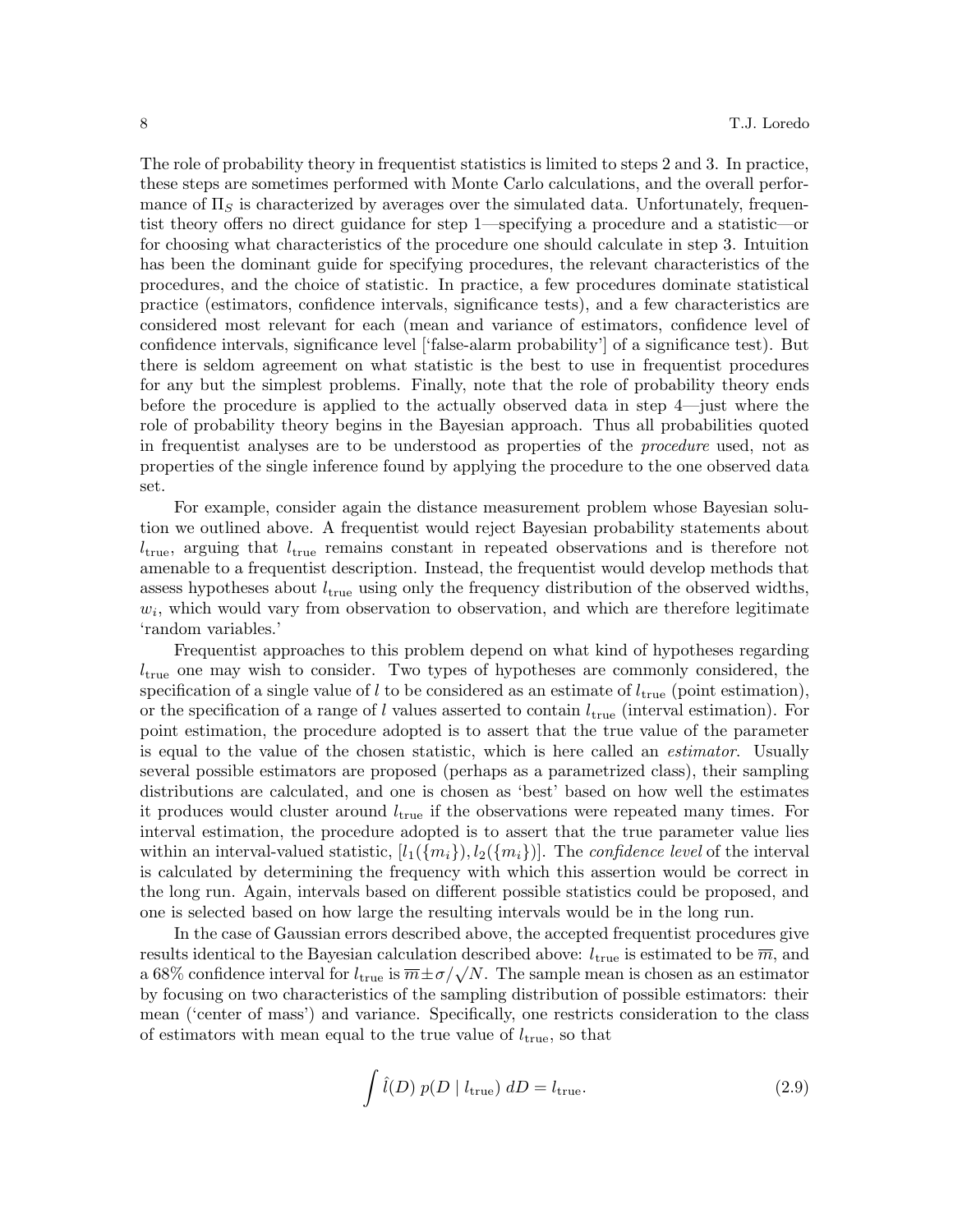This implies that the average of the estimates found in many repetitions will converge to the true value of l. Estimators that satisfy equation  $(2.9)$  are called *unbiased*. There are an infinite number of unbiased estimators, but among them the estimator based on the sample mean converges most quickly, in the sense of having the smallest variance,

$$
\int [\hat{l}(D) - l_{\text{true}}]^2 p(D \mid l_{\text{true}}) dD. \tag{2.10}
$$

The 68% confidence interval will include  $l_{true}$  68% of the time in many repeated experiments; that is,  $\overline{m}$  will be within  $\pm \sigma/\sqrt{N}$  of  $l_{\text{true}}$  with a frequency of 0.68:

$$
\int_{l_{\text{true}}-\sigma/\sqrt{N}}^{l_{\text{true}}+\sigma/\sqrt{N}} p(\hat{l}(D) | l_{\text{true}}) d\hat{l}(D) = 0.68.
$$
 (2.11)

Of course, many intervals satisfy an equation like (2.11); for example, the interval  $[-\infty, \overline{m}+$  $(0.47\sigma/\sqrt{N})$  is also a 68% confidence interval. Additionally, an interval could be specified by using some statistic other than the sample mean. The familiar 'root- $N$ ' interval is chosen because it is the shortest 68% interval based on the estimator, or because it is the symmetric interval.

#### 2.3 Conceptual Comparison of Bayesian and Frequentist Approaches

For the Gaussian example outlined above, Bayesians and frequentists agree on the final result. Nevertheless, it should be clear that the results mean very different things, not because Bayesians and frequentists interpret the same calculation differently, but because, in fact, they calculate very different things. Only by coincidence are their results identical in the Gaussian case. Unfortunately, the Gaussian distribution is so ubiquitous in statistics that this coincidence tends to mislead intuition. In the following sections, we will discuss examples where such a coincidence does not occur. We will first educate our misled intuition with simple 'toy' problems, where the contrast between Bayesian and frequentist methods is stark, and only then consider more complicated, practical problems.

But before moving on to examples, we will briefly elaborate on some of the conceptual and methodological differences that are already apparent in the Gaussian example. We want to know, not only *which* approach to inference is superior, but also *why* it is superior. Only with this understanding can we have confidence in the application of methods to problems whose complexity prevents our intuition from unambiguously identifying the superior result.

Much can be—and has been—written comparing the conceptual and mathematical foundations of Bayesian and frequentist statistics; references to some of this literature are provided in Loredo (1990) and in Lindley (1990), and a useful and extensive discussion is available in the recent book of Howson and Urbach (1989). Here we will emphasize two specific points of contrast between Bayesian and frequentist methods that have immediate practical consequences for scientists with real data to analyze. The examples in the remainder of this paper will concretely illustrate these points of contrast.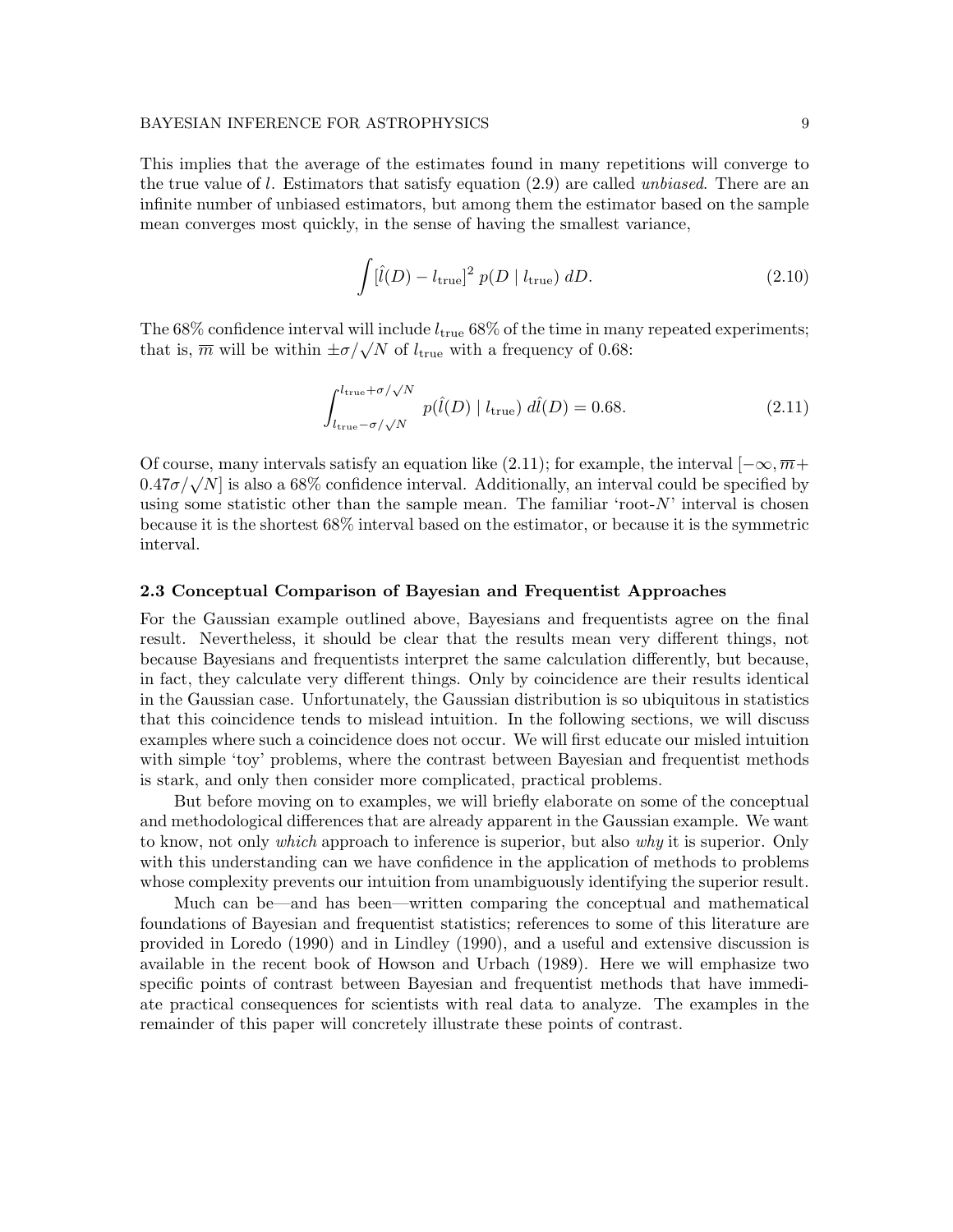#### 2.3.1 What statistic should be used?

The first point of contrast is of great practical significance. Bayesian inference is a problemsolving theory; given a problem, it provides a solution. In contrast, frequentist statistics is a solution-characterizing theory. It requires the user to come up with tentative solutions, and merely provides tools for characterizing them. The Bayesian solution to a well-posed problem is found by calculating the probabilities of the various hypotheses involved, using the rules of probability theory. In the process, the theory automatically identifies what statistics to calculate to optimally extract information from the data. In contrast, frequentist statistics does not provide a unique solution to a problem. Instead, it must be presented with a class of procedures. Probability theory is used to calculate certain properties of these procedures, and the investigator is left to choose from among them based on these properties. In fact, the theory does not even specify how these properties should affect the choice of a procedure. In addition, the theory cannot incorporate prior information of even the simplest kind, such as mere specification of an allowed range for a parameter, as we will see in Section 5.

For example, in the Gaussian estimation problem just considered, the Bayesian approach led directly and uniquely to the familiar result. In contrast, frequentist point estimation required specification of a class of estimators: those that are unbiased. But there is a certain arbitrariness to this specification, in that the intuitive notion behind bias would be equally well served by, say, the median or the mode of the sampling distribution, which in general will be different from the mean (though not in the Gaussian case, which is misleadingly simple). Also, by itself the notion of bias was not sufficient to specify an estimator; in fact, any estimator can be made unbiased by calculating its bias and subtracting it. Thus an additional property had to be considered to select from among competing estimators, the variance of their sampling distributions. Yet the variance of a particular estimator may increase when its bias is removed, so the relative merits of variance and bias should have been specified somehow. Finally, as appealing as criteria such as bias and variance may be to intuition, there is nothing fundamental about them, and, for example, there is a growing literature on the use of biased estimators (Efron 1975; Zellner 1986). Similar criticisms may be leveled against confidence intervals.

The practical consequence of frequentist nonuniqueness is that a complicated problem with a single Bayesian solution may have several frequentist solutions, each based on a different choice of statistic, and each giving a different answer to a particular question, with no compelling criteria for deciding between them. A striking example is provided by analyses of the neutrinos detected from supernova SN1987A. Literally dozens of analyses of the two dozen detected events have been published, many of them considering the same model, but differing in choice of statistic, and to varying degrees in the final conclusions reached, with no compelling arguments for preferring one analysis to another. In fact, most of these analyses are not even correct from the frequentist viewpoint, most investigators having confused the concept of a Type I error probability with a confidence level (Loredo and Lamb 1989, 1992). A correct frequentist analysis of these data is presented in Loredo and Lamb (1989), and a Bayesian analysis is presented in Loredo and Lamb (1992).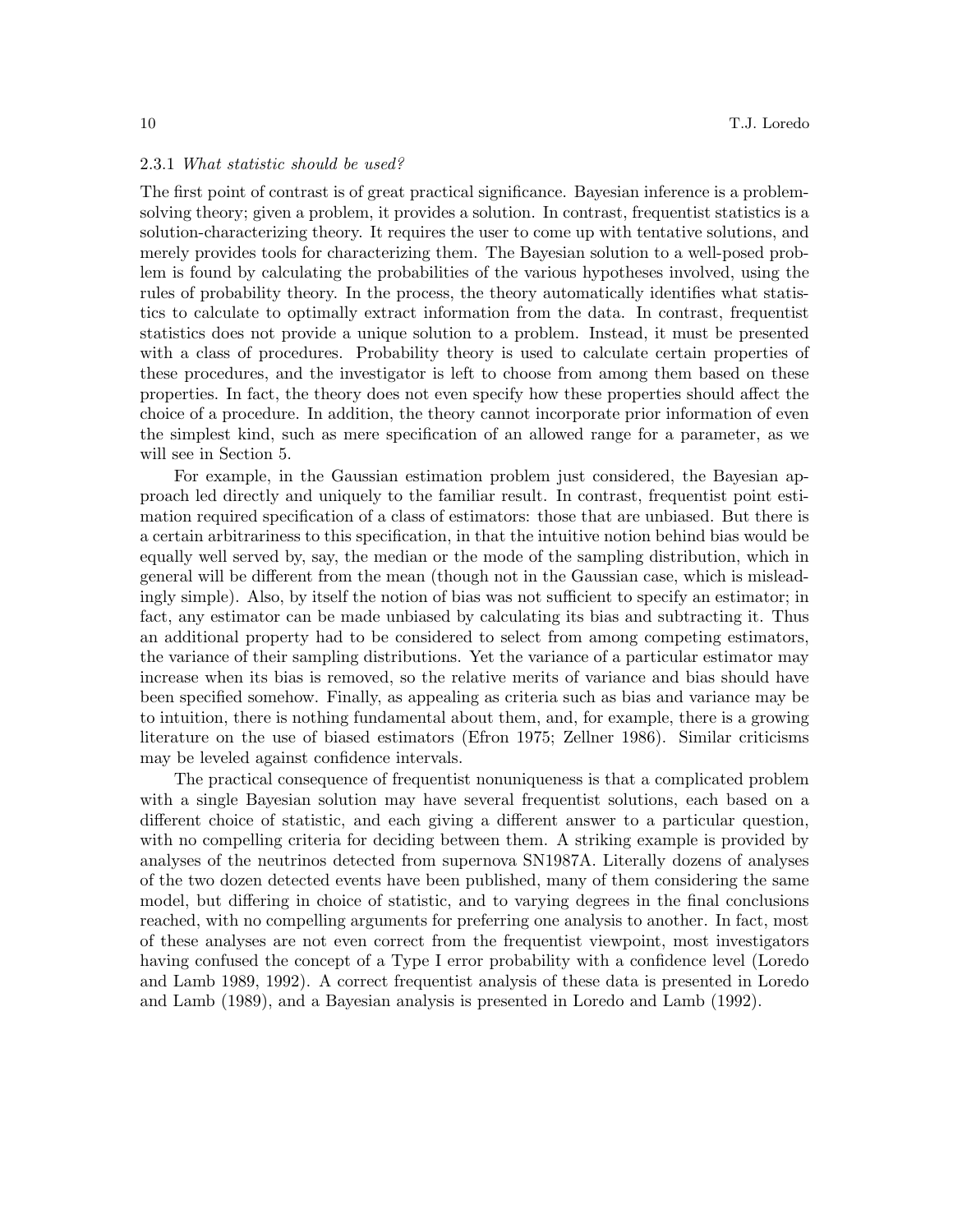#### 2.3.2 What alternatives are relevant for inference?

The second point of contrast between Bayesian and frequentist methods concerns the types of alternatives considered relevant for inference. In many respects, this is the essential feature distinguishing the approaches. The alternatives whose probabilities are considered in Bayesian calculations are alternative hypotheses. Those considered in frequentist calculations are alternative data. This distinction manifests itself in the Gaussian estimation problem above in two ways. First, the Bayesian result is conditional on the data (see,  $e.g.,$ equation  $[2.8]$ ), whereas the frequentist result is conditional on a single hypothesis (see, e.g., equations [2.9]-[2.11], which are conditional on  $l_{\text{true}}$ ). Second, Bayesians consider sums or averages over hypotheses (the integral in equation  $[2.8]$  is over l), whereas frequentists average over hypothetical data (the integrals in equations [2.9]-[2.11] are over possible sets of data). This point has been emphasized by Efron (1978). Only in special circumstances are frequentist data averages numerically equal to Bayesian hypothesis averages. The Gaussian distribution provides one such circumstance because of its symmetry between data and parameter.

On a purely intuitive level, this distinction should immediately raise doubts about frequentist methods. After all, in any real experiment, the observed data are the fact, and it is the possible hypotheses which are hypothetical. That is, we are uncertain about the hypotheses, not the data. Bayesian inference describes the uncertainty regarding the hypotheses by calculating the probabilities of those hypotheses conditional on the one fact we are certain of: the data. Frequentist statistics instead assesses procedures using the probabilities of hypothetical data conditional on the truth of a particular hypothesis. Yet the reason we perform experiments is that we do not know what hypothesis is true!

To be fair, some frequentist procedures can be cleverly designed to have characteristics that are independent of which particular hypothesis (within a class of alternatives) is true. For example, a special property of the Gaussian distribution makes equation (2.11) correct for every possible value of  $l_{true}$ , so the true value need not be known. But this is not generally possible, particularly in multiparameter problems, or in hypothesis testing situations. In these cases, one must simply pick an hypothesis  $(e.g., a model with its parameters fixed at$ their best-fit values), and assume it is true to calculate the needed distributions, despite being virtually certain that this assumption is false. The resulting statistical procedures are then not rigorously correct, but in frequentist statistics this is often 'just about the only game in town' (Press, et al. 1986).

On a more technical level, averaging over hypothetical data makes frequentist results depend on the precise nature of data which might have been seen, but were not. Unfortunately, factors irrelevant to the hypotheses under consideration can play an important role in determining what other data might have been seen, and these factors can affect frequentist inferences in troubling ways, as will be demonstrated in Section 3. In Bayes' theorem, the only relevant feature of the data is the dependence of its probability on the various hypotheses under consideration, not its relationship to other hypothetical data.

Finally, by seeking procedures which have good performance averaged over many hypothetical data, frequentist statistics generally trade off good performance in individual cases for good long-term performance. We will explicitly demonstrate that this occurs in Section 3. This occurs because the probabilities characterizing frequentist procedures are properties of the procedures, and not of the specific conclusions reached from a particular data set. For example, the probability of 0.68 assigned to the 'root-N' confidence interval in Gaussian estimation is not a property of the particular interval one would find by applying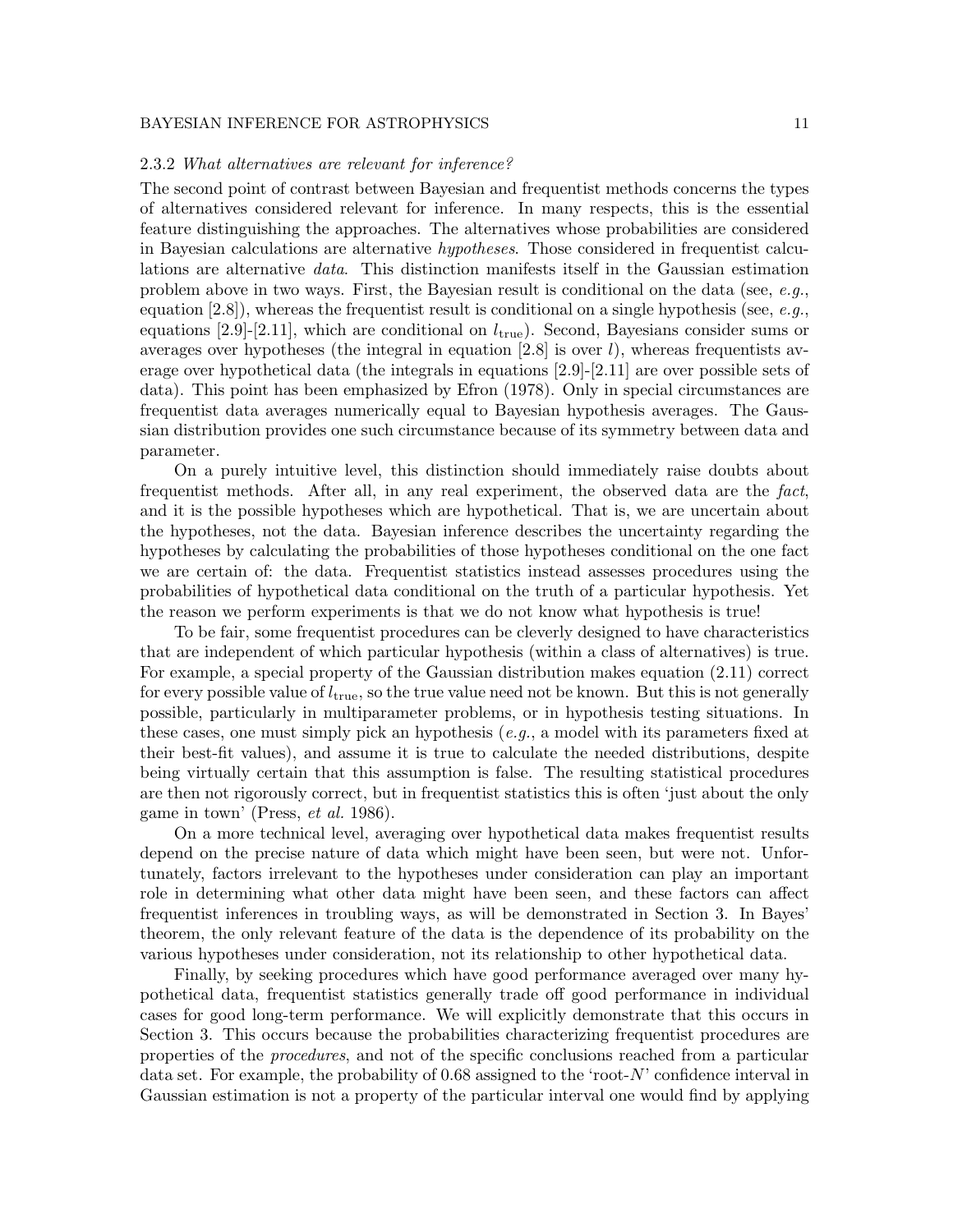the rule to a particular data set, but is instead a property of the procedure of applying this rule to many data sets drawn from a Gaussian distribution. One can easily construct other procedures (for example, procedures that eliminate 'outlier' points that are beyond some threshold from the sample mean) that, for certain data sets, specify the same interval as the 'root- $N$ ' procedure, but assign it a *different* confidence level, even though the procedures assume the same Gaussian model. This is because frequentist probability theory can only characterize procedures, not particular inferences. This is made clear in the four step process outlined in the previous subsection: the role of probability theory ends when the actual data is analyzed in step 4. Bayesian probability theory works very differently. It applies probability theory directly to the observed data, seeking the best inference possible for the single case at hand.

The next two sections explore the ramifications of basing inferences on averages over hypotheses versus averages over hypothetical data. In Section 3, we demonstrate the irrelevance of averaging over hypothetical data, and in Section 4, we demonstrate the necessity of averaging over hypotheses. Along the way, the nonuniqueness of frequentist procedures will be illustrated by noting the variety of frequentist solutions to the problems considered.

# 3. THE IRRELEVANCE OF SAMPLE AVERAGING: STOPPING RULES AND RECOGNIZABLE SUBCLASSES

# 3.1 Stopping Rules: The  $\chi^2$  Goodness-of-Fit Test

After the sample mean and the 'root- $N$ ' rule, there is no statistic more familiar to astronomers than Pearson's  $\chi^2$  and its generalizations. One of the most widely used statistical methods in astronomy is the  $\chi^2$  'goodness-of-fit' test which evaluates a model based on the calculation of the probability P that  $\chi^2$  values equal to *or larger than* that actually observed would be seen if the model is true. If  $P$  is too small (the critical value is usually 5%), the model is rejected.

To create a quantity which takes on values between 0 and 1 to replace the straightforward Bayesian notion of the probability of an hypothesis, goodness-of-fit tests, and many other frequentist procedures, are forced to consider, not only the probability of seeing the actually observed data (which is almost always negligible), but the probability of seeing other hypothetical data—those that would produce a larger  $\chi^2$  value—as well. This peculiar line of reasoning has troubled scientists and statisticians for as long as such tests have been advocated. Jeffreys (1939) raised the issue with particular eloquence:

What the use of  $P$  implies, therefore, is that a hypothesis that may be true may be rejected because it has not predicted observable results that have not occurred. This seems a remarkable procedure. On the face of it the fact that such results have not occurred might more reasonably be taken as evidence for the law, not against it.

Indeed, many students of statistics find that the unusual logic of P-value reasoning takes some time to 'get used to.'

Later critics strengthened and quantified Jeffreys' criticism by showing how P-value reasoning can lead to surprising and anti-intuitive results. This is because the reliance of P-values on unobserved data makes them dependent on what one believes such data might have been. The intent of the experimenter can thus influence statistical inferences in disturbing ways. Here is a simple example of this phenomenon that is widely known among statisticians, but not familiar to most physical scientists (see, e.g., Berger and Berry 1988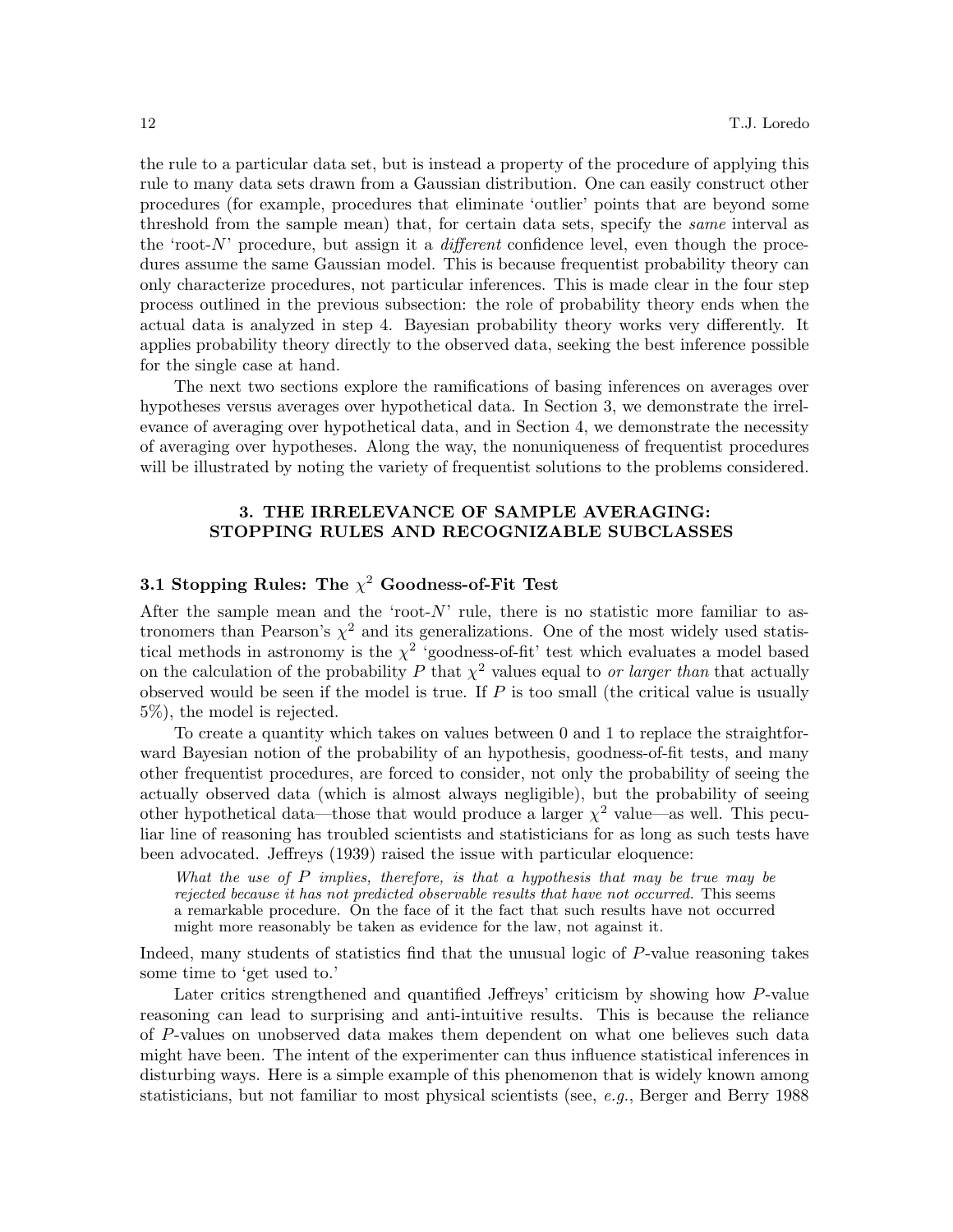for recent examples and references, and Lindley and Phillips 1976 for a more extensive pedagogical discussion).

Suppose a theorist predicts that the number of A stars in an open cluster should be a fraction  $a = 0.1$  times the total number of stars in that cluster. An observer who wants to test this hypothesis studies the cluster and reports that his observations of 5 A stars out of 96 stars observed rejects the hypothesis at the traditional 95% critical level, giving a  $\chi^2$ P-value of 0.03. To check the observer's claim, the theorist calculates  $\chi^2$  from the reported data, only to find that his hypothesis is acceptable, giving a P-value of 0.12. The observer checks his result, and insists he is correct. What is going on?

The theorist calculated  $\chi^2$  as follows. If the total number of stars is  $N = 96$ , theory predicts that on the average one should observe  $n_A = 9.6$  A stars and  $n_X = 86.4$  other stars. Pearson invented the  $\chi^2$  test for just such a problem;  $\chi^2$  is calculated by squaring the difference between the observed and expected numbers for each group, dividing by the expected numbers, and summing (Eadie et al. 1971). From the predictions and the observations, the theorist calculates  $\chi^2 = 2.45$ , which has a P-value of 0.12, using the  $\chi^2$ distribution for one degree of freedom (given  $N$ ,  $n_X$  is determined by  $n_A$ , so there is only one degree of freedom). (A more accurate calculation using the binomial distribution gives  $P = 0.073$ , still acceptable at the 95% level.)

Unknown to the theorist, the observer planned the observations by deciding beforehand that they would proceed until 5 A stars were found, and then stop. So instead of the number of A and non-A stars being random variables, with the sample size  $N$  being fixed, the observer considers  $n_{A,obs} = 5$  to be fixed, and the sample size to be the random variable. From the negative binomial distribution, the expected value of N is  $5/a = 50$ , and the variance of the distribution for N is  $5(1 - a)/a^2 = 450$ . Using the observed  $N = 96$  and the asymptotic normality of the negative binomial distribution, these give  $\chi^2 = 4.70$  with one degree of freedom, giving a P-value of 0.03 as claimed. (The exact calculation using the negative binomial distribution gives  $P = 0.032$ .)

The two analyses differ because different ideas about the 'stopping rule' governing the observations lead to different ideas of what other data sets *might* have been observed. In this way, two different sample spaces are proposed to describe the same observation, and many others could be envisaged. Which one of all the possible calculations should be believed?

Some reflection should make us uneasy about accepting the observer's analysis. If, because of poor weather, the observing run had been cut short before 5 A stars were seen, how then should the analysis proceed? Should it include the probability of poor weather shortening the observations? If so, doesn't consistency then demand that it include the probability of poor weather in the calculation when the observations were able to be completed? Similar arguments can be made regarding any possible phenomenon that could have shortened the observing run (equipment failure, sickness, *etc.*), each resulting in a different choice for the sample space.

Though these arguments cast doubt on the observer's analysis, they also cast doubt on the theorist's analysis, since this analysis assumed that  $N$  was fixed, even though  $N$  could very well vary in repeated observations. In fact, it is essentially impossible to correctly characterize the frequency distribution of  $N$  that would be realized if the observations were repeated. Yet the intuitions of most scientists are not troubled by this fact: the other values of N that might have been found, but were not, have no bearing on the evidence provided by a single data set with a particular value of N.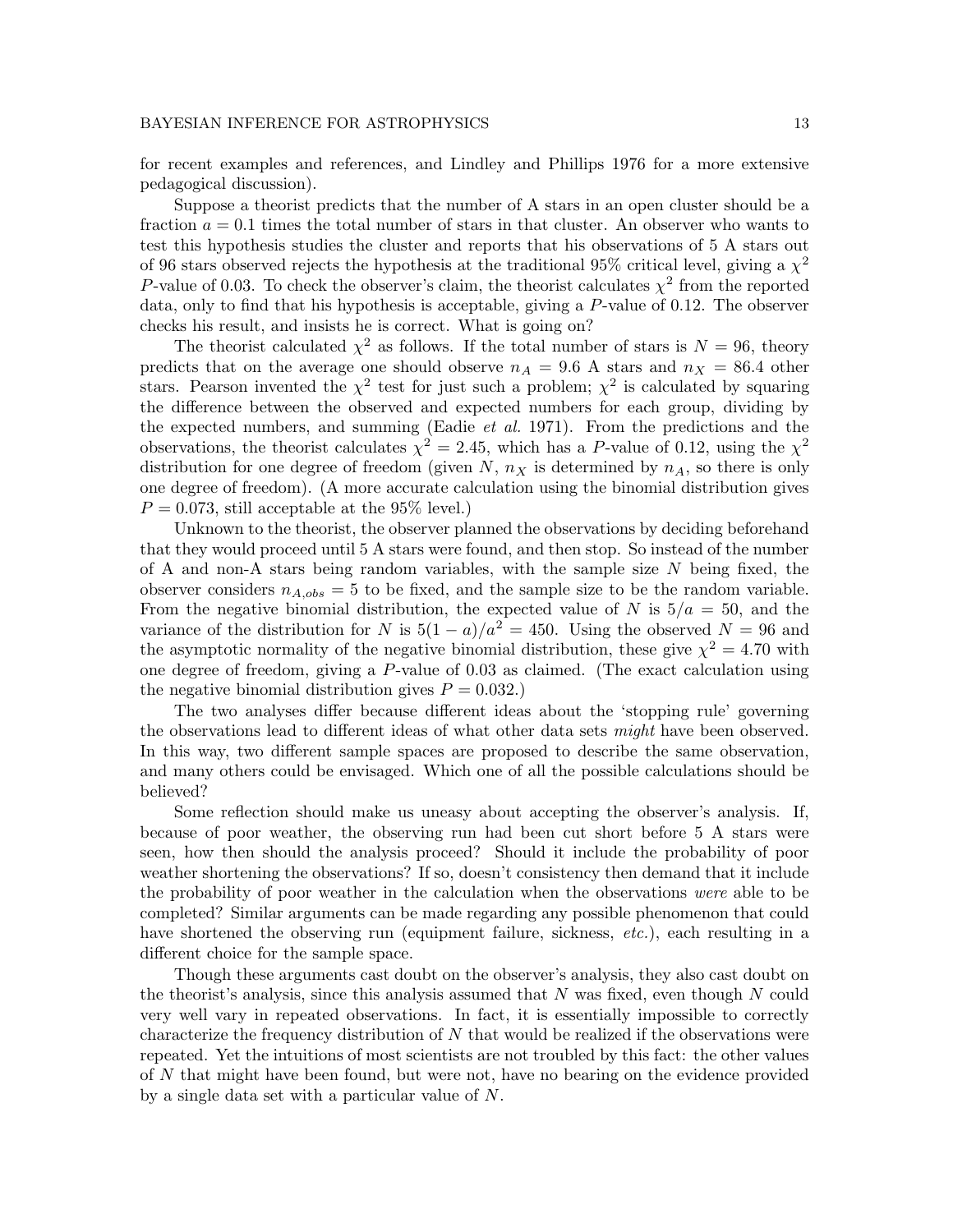The Bayesian calculation (Lindley and Phillips 1976; Berger and Berry 1988) satisfies this intuitive desideratum. But not only does it not consider other values of  $N$ , it also does not consider other values of  $n_A$  or  $n_X$ . In their place it considers other hypotheses about a. It thus differs from all frequentist calculations, but uses a statistic that can be approximated by the theorist's  $\chi^2$ , and accepts the theory (Jeffreys 1939, §5.1). Like its frequentist counterparts, this calculation requires specification of a sample space in order to assign a likelihood function. The difference is that the Bayesian calculation focuses on the functional dependence of the likelihood on the *hypotheses*, whereas frequentist calculations focus on the dependence of sampling distributions on the data. As a result, Bayesian conclusions are independent of features of the sample space that can affect frequentist conclusions in troubling ways.

To be a bit more explicit, both the binomial distribution and the negative binomial distribution depend on the value of a in the same way, so Bayesian calculations by the theorist and observer would lead to the same conclusion. But the distributions differ in their dependences on N and  $n_{A,obs}$ , causing frequentist analyses to reach differing conclusions, depending on which distribution is used. Similarly, though variations in weather or equipment reliability could affect N and  $n_{A,obs}$ , the probabilities of bad weather or equipment failure are independent of a, and a Bayesian calculation with sample spaces including such phenomena will also reach the same conclusion.

#### 3.2 Recognizable Subclasses: Estimators and Confidence Intervals

In February of 1987, approximately two dozen neutrinos were detected from supernova SN1987A in the Large Magellanic Cloud at three detectors located in Japan, the United States, and the Soviet Union. The energies and arrival times of each of the neutrinos were measured. The data are adequately modeled by thermal emission from a sphere with exponentially decaying temperature. The event arrival times and energies allow measurement of the initial temperature and decay time of the emitting surface, as well as the start time of the neutrino burst.

Many facets of the emission and detection processes make the analysis of these data very complicated (Loredo and Lamb 1989, 1992), obscuring some of the fundamental difficulties arising in a frequentist analysis of these data. To illustrate one of these difficulties, of broad significance for statistics, consider the simplified problem of inferring only the starting time of the burst from the event arrival time data, ignoring the energy data and assuming that the decay time is known. Accurate inference of arrival times is often of great interest to astronomers, particularly when observations from different detectors are to be combined; see, e.g., Lobo (1990).

In this simplified problem, the probability density that an event will arrive at time  $t$ is given by a truncated exponential distribution,

$$
p(t) = \begin{cases} 0, & \text{if } t < t_0; \\ \frac{1}{\tau} \exp(-\frac{t - t_0}{\tau}), & \text{if } t \ge t_0, \end{cases}
$$
(3.1)

with  $\tau$  known; we want to estimate  $t_0$  from the sample. This problem is mathematically identical to a problem considered by Jaynes (1976). We follow his analysis here.

Consider first a frequentist analysis. Since  $t_0$  plays the role of a location parameter, like the mean of a Gaussian, we can construct a statistic by relating the mean value of t to  $t_0$  (this is an example of the 'method of moments' advocated by Pearson; see Eadie *et al.*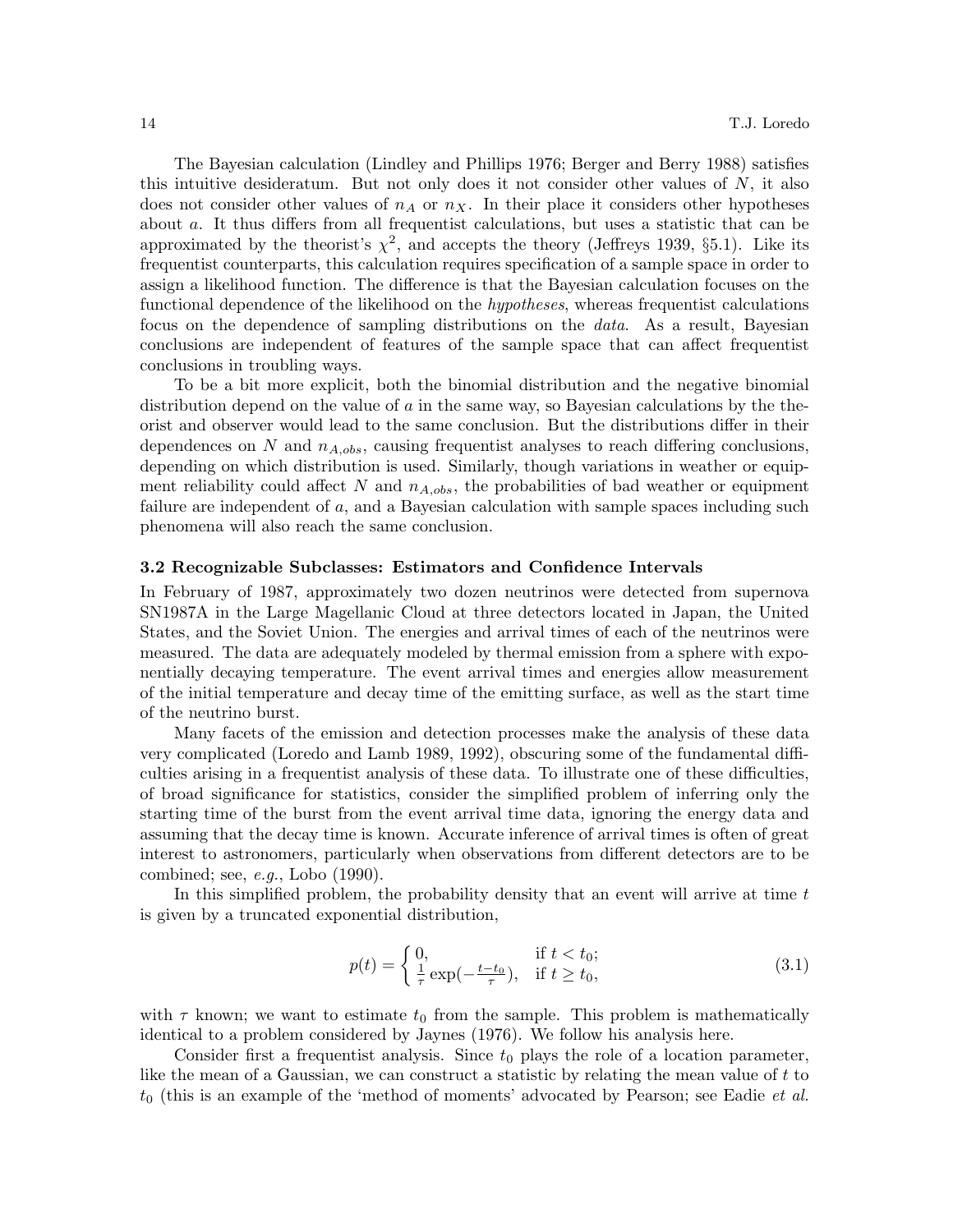1971). The population mean is  $\langle t \rangle \equiv \int t \, p(t) dt = t_0 + \tau$ , therefore an unbiased estimator of  $t_0$  is

$$
\hat{t} \equiv \frac{1}{N} \sum_{i=1}^{N} (t_i - \tau). \tag{3.2}
$$

We can calculate the sampling distribution of  $\hat{t}$  analytically using characteristic functions (related to equation (3.1) by a Fourier transform); the result is (Jaynes 1976),

$$
p(\hat{t} \mid t_0) = (\hat{t} - t_0 + \tau)^{N-1} \exp\left[-N(\hat{t} - t_0 + \tau)\right].
$$
 (3.3)

We can use this to get a confidence interval for  $t_0$  of any desired size.

Now suppose that in a particular observation, with  $\tau = 1$ , we observe three events at times  $t = 12, 14$ , and 16. From (3.2), we would estimate  $t_0$  to be  $\hat{t} = 13$ , and from (3.3), the shortest 90% confidence interval for  $t_0$  can be calculated to be

$$
12.15 < t_0 < 13.83. \tag{3.4}
$$

But wait; the earliest event was observed at  $t_1 = 12$ , yet both the estimate of the burst start time, and the entire  $90\%$  interval, are at later times,  $t > 12$ , where we know it is impossible for  $t_0$  to lie!

What is going on here? It is certainly true that if we repeat this experiment lots of times with simulated data drawn from  $(3.1)$ , the average of the  $\hat{t}$  values will converge to the true value of  $t_0$ , and the 90% confidence regions will include the true value in 90% of the simulations. But one can show that the confidence region will not include the true value 100% of the time in the subclass of samples that have  $\hat{t} > t_1 + 0.85$ , and we can tell from the data whether or not any particular sample lies in this subclass. The worse-thanstated performance of the confidence region in this subclass also implies that confidence regions will be wider than they need to be for samples that do not lie in this subclass; poor behavior within the bad subclass is made up for by better-than-stated behavior outside the bad subclass.

This problem is called the problem of *recognizable subclasses*: a statistic that is good in the long-run may be poor in individual cases that can be identified from the data. Frequentist procedures, by seeking good performance averaged over many hypothetical data, can throw away useful information that is relevant for the single-case inference. This phenomenon is reviewed by Cornfield (1969), who argues that to avoid it, one is forced to the Bayesian approach. The phenomenon of recognizable subclasses, which arises because of the role of long-term behavior in frequentist statistics, emphasizes that,

The value of an inference lies in its usefulness in the *individual case*, and not in its long-run frequency of success; they are not necessarily even positively correlated. The question of how often a given situation would arise is utterly irrelevant to the question how we should reason when it *does* arise. (Jaynes 1976)

The Bayesian solution to this problem is both simple and intuitively appealing. The likelihood of the data, given the model, I, specified by equation (3.1) with  $\tau = 1$ , is just the product of  $N$  truncated exponentials at times  $t_i$ ,

$$
p({ti} | t0I) = \begin{cases} \exp(Nt_0) \exp(-\sum_{i=1}^{N} t_i), & \text{if } t_0 \le t_1; \\ 0, & \text{if } t_0 > t_1. \end{cases}
$$
 (3.5)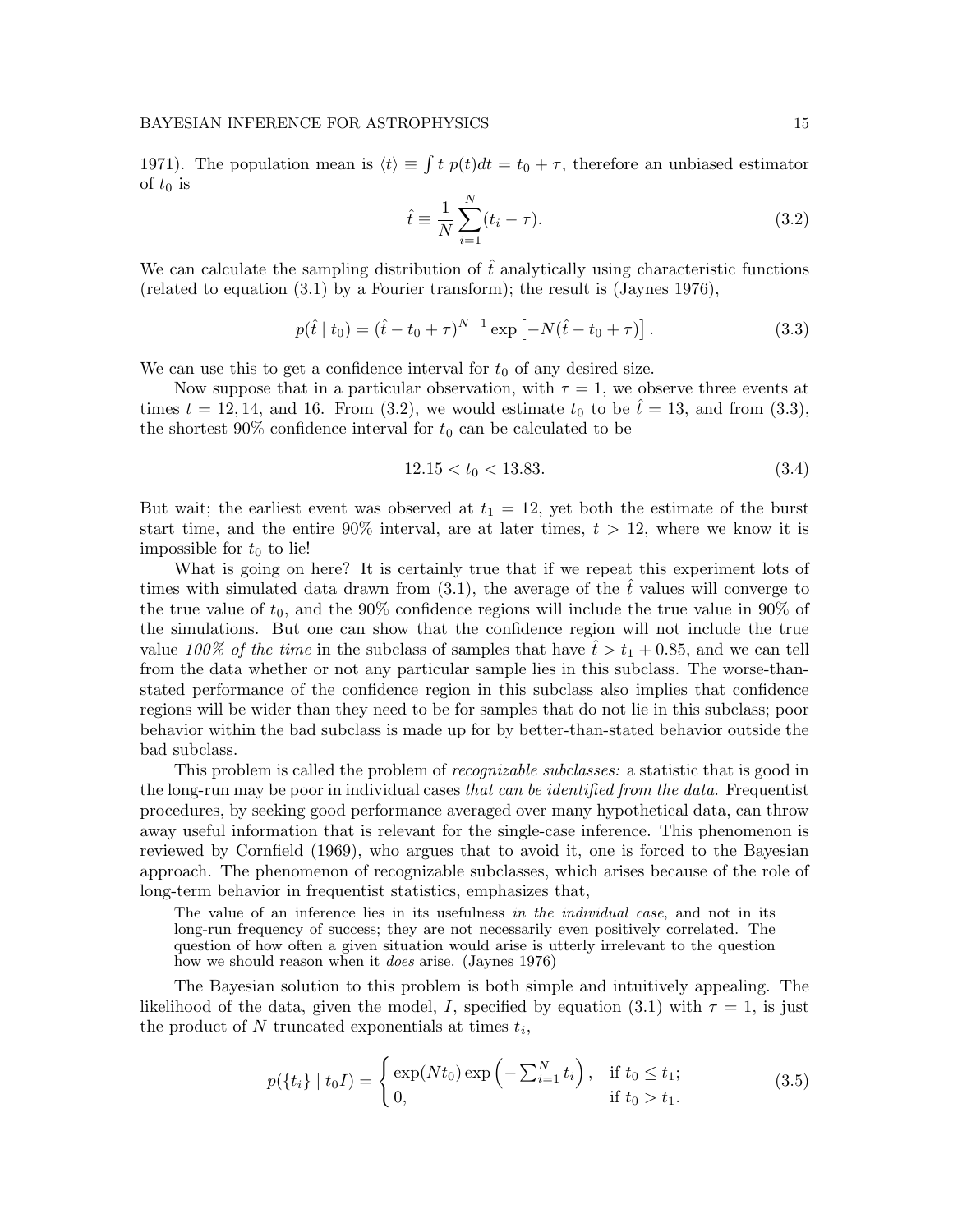Using a uniform prior for  $t_0$ , which expresses ignorance of a location parameter (see Section 6), the normalized posterior is, from Bayes' Theorem,

$$
p(t_0 \mid \{t_i\}I) = \begin{cases} N \exp[N(t_0 - t_1)], & \text{if } t_0 \le t_1; \\ 0, & \text{if } t_0 > t_1. \end{cases}
$$
 (3.6)

This reversed truncated exponential distribution is our full inference about  $t_0$ . We can summarize it in various ways. The most probable value of  $t_0$  is just  $t_1 = 12$ ; this is certainly reasonable, though the mode is not a good summarizing value for such a skew distribution. A more characteristic value is the mean value, which is  $x_1 - 1/N = 11.66$ . The 90% credible interval is  $11.23 < t_0 < 12.0$ ; this is entirely in the allowed range, and is less than half the size of the frequentist confidence interval. The Bayesian calculation has given an entirely reasonable answer with over twice the precision of the frequentist inference; moreover, the most complicated mathematics it required was the evaluation of the integral of an exponential.

Of course, if the poor behavior of the  $\hat{t}$  statistic was noticed, a frequentist hopefully could develop some other procedure that behaves better, probably appealing to such notions as sufficiency and ancillarity to try to reduce the effect of recognizable subclasses. But such considerations never even arise in the Bayesian analysis; probability theory automatically identifies what statistic to use, and expert knowledge of such notions as sufficiency and ancillarity (which are of limited applicability anyway) is not required.

# 4. THE RELEVANCE OF HYPOTHESIS AVERAGING: NUISANCE PARAMETERS

An immediate consequence of the rejection of the concept of the probability of an hypothesis is that no frequentist procedures are available for assessing propositions like, 'either hypothesis  $H_1$  or hypothesis  $H_2$  is true.' A Bayesian would simply calculate the probability of this proposition, denoted  $H_1 + H_2$ , where the '+' sign here represents logical disjunction (logical 'or'). From the sum rule and the product rule, one can derive the disjunction rule,

$$
p(H_1 + H_2 | I) = p(H_1 | I) + p(H_2 | I) - p(H_1 H_2 | I). \tag{4.1}
$$

If, as is often the case, the hypotheses under consideration are exclusive, so that only one of them may be true, then  $p(H_1H_2 | I) = 0$ , and the disjunction rule takes the familiar form,

$$
p(H_1 + H_2 | I) = p(H_1 | I) + p(H_2 | I). \tag{4.2}
$$

This entire section is devoted to the important consequences of the absence of a frequentist counterpart to equation (4.2).

What types of problems have a structure requiring us to consider disjunctions of hypotheses? In fact, many, and perhaps most real statistical problems have this structure. But because frequentist methods cannot deal with such problems directly, simpler problems are often substituted for the real problem without comment. This is done so commonly that few are aware of it.

For example, whenever we want to assess the viability of a parametrized model as a whole, we are in a situation that logically requires consideration of disjunctions of hypotheses. This is because data never specify with certainty a single point in parameter space as the only possible one; rather, the data lead us to prefer certain regions of parameter space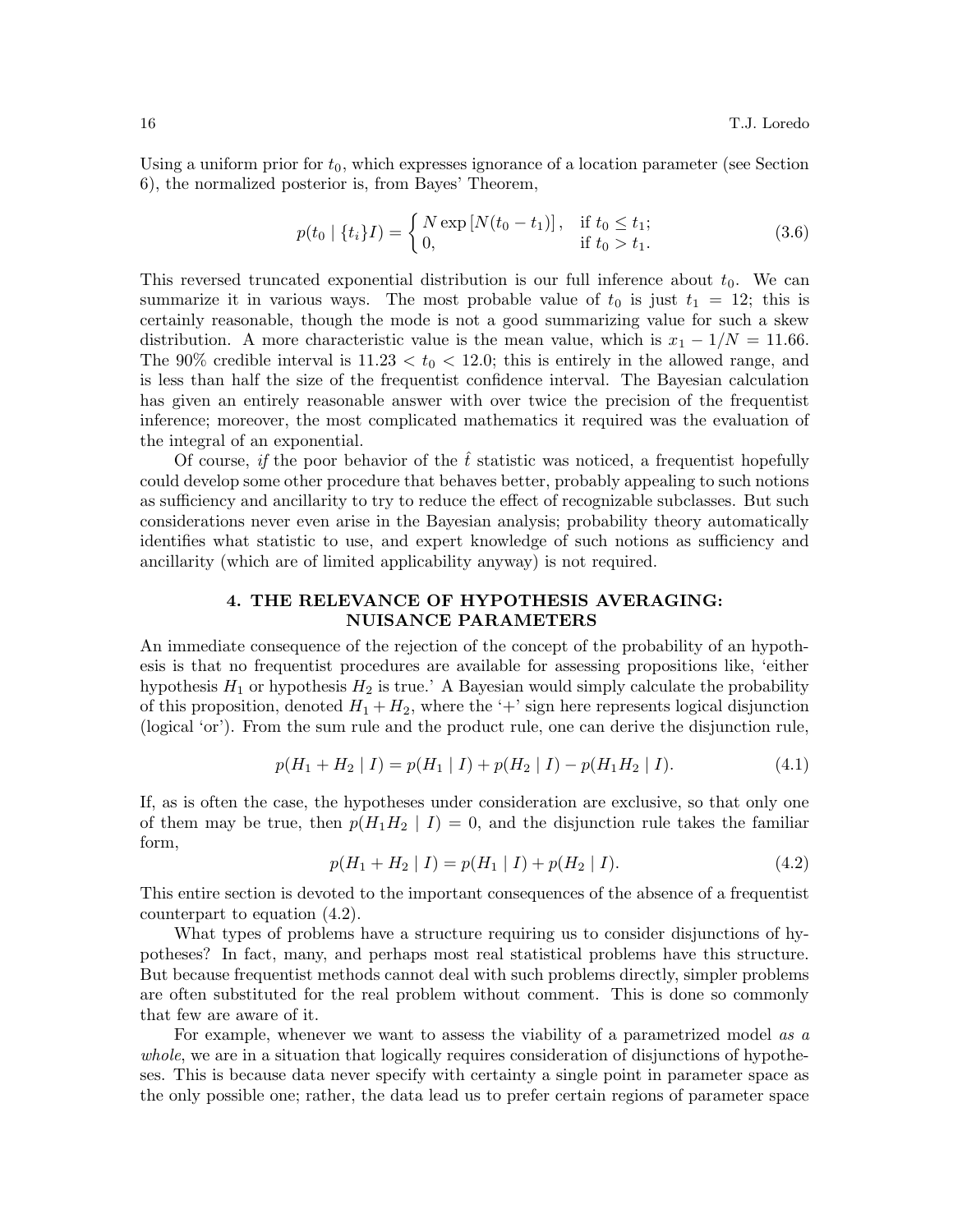over others. Thus a full assessment of a model should take into account the probabilities that the model is true with every set of parameter values not ruled out by the data. Unable to do this, frequentist hypothesis tests assess a model by considering only the best-fit parameter point. A consequence is that there is no fully satisfactory way for comparing different models with differing numbers of parameters. Consider comparing two models with the  $\chi^2$  test, one of which includes the other as a special case (say, when an additional parameter is zero). When attention is fixed only on the best-fit parameter points, the more complicated model will never fit worse, and will almost always fit better. Given the two values of  $\chi^2$  resulting from the fits, frequentist attempts to justify a choice of one model over the other first try to assess whether the more complicated model fits 'significantly better' by considering some additional statistic (such as one of the possible  $F$ -statistics that can be created from the two  $\chi^2$  values). If it does not fit significantly better, there are no formal grounds for preferring either model to the other, but the simpler model is always chosen, 'Ockham's razor' being invoked as making the simpler model more plausible a priori.

In contrast, Bayesian model comparison methods proceed straightforwardly by calculating the probability that each model is true (assuming, as do frequentist methods, that the true model is one of the ones being considered). This probability is calculated by integrating over the entire parameter space, using the continuous counterpart to equation (4.2). Instead of invoking Ockham's razor to assign simpler models larger a priori probabilities, one discovers that Bayesian methods *explain and justify* Ockham's razor: even when models are assigned *equal* prior probabilities, Bayes' theorem shows that simpler models are preferred a posteriori unless more complicated models fit significantly better. In effect, the integration over parameter space penalizes more complicated models if their extra degrees of freedom are wasted. This is accomplished without having to invent an arbitrary comparison statistic, without having to select an arbitrary critical significance level, and without having to invoke Ockham's razor. Also, the Bayesian calculation can sensibly deal with the possibly more subtle case of comparing two models that have the same number of parameters but that differ in complexity. Further discussion of this aspect of Bayesian methods is available in Loredo (1990) and in recent tutorials by Garrett (1991) and by Jefferys and Berger (1992). Worked applications in the physical and computational sciences can be found in Bretthorst (1988, 1990a,b), MacKay (1992), and Gregory and Loredo (1992).

#### 4.1 Nuisance Parameters

In this Section, we will focus on another somewhat simpler class of problems whose solution requires consideration of disjunctions of hypotheses. These are problems with *nuisance* parameters: multiparameter problems in which one is particularly interested in only a subset of the parameters. Such problems arise in many ways. In some cases, modeling data relevant to the phenomenon of interest may require the introduction of parameters unrelated to the phenomenon, such as the intensity of a background rate or parameters related to the detector. In other cases, some of the parameters describing the phenomenon may be intrinsically uninteresting, as may be true of the phase of a periodic signal whose frequency and amplitude are of sole interest. Even when all the parameters describing a phenomenon are intrinsically interesting, it may be necessary to consider the implications of the data for some subset of the parameters for a variety of reasons. A particular scientific question may require attention to be focused on a subset of the parameters. Graphical presentation of the implications of the data may require consideration of one- and two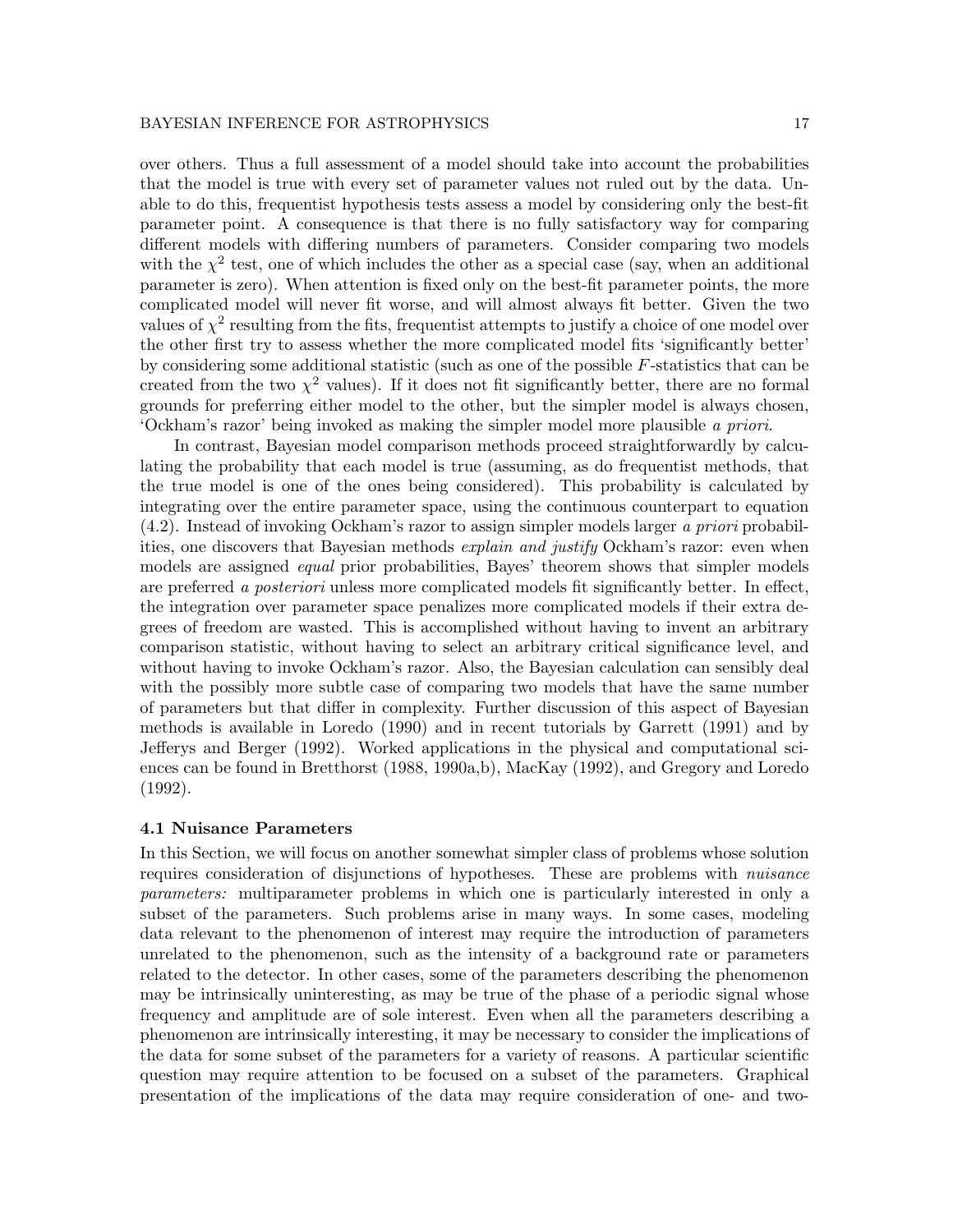dimensional subsets of the parameters; in fact, this may be the most common situation in which methods summarizing inferences for subsets of parameters are required. Finally, temporary reduction of the dimensionality of a problem, particularly when such a reduction can be accomplished analytically, can greatly increase its numerical tractability.

To formulate such problems mathematically, let  $\theta$  represent the parameters of interest, and let  $\phi$  represent the nuisance parameters, also known as incidental or uninteresting parameters. Given some data, we would like to make inferences about  $\theta$  without reference to  $φ$ .

The Bayesian approach to this problem is straightforward: we simply calculate the posterior distribution for  $\theta$ ,  $p(\theta | DI)$ . This is done as follows. First, with Bayes' theorem, we calculate the full joint posterior distribution,  $p(\theta, \phi \mid DI)$ . Then the disjunction rule yields (Loredo 1990),

$$
p(\theta | DI) = \int p(\theta, \phi | DI) d\phi.
$$
 (4.3)

For historical reasons, the process of integrating over nuisance parameters is called *marginal*ization, and the resulting distribution,  $p(\theta | DI)$ , is called the marginal distribution for  $\theta$ .

In contrast to the straightforward and unique Bayesian marginalization procedure, there is no universally accepted frequentist answer to the question of how to deal with nuisance parameters. Basu (1977) remarks, 'During the past seven decades an astonishingly large amount of effort and ingenuity has gone into the search for reasonable answers to this question,' and goes on to list nine different *categories* of frequentist solutions. Dawid (1980) also discusses a variety of frequentist methods for dealing with nuisance parameters. Of these, only two are commonly used in astrophysics, and we will focus on them here.

The first method is to estimate all of the parameters by constructing suitable estimators,  $\hat{\theta}$  and  $\hat{\phi}$ , and then to replace  $\phi$  by its estimate, making further inferences about  $\theta$ assuming  $\phi = \hat{\phi}$ . We shall refer to this as the *conditional method*, since it makes inferences conditional on the hypothesis that  $\phi = \phi$ . The weaknesses of this procedure, which takes no account at all of the uncertainty in the value of  $\phi$ , should be obvious. In particular, if the model leads to strong correlations between  $\phi$  and  $\theta$ , the uncertainty in  $\theta$  can be greatly underestimated by this procedure. Few careful scientists would knowingly adopt such a procedure unless  $\phi$  were extremely well determined by the data. Yet some widely used procedures implicitly treat nuisance parameters in just this way. For example, most periodogram-based methods for measuring the frequencies of periodic signals implicitly assume that the true phase of the signal is the best-fit phase (see,  $e.g.,$  Scargle 1982). If these procedures were otherwise optimal, they could underestimate the uncertainty of the frequency and strength of a signal.

The second method is more sophisticated, and is based on the joint likelihood function for the parameters,  $\mathcal{L}(\theta, \phi) \equiv p(D \mid \theta, \phi)$ . The intuitively appealing notion on which all likelihood methods are based is that the hypothesis with the highest likelihood among those being considered is to be preferred. Thus to eliminate  $\phi$  from consideration, a new projected likelihood function,  $\mathcal{L}_p(\theta)$ , is created by maximizing  $\mathcal{L}(\theta, \phi)$  with respect to  $\phi$  at each value of  $\theta$ , that is,

$$
\mathcal{L}_p(\theta) = \max_{\phi} \mathcal{L}(\theta, \phi),\tag{4.4}
$$

where  $\max_{\phi}$  denotes the maximum with respect to  $\phi$  with  $\theta$  fixed. Inferences about  $\theta$  are then made from  $\mathcal{L}_p(\theta)$  as if it were a normal likelihood function. The projected likelihood function is also called the profile likelihood or the eliminated likelihood.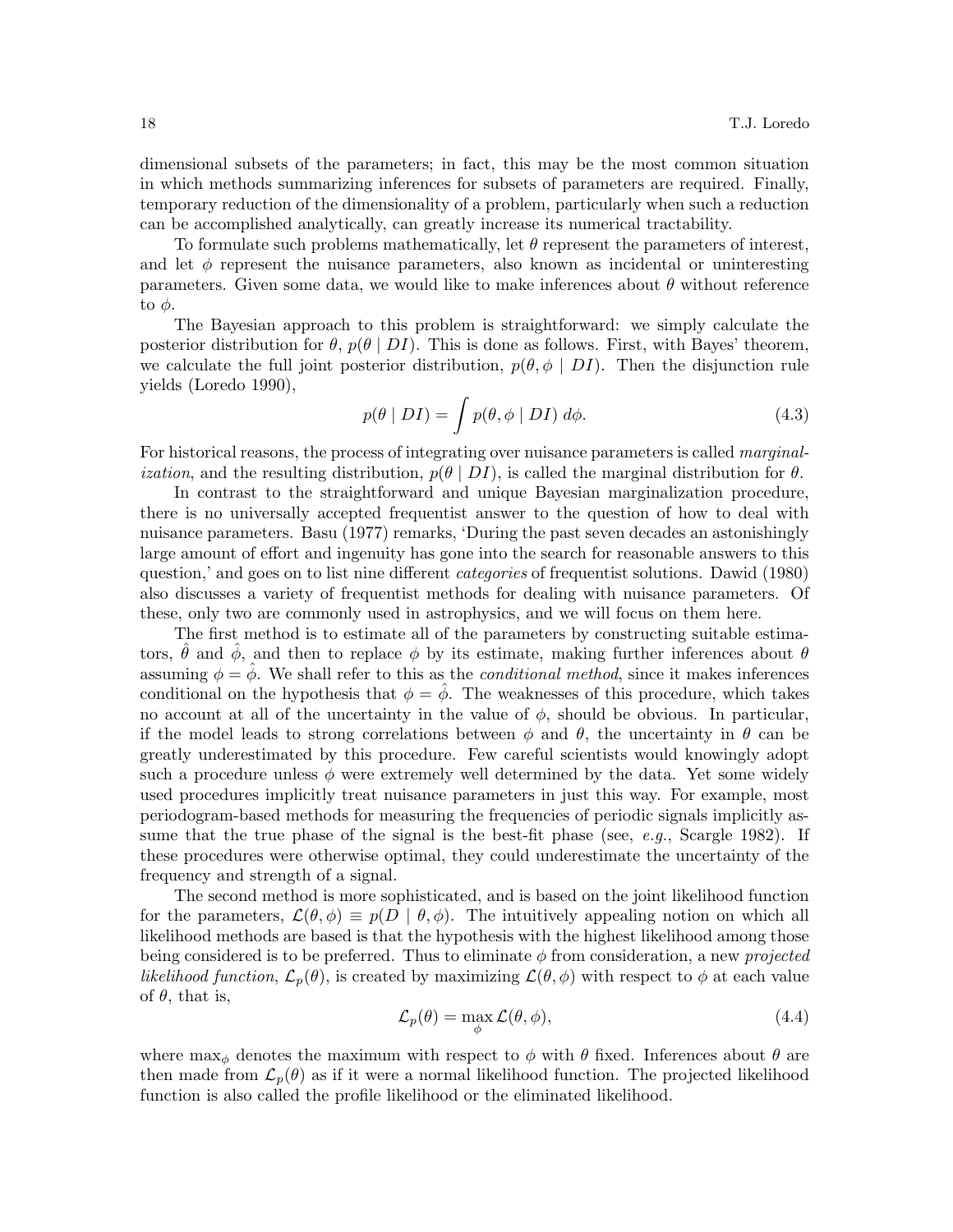As suggested by its name, contours of the projected likelihood function correspond to the geometric projection of contours of the full likelihood function into the subspace spanned by the interesting parameters. If the conditional method described above were used with the likelihood function, it would correspond to making inferences based on a cross section of the likelihood function rather than a projection. Just as the shadow of an object onto a plane is generally larger than, and never smaller than, any cross section of the object parallel to that plane, so projected likelihood functions are generally broader than conditional likelihood functions, and in this manner attempt to account for the uncertainty in the nuisance parameters.

When the errors are described by a Gaussian distribution, the likelihood function is proportional to  $\exp(-\chi^2/2)$ , with the familiar  $\chi^2$  statistic appearing in the exponential. Then use of the projected likelihood function corresponds to use of a projected  $\chi^2$  statistic, where the projection is found by minimizing  $\chi^2$  with respect to the nuisance parameters. This method for treating nuisance parameters is widely used in astrophysics, and particularly in X-ray astronomy, where it has been carefully described by Lampton, Margon, and Bowyer (1976). More recently, its use has been advocated by Press, *et al.* (1986). Both groups of authors are careful to note the inadequacy of the conditional method.

For linear models with Gaussian errors and uniform prior densities for the parameters, Bayesian marginalization over  $\phi$  leads to a marginal distribution for  $\theta$  that is precisely proportional to the frequentist projected likelihood function, both functions being themselves Gaussian. Thus both methods lead to the same final inferences. But again, this correspondence is a consequence of special properties of the Gaussian distribution, and will not hold for nonlinear models or for non-normal errors. Thus inferences based on marginal distributions and on projected likelihoods, even in the absence of important prior information, will differ, and we must ask: which inferences should we believe?

To address this question, we will analyze a simple problem with both methods, but arrange the problem to magnify the difference between them to the point where our intuition can unambiguously decide which method is superior.

#### 4.2 Coin Tossing With a Nuisance Parameter

One of the most common problems for illustrating statistical ideas is the determination of the bias of a coin. We will now consider a biased coin problem, introducing a nuisance parameter associated with the date of the coin. The following problem is adapted from Basu (1975).

Imagine that we have a bucket with 50 coins in it. We know that 40 of the coins, one each from the years 1951 to 1990, are biased in the same (unknown) direction, and that the remaining 10 coins are biased in the other direction. Further, we know that the 10 'minority' coins all have the same (unknown) date, also in the period 1951 to 1990. We want to know the direction of the bias—heads or tails—of the majority of coins.

In terms of the obligatory greek letters, we can formulate this problem as follows. Let θ be the unknown bias of the majority,  $θ = H$  (heads) or T (tails). Let φ be the year of the coins with the opposite bias,  $\phi = 1951$  to 1990. We want to determine  $\theta$ ; the additional parameter,  $\phi$ , is a nuisance parameter.

Consider inferring  $\theta$  from two possible data sets. To obtain the first data set, we take a single coin from the bucket and, either by measuring it or flipping it many times, determine that the direction of its bias,  $B$ , is heads:  $B = H$ . But we throw it back into the bucket before noting its date. We obtain the second data set by taking a single coin from the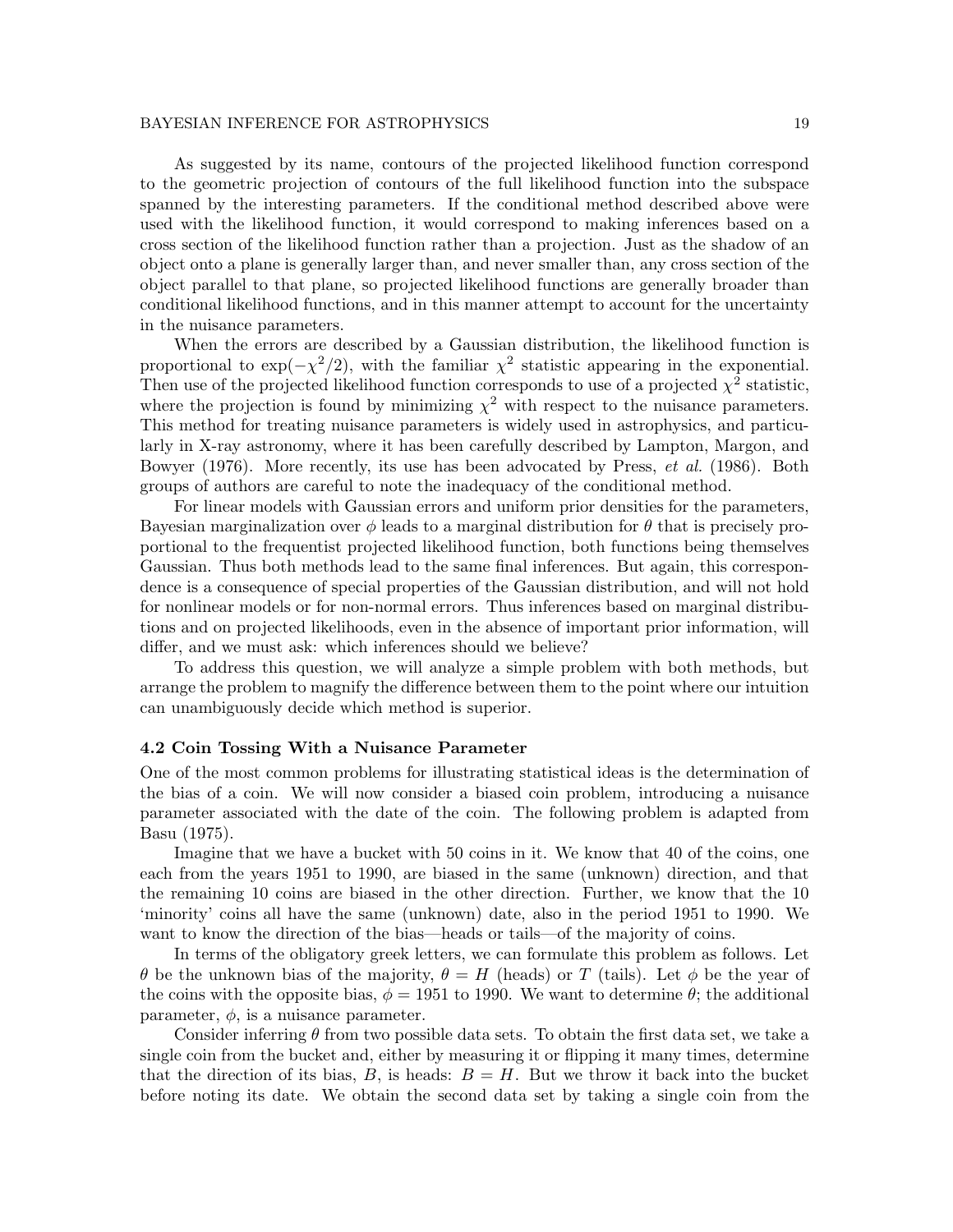bucket, finding that for it  $B = H$ , and additionally noting that it's date, Y, is 1973. If we have to draw a conclusion about  $\theta$  from such meager data, what conclusion should we draw in each case?

Intuition suggests that, since we don't know the date identifying the 10 coins with the different bias, each data set provides us with the same information about the bias of the majority of the coins. Since we are much more likely to choose a coin from the majority, we would conclude in both cases that the majority are biased towards heads:  $\theta = H$ . We wouldn't feel certain of this, but it is clearly the most plausible choice.

Now we will analyze the two data sets using likelihood methods. The first data set is the single datum,  $B = H$ . We begin by noting that knowledge of the date,  $\phi$ , specifying the special coins cannot help us to determine the bias of a particular coin of unknown date, so the probability of this data is independent of  $\phi$ :  $p(B | \theta, \phi) = p(B | \theta)$ . Thus for the first data set, the problem is reduced to one without a nuisance parameter. The likelihoods of the two possible values of  $\theta$  are just the probabilities of seeing  $B = H$  for each value:

$$
\mathcal{L}(\theta = H) \equiv p(B = H | \theta = H) = \frac{40}{50} = 0.8 \tag{4.5a}
$$

$$
\mathcal{L}(\theta = T) \equiv p(B = H | \theta = T) = \frac{10}{50} = 0.2. \tag{4.5b}
$$

Thus our best guess, in the maximum likelihood sense, is that the bias of the majority is toward heads, in agreement with our intuition.

Now consider the analysis of the second data set,  $B = H, Y = 1973$ . Here we have information about the date, so we will calculate the joint likelihood of  $\theta$  and  $\phi$ , and then eliminate  $\phi$  by maximizing with respect to it. By the product rule, we can break up the joint likelihood,  $\mathcal{L}(\theta, \phi) \equiv p(B = H, Y = 1973 \mid \theta, \phi)$ , into two factors,

$$
\mathcal{L}(\theta,\phi) = p(Y = 1973 \mid B = H; \theta,\phi) p(B = H \mid \theta,\phi). \tag{4.6}
$$

The second factor we've already calculated for the analysis of the first data set, so we need only calculate the first factor. This is the probability that a coin biased toward heads has the year 1973. If the bias of the majority is toward heads, then this probability is simply  $1/40$ , independent of the value of  $\phi$ . But if the bias of the majority is toward tails, then the coin must be in the minority; so  $p(Y = 1973 \mid B = H, \theta = T, \phi)$  will be 1 if  $\phi = Y$ , and zero otherwise. Thus,

$$
p(Y = 1973 | B = H, \theta, \phi) = \begin{cases} 1/40, & \text{for } \theta = H, \phi = 1973; \\ 1/40 & \text{for } \theta = H, \phi \neq 1973; \\ 1, & \text{for } \theta = T, \phi = 1973; \\ 0, & \text{for } \theta = T, \phi \neq 1973. \end{cases}
$$
(4.7)

Multiplying equations (4.7) by the appropriate factors in equations (4.5), the joint likelihoods for the various values of  $\theta$  and  $\phi$  are,

$$
\mathcal{L}(\theta, \phi) = \begin{cases} 1/50 = 0.02, & \text{if } \theta = H, \text{ for any } \phi; \\ 10/50 = 0.2, & \text{if } \theta = T \text{ and } \phi = 1973; \\ 0, & \text{otherwise.} \end{cases}
$$
(4.8)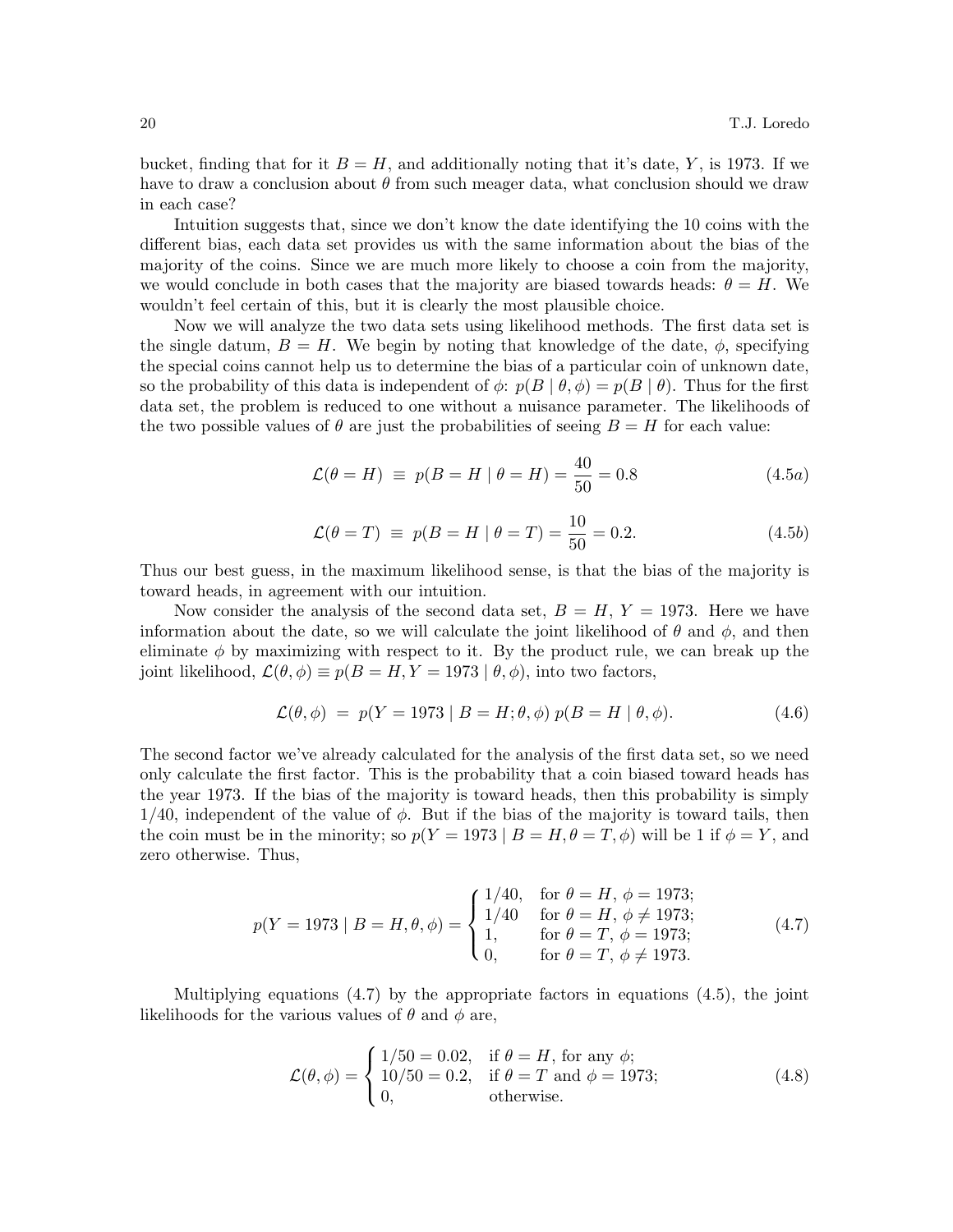Maximizing over  $\phi$ , the projected likelihood for  $\theta$  has the values,

$$
\mathcal{L}_p(\theta) = \begin{cases} 0.02, & \text{if } \theta = H; \\ 0.2, & \text{if } \theta = T. \end{cases}
$$
\n(4.9)

The projected likelihood method leads to the conclusion that the direction of the bias of the majority is toward tails!

This is obviously a ridiculous conclusion. What has happened here? Consider the Bayesian solutions to these problems. To calculate the posterior probabilities of the various possibilities, we must assign prior probabilities to the values of  $\theta$  and  $\phi$ . Before considering the data, we have no reason to prefer  $\theta = H$  to  $\theta = T$ , thus we assign  $p(\theta = H) = p(\theta =$  $T$ ) = 1/2. Similarly, we assign  $p(\phi) = 1/40$ , since there are 40 possible choices for  $\phi$ , and we have no reason to prefer one to any other a priori. With uniform prior probabilities, Bayes' theorem gives posterior probabilities that are proportional to the likelihood functions, with the constant of proportionality chosen to make the distributions normalized.

For the first data set, Bayes' Theorem, using the likelihoods calculated above, gives posterior probabilities proportional to equations (4.5); in fact, the proportionality constant is just 1:

$$
p(\theta \mid B = H) = \begin{cases} 0.8, & \text{for } \theta = H; \\ 0.2, & \text{for } \theta = T. \end{cases} \tag{4.10}
$$

We reach the same conclusion as the frequentist: the bias of the majority of coins is probably toward heads.

For the second data set, we similarly find joint posterior probabilities proportional to equations (4.8),

$$
p(\theta, \phi \mid B = H, Y = 1973) = \begin{cases} 0.02, & \text{if } \theta = H, \text{ for any } \phi; \\ 0.2, & \text{if } \theta = T \text{ and } \phi = 1973; \\ 0, & \text{otherwise.} \end{cases}
$$
(4.11)

But to summarize the implications of the data for  $\theta$  alone, we marginalize with respect to  $\phi$ , summing (*not* projecting) the joint distribution over  $\phi$ , to find,

$$
p(\theta \mid B = H, Y = 1973) = \begin{cases} 0.8, & \text{for } \theta = H; \\ 0.2, & \text{for } \theta = T. \end{cases}
$$
 (4.12)

This posterior distribution is the same as equation (4.10), so the Bayesian concludes that both data sets yield the same information regarding  $\theta$ , nicely agreeing with our intuition.

This example demonstrates that the projected likelihood method advocated by Lampton, Margon, and Bowyer (1976) and by Press et al. (1986) is fundamentally flawed. The reason is that, though projection identifies which particular hypothesis is most favored by the data, it takes no account of the actual number of alternative hypotheses. In the example just discussed, of all the possible hypotheses, the one hypothesis with  $\theta = T$  and  $\phi = 1973$ has higher probability than any particular one with  $\theta = H$ . But there are so many more of the latter that it is more plausible that one of them is true than that the  $\theta = T$  hypothesis is true. The only way this can be taken into account is by summing over hypotheses, a process denied to frequentists by the frequency definition.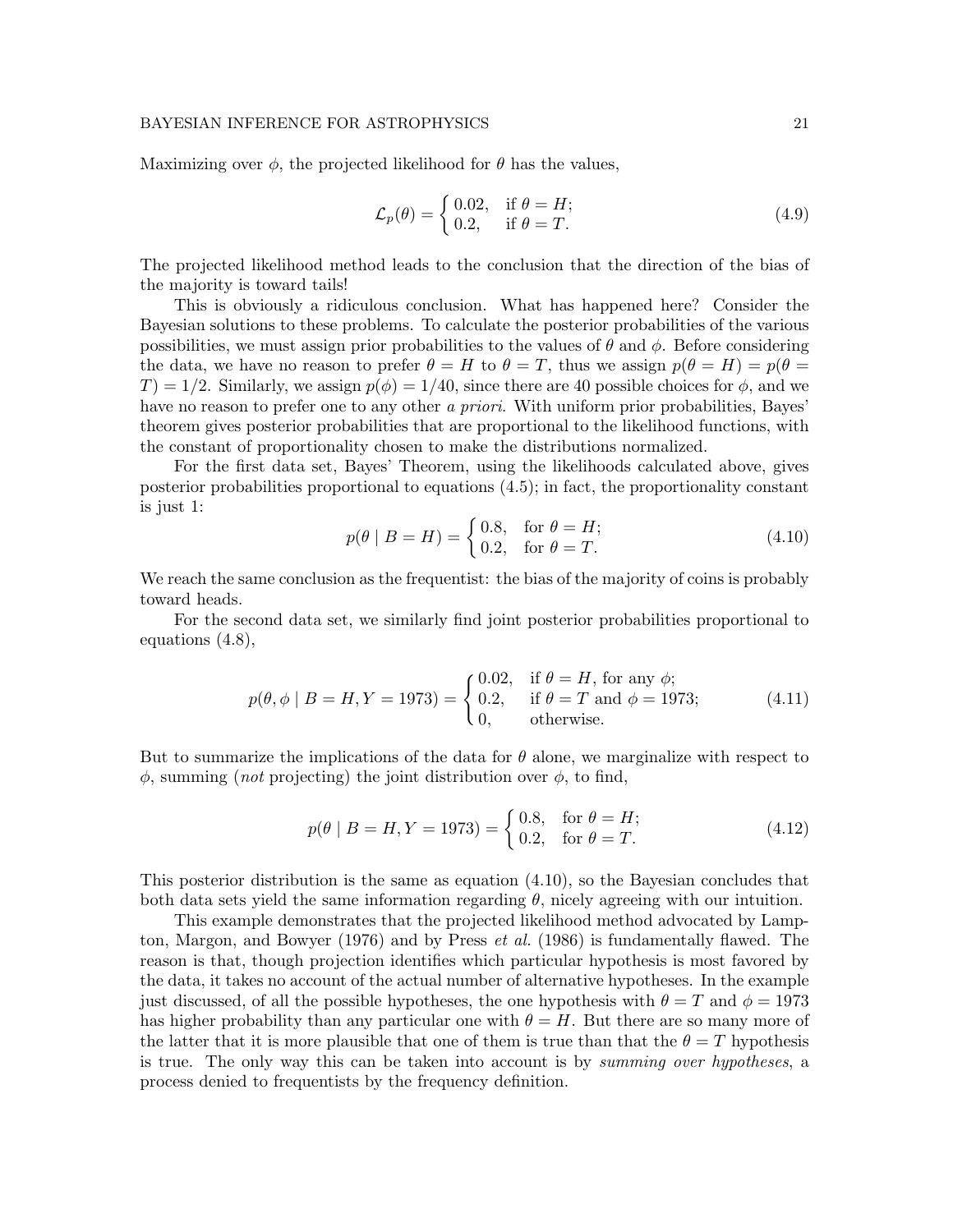#### 4.3 Frequentist Use of the Likelihood Function

In closing this Section, we note in passing that the discussion of this and the previous Sections addresses an issue that arises for many when first exposed to the Bayesian approach. Noting that the data enter Bayes' theorem through the likelihood function, it is tempting to assert that use of likelihood methods, though perhaps frequentist, should produce results essentially equivalent to Bayesian methods.

At least three objections can be made to this claim. First, likelihood methods 'ignore' prior information, or more precisely, assume very specific, uniform prior information. In many problems, our prior information is so much less informative than the data that 'ignoring' the prior information is completely reasonable, but this is not always the case, particularly when data are sparse, or when there is important prior information (as in the analysis of inverse problems, or the combination of results of different experiments).

Second, even when the use of a uniform prior is justified, likelihood methods still share many of the defects of other frequentist procedures to the extent that they rely on averages over hypothetical data (as in the construction of confidence intervals or the calculation of significance levels). In particular, the results of such methods may be sensitive to irrelevant features of the sample space, as discussed in Section 3. There, the observer and the theorist used different likelihood functions for the same data and theory (negative binomial and binomial likelihoods, respectively). But though these likelihood functions differ in their dependences on the data, they agree in their dependences on the parameter, which is the only aspect of the likelihood function relevant to the Bayesian calculation. These two objections are further elaborated upon in Basu (1975), Berger and Wolpert (1984), and Berger and Berry (1988).

The third objection is related to equation (4.2). It is that the likelihood is a point function, not a set function or measure function (Basu 1975). That is, it makes no sense to speak of the likelihood that either  $H_1$  or  $H_2$  is true, because a likelihood is a probability, not of an hypothesis, but of data. Thus likelihoods of different hypotheses cannot be added. For hypotheses labeled by a continuous parameter, say  $\theta$ , this is reflected in that  $\mathcal{L}(\theta)$  is a point function ascribing a likelihood to each value of  $\theta$ , whereas a Bayesian posterior distribution,  $p(\theta | D I)$ , is a density, ascribing probabilities to *intervals* of  $\theta$ . A consequence is that the integral of  $\mathcal{L}(\theta)$  need not be unity; in fact, such an integral has no meaning within frequentist statistics. This property of the likelihood function is an objection to its use because many problems require a set function for their solution—just those problems that a Bayesian would address with equation (4.2).

The examples we present here illustrating these objections demonstrate that, though likelihood methods focus on the correct function, they use it improperly, and that a fully Bayesian calculation is required.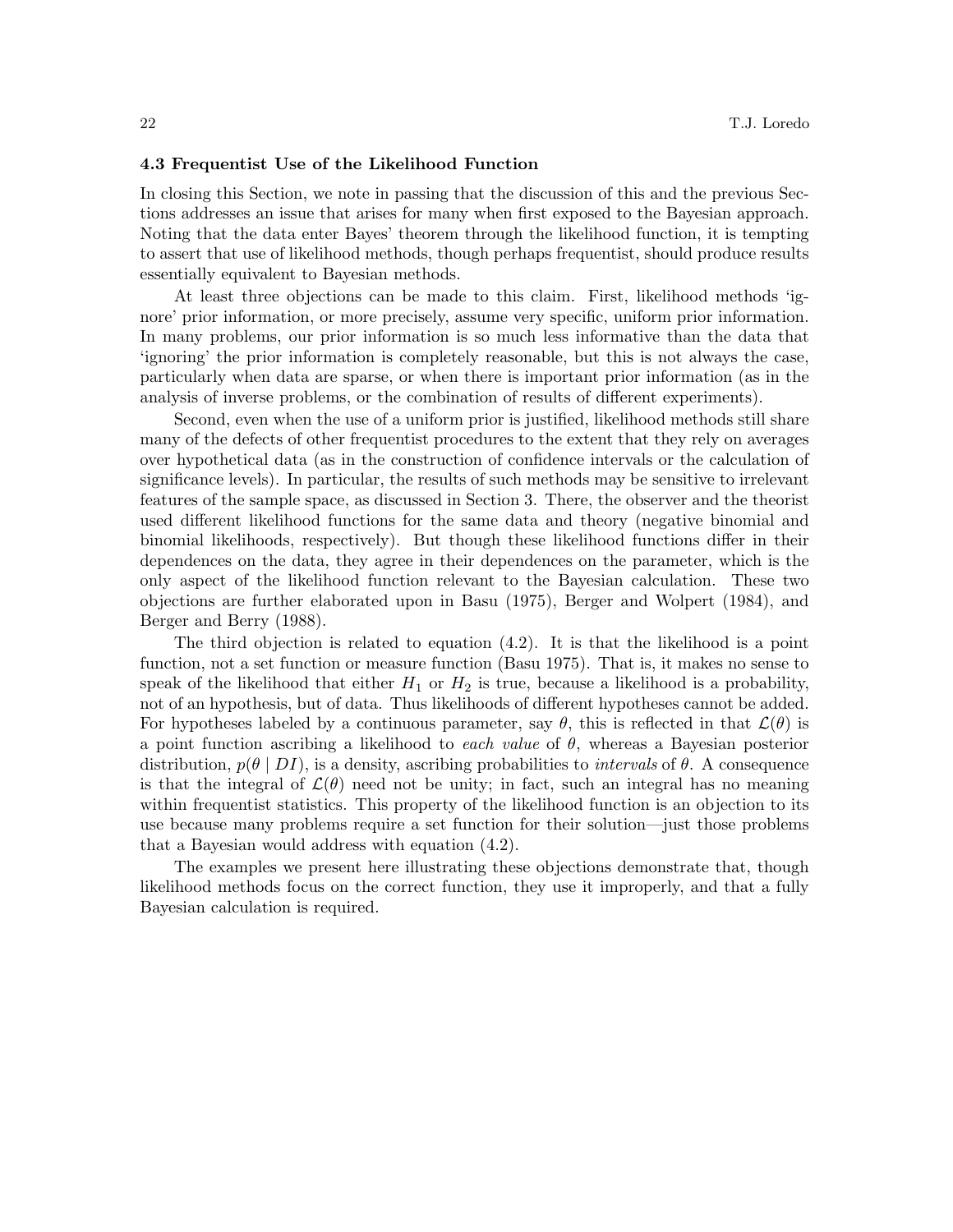## 5. INFERENCE WITH THE POISSON DISTRIBUTION

Astronomers frequently observe distributions of discrete events, be they macroscopic events such as the occurrence of a supernova or the location of a galaxy, or microscopic events such as the detection of particles or radiation quanta from an astrophysical source. Often our information (or lack thereof!) about the relevant processes leads us to model the data with the Poisson distribution (see Jaynes 1990 for an instructive derivation of this distribution). In this Section we will discuss some simple but common problems requiring inferences based on the Poisson distribution. These show how the considerations of the previous Sections affect inferences in real, practical problems. For concreteness, we will discuss temporally distributed events; analyses of events distributed in space, angle, redshift, or energy, for example, would proceed in an analogous fashion.

The basic datum for temporally distributed events is the number of events, n, detected in some time interval, T. The Poisson distribution relates this datum to a rate function,  $r(t; \theta)$ , with parameters  $\theta$ , such that the probability of the datum (the likelihood function) is,

$$
p(n \mid \theta I) = \frac{(rT)^n}{n!} e^{-rT}.
$$
\n(5.1)

If  $r(t)$  varies significantly with time over the interval T, then rT should be replaced by the integral of  $r(t)$  over the interval.

Two characteristics of the Poisson distribution complicate frequentist analyses. First, the distribution connects a real-valued quantity,  $r$ , with an integer-valued datum,  $n$ ; it is not at all symmetric between data and parameters, as is the Gaussian distribution. Second, there is important prior information:  $r$  must be non-negative.

When n and  $rT$  are large, the Poisson distribution can be accurately approximated with a Gaussian distribution, allowing straightforward use of frequentist statistics such as Gaussian confidence intervals or  $\chi^2$ . But astronomers frequently find themselves in situations where such an approximation is unjustified, but where a rigorous and precise inference is still required. Indeed, this is the rule rather than the exception in some fields, such as my own field of high energy astrophysics, where the great expense of an experiment or the uniqueness of the observed phenomenon makes it impossible to 'go out and get more data' so that Gaussian approximations can be used. In such cases, we must work directly with the Poisson distribution, without approximation.

## 5.1 Estimating a Poisson Mean

We first consider the simplest case: inferring the magnitude of a *constant* rate, r, from a single measurement of n events in a time T. The Bayesian inference for  $r$  is found by using Bayes' theorem, equation (2.4), to find a posterior distribution for r,  $p(r \mid nI)$ , where I represents the information that  $r$  and  $n$  are connected by the Poisson distribution, and any other information we may have about  $r$  and  $n$ .

Bayes' theorem requires a likelihood function  $p(n | r)$ , a prior density  $p(r | I)$ , and a prior predictive distribution,  $p(n | I)$ . The likelihood function is given by equation (5.1). In addition to the likelihood function, the background information,  $I$ , must allow us to assign a prior density to r, from which we can calculate the prior predictive probability according to equation (2.5). Deferring a more careful discussion of priors to the following Section, we here adopt a uniform prior for r between the lower limit of  $r = 0$  and some upper limit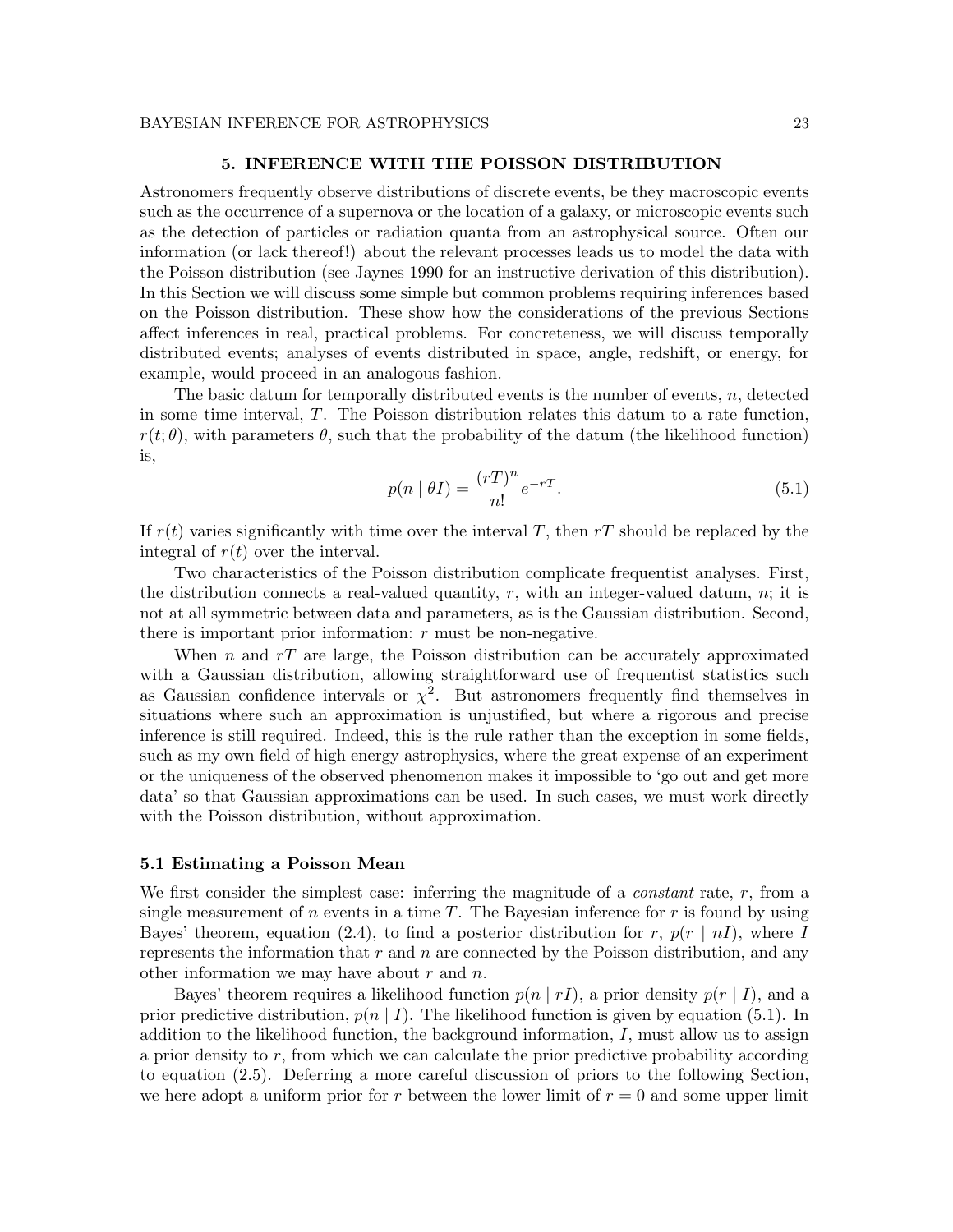$r_{\text{max}},$ 

$$
p(r \mid I) = \frac{1}{r_{\text{max}}}.\tag{5.2}
$$

The upper limit is required to allow us to make the prior 'proper,' that is, normalized. In principle, there is always some known upper limit; for example, we know the radiation intensity from some source could not be so large that it would have vaporized the detector! In practice, the actual value of this limit will usually have a negligible affect on the resulting inferences. Indeed, in most problems where limits are required to make priors proper, Bayes' theorem is perfectly well behaved in the limit where the prior range is infinite. That will be the case here.

The prior predictive distribution—the normalization constant for Bayes' theorem—is found by integrating the prior times the likelihood with respect to r. This gives,

$$
p(n | I) = \frac{T^n}{n!} \int_0^{r_{\text{max}}} dr \, r^n e^{-rT}
$$
  
=  $\frac{1}{Tr_{\text{max}}}$   $\cdot \frac{\gamma(n+1, Tr_{\text{max}})}{n!}$ , (5.3)

where  $\gamma(n,x) \equiv \int_0^x dx x^{n-1} e^{-x}$  is the incomplete Gamma function. Combining this equation with the prior and the likelihood, the posterior distribution for  $r$  is,

$$
p(r \mid n) = \frac{T(rT)^n e^{-rT}}{n!} \cdot \frac{n!}{\gamma(n+1, Tr_{\text{max}})}, \quad \text{for} \quad 0 \le r \le r_{\text{max}}.
$$
 (5.4)

Note that the normalization constant,  $r_{\text{max}}$ , has cancelled out, so that the posterior depends on the prior range only very weakly, through the incomplete gamma function factor (which appears so that the posterior is normalized over the finite prior range). In fact, if the prior range is large, so that  $Tr_{\text{max}} \gg n$ , then  $\gamma(n+1, Tr_{\text{max}}) \approx \Gamma(n+1) = n!$ , and the posterior is just the first factor in equation (5.4),

$$
p(r | n) = \frac{T(rT)^n e^{-rT}}{n!}, \quad \text{for} \quad r \ge 0. \tag{5.5}
$$

Rainwater and Wu (1947) proposed using this distribution for analyzing nuclear particle counting data.

We could have derived this result in one line by arguing that, with a constant prior, the posterior is simply proportional to the likelihood; equation (5.5) is simply the likelihood function with a factor of  $T$  added so that it is normalized when integrated over  $r$ . We have followed a more rigorous path to demonstrate two facts of some practical significance. First, we have demonstrated that prior information may only weakly affect posterior inferences: equation (5.4) has a very weak dependence on  $r_{\text{max}}$ , so that it is usually well approximated the simpler equation (5.5). Second, we have shown rigorously that a legitimate, normalized posterior results from considering the limit of infinite  $r_{\text{max}}$ , and that this posterior is the same posterior one would find by taking the prior to be constant over an infinite range, and hence improper. This is important because improper priors, considered as the limit of a sequence of proper priors, are often convenient expressions of initial ignorance, and it is convenient to know that the limiting process need not be explicitly carried out. If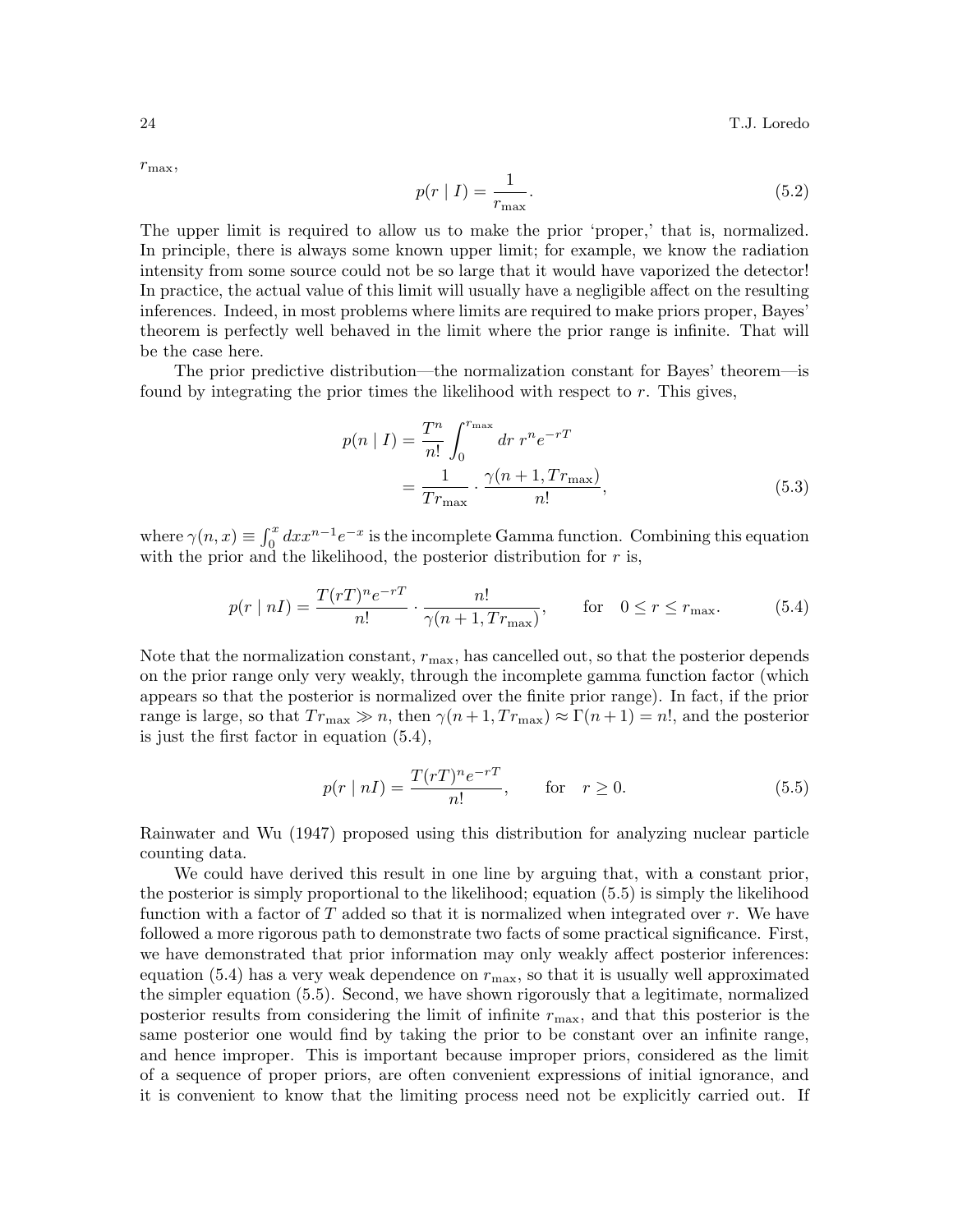the limit does not exist, the product of the (improper) prior and the likelihood will not be normalizable, signaling the investigator that more information must be specified to make the problem well-posed.

The posterior distribution is the full Bayesian inference for r. But for graphical or tabular display, it can be summarized in various ways. The mode (most probable value of r) is  $n/T$ , the posterior mean is  $\langle r \rangle \equiv \int dr \ r p(r \mid nI) = (n+1)/T$ , and the posterior standard deviation is  $\langle r^2 - \langle r \rangle \rangle^{1/2} = \sqrt{n+1}/T$ . When *n* is large, the Bayesian inference thus agrees with the standard  $(n \pm \sqrt{n})/T$  estimate from a Gaussian approximation. But when  $n$  is small, the posterior is not at all symmetric about the mode, and these numbers do not adequately summarize the implications of the data. A more descriptive summary would be the posterior mode and the boundaries of a credible region containing, say, 95% of the posterior density. For example, if one event were seen, the most probable value of r would be  $1/T$ , and the 95% credible interval would extend from  $r = 0$  to  $r = 4.74/T$ .

It is nearly always the case that the signal whose intensity, s, we are interested in is measured with contamination by some background signal with rate  $b$ . If  $b$  is known, the Bayesian inference for s follows from the above analysis by setting  $r = s + b$ , so that

$$
p(s \mid nbI) = C \frac{T[(s+b)T]^n e^{-(s+b)T}}{n!},
$$
\n(5.6)

where  $C = 1/p(n | bI)$  is a normalization constant that can be easily found by expanding the binomial  $(s + b)^n$  and integrating over s. This gives

$$
C = \left[\sum_{i=0}^{n} \frac{(bT)^{i} e^{-bT}}{i!} \right]^{-1}.
$$
 (5.7)

Helene (1983) proposed using equation (5.6) for analyzing multichannel spectra produced in nuclear physics experiments. Kraft, Burrows, and Nousek (1991; hereafter KBN) provide an excellent discussion of its application to astrophysical data, including a comparison with a frequentist solution to this problem.

Equations (5.5) and (5.6) are both useful and interesting. What is perhaps most interesting is the ease with which they are found within the Bayesian paradigm. Indeed, the problems in this Section are among the very first I tried to solve when I first learned about Bayesian inference, and here I am not alone (Gull 1988 describes a similar experience). But despite these being 'beginner' Bayesian problems, finding frequentist solutions to these problems is difficult. The frequentist counterpart to equation (5.5) (the  $b = 0$  case) has been thoroughly discussed by Gehrels (1986), who points out that the discreteness of the data makes it impossible to find a rigorous confidence interval for r (one which covers the true value of r with a long-term frequency that is independent of  $r$ ). Instead, a conservative interval must be used, so that the  $68\%$  interval covers the true value of r at least  $68\%$  of the time. In fact, when the true rate is small, the standard intervals described by Gehrels cover the true rate 100% of the time.

Physicists have not found it straightforward to extend this frequentist result to cases with  $b \neq 0$ . Hearn (1969) presented an incorrect procedure for use by nuclear physicists that O'Mongain (1973) applied to observations of astrophysical gamma-ray sources; only recently have Li and Ma (1983) pointed out that Hearn's method is incorrect. Intuition suggests a simple procedure: estimate the total rate, and simply shift the estimate and its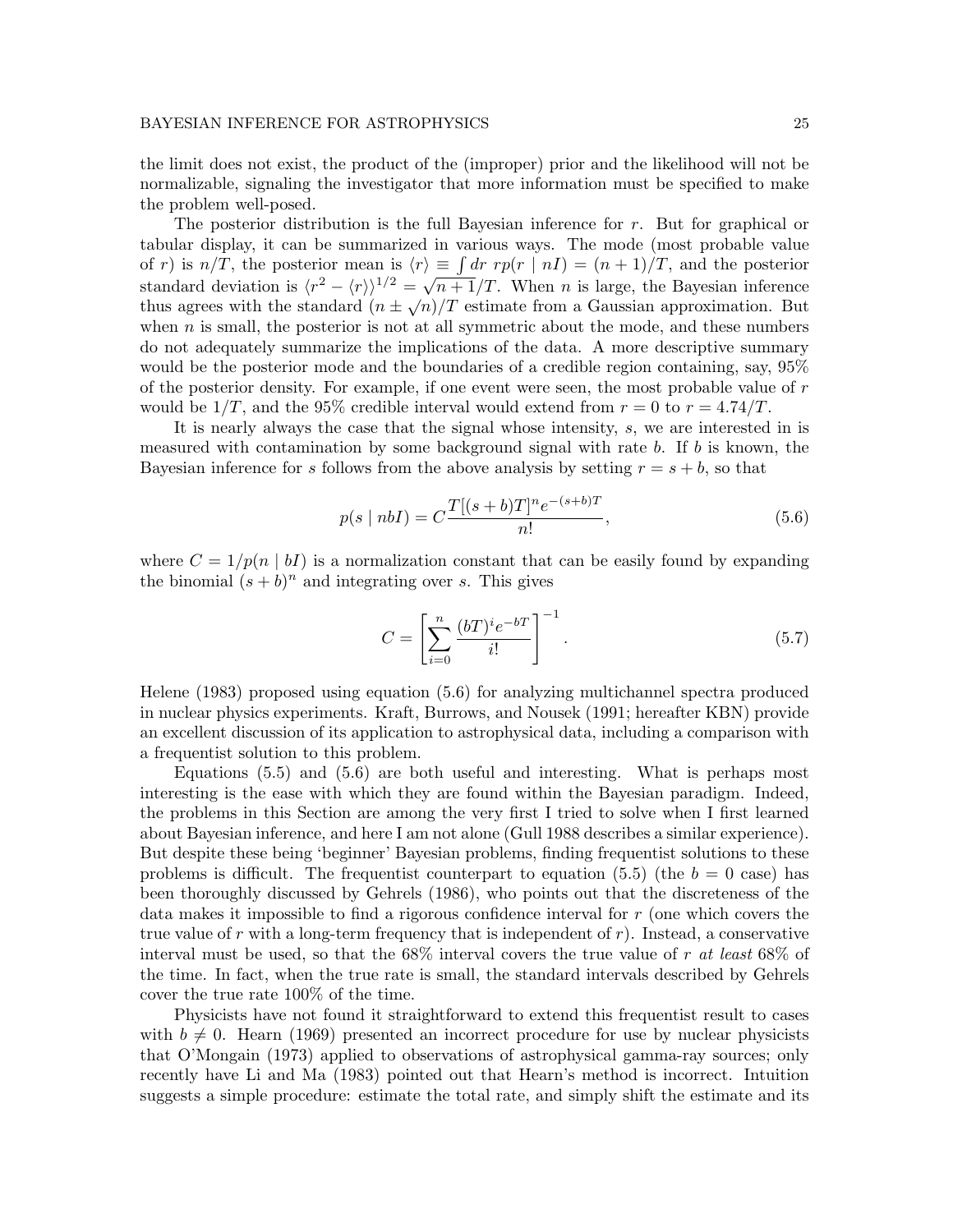confidence region down by  $b$ . Sard and Sard (1949) show that the resulting point estimate of s is a good frequentist estimate in the sense of being unbiased. KBN further note that the shifted confidence interval, truncated at  $s = 0$ , is also a rigorously correct confidence interval; that is, following this procedure will cover the true value with the stated frequency. Yet simple subtraction of the background will often lead to negative signal estimates when the signal rate is small. Similarly, KBN emphasize that though shifted truncated intervals have the stated frequency coverage, such intervals collapse to zero size (at  $s = 0$ ) if, as can happen, the signal is weak and the number of background counts in the sample is somewhat below bT. These intervals are therefore unacceptable.

The strange behavior of these  $b \neq 0$  frequentist estimates occurs for two reasons: the presence of irrelevant subclasses in the sample space, and the inability of frequentist methods to deal with cogent prior information of even the simplest kind. The sample space used to derive the interval includes hypothetical data sets in which the number of background counts is larger the the total number of background and signal counts in the actual data. This class of data is clearly irrelevant to the analysis of the actual data; considering it can cause the interval to include negative values of s. The prior information that  $s \geq 0$  must then be used to truncate the region at  $s = 0$ ; but though this leads to regions with the stated frequency of coverage, it causes the region to collapse to zero size when the uncorrected region lies completely below  $s = 0$ .

Only very recently has Zech (1989) found a frequentist procedure that avoids this behavior. He accomplishes this by making the sample space depend on the actually observed data: only hypothetical data sets with numbers of background counts  $\leq N$  are considered. By a mathematical coincidence similar to that arising with the Gaussian distribution, his result gives intervals identical to Bayesian credible intervals calculated with equation (5.6) (Jaynes 1976 discusses a similar such coincidence with the Poisson distribution). In fact, Zech found the procedure by looking for a frequentist interpretation of the Bayesian result. Zech's procedure is essentially what a statistician would call 'conditioning on the value of an ancillary statistic,' the ancillary statistic here being  $N$ . Though this leads to an acceptable procedure in this case, ancillary statistics are not in general available in problems with recognizable subclasses. Finally, the use of ancillaries is somewhat inconsistent from the frequentist viewpoint, and thus controversial: if one accepts that inferences should be conditional on some feature of the data, why not condition completely on the data, as Bayesian procedures do?

## 5.2 Analysis of 'On/Off' Measurements

In our derivation of equation (5.6), we assumed that the background rate was known. More frequently, the background rate is itself measured by counting events in some time interval, and so is known imprecisely. Inferring the signal strength when the background is itself imprecisely measured is called an 'On/Off' signal measurement: one points the detector 'off source' to measure the background, and then 'on source' to measure the signal plus background. From these data we seek inferences about the signal strength alone, without reference to the background strength. Such inferences might be summarized as points with error bars on a plot of count rates versus time or energy, for example. Thus this is a problem with a nuisance parameter: the background rate.

The usual approach to this problem is to use the 'off' measurement to obtain an estimate of the background rate, b, and its and standard deviation,  $\sigma_b$ , and to use the 'on' measurement to find an estimate of the signal plus background rate,  $\hat{r}$ , and its standard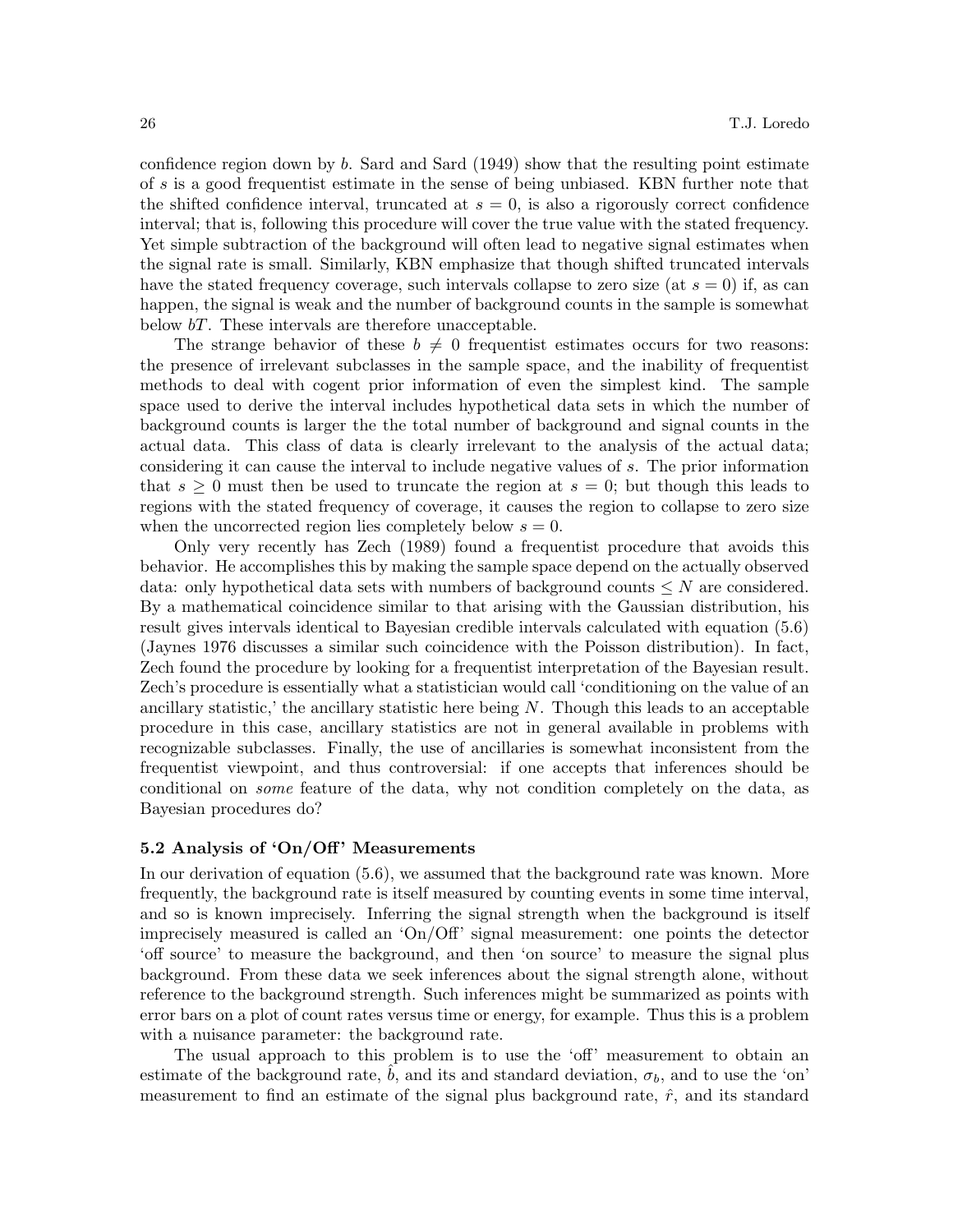deviation,  $\sigma_r$ . The signal rate is then estimated by  $\hat{s} = \hat{r} - \hat{b}$ , with variance  $\sigma_s^2 = \sigma_r^2 + \sigma_b^2$  (see, e.g., Nicholson 1966). This procedure gives the correct result when applied to signals which can be either positive or negative, and for which the Gaussian distribution is appropriate. Thus it works well when the background and signal rates are both large enough so that the Poisson distribution is well-approximated by a Gaussian. But when either or both of the rates are small, the procedure fails. It can lead to negative estimates of the signal rate, and even when it produces a positive estimate, both the value of the estimate and the size of the confidence region are corrupted because the method can include negative values of the signal in a confidence region.

These problems are particularly acute in gamma-ray and ultra-high energy astrophysics, where it is the rule rather than the exception that few particles are counted, but where one would nevertheless like to know what these sparse data indicate about a possible source. Given the weaknesses of the usual method, it is hardly surprising that investigators believe that 'not all the sources which have been mentioned can be confidently considered to be present' (O'Mongain 1973) and that 'extreme caution must be exercised in drawing astrophysical conclusions from reports of the detection of cosmic  $\gamma$ -ray lines' (Cherry *et al.*) 1980).

Two frequentist alternatives to the above procedure have been proposed by gamma-ray astronomers (O'Mongain 1973; Cherry et al. 1980). They improve on the usual method by using the Poisson distribution rather than the Gaussian distribution to describe the data. But they have further weaknesses. First, following Hearn (1969), both procedures interpret a likelihood ratio as the covering probability of a confidence region, and thus are not even correct frequentist procedures (Li and Ma 1983). Second, none of the procedures correctly accounts for the uncertainty in the background rate. O'Mongain (1973) tries to find 'conservative' results by using as a background estimate the best-fit value plus one standard deviation. Cherry *et al.* (1980) try to more carefully account for the background uncertainty by a method similar to marginalization; but strangely they only include integral values of the product of the background rate and the observing time in their analysis.

More recently, Zhang and Ramsden (1990) have addressed this problem, using known results in the statistics literature to improve on the Gaussian approximation. The calculations involved are complicated and will not be described further here. But their confidence regions have a peculiar behavior that calls into question their reliability. When no background counts are observed over a long time interval, we become essentially certain that the background rate is zero. In this case, then, the 'On/Off' result should reduce to the well-known result for the measurement of a signal with no background (see, e.g., Gehrels 1986). Instead, the Zhang and Ramsden interval collapses to zero size about  $s = 0$ , even when counts have been observed on-source: the procedure indicates certainty that  $s = 0$ when we are certain that  $s > 0$ . This happens regardless of the value of  $T_{\text{off}}$ .

The presence of prior information, the presence of a nuisance parameter, and the discrete/continuous character of the Poisson distribution all conspire to make this a difficult research problem for a frequentist. In contrast, the Bayesian solution to this problem is again a straightforward 'beginner' problem, as we now show.

First we consider the 'off' measurement. Suppose we count  $N_{\text{off}}$  events in a time  $T_{\text{off}}$  from an 'empty' part of the sky. These data lead to a posterior distribution for the background rate,  $b$ , of exactly the same form as equation  $(5.5)$ :

$$
p(b \mid N_{\text{off}} I_b) = \frac{T(bT)^{N_{\text{off}}} e^{-bT}}{N_{\text{off}}!}.
$$
\n(5.8)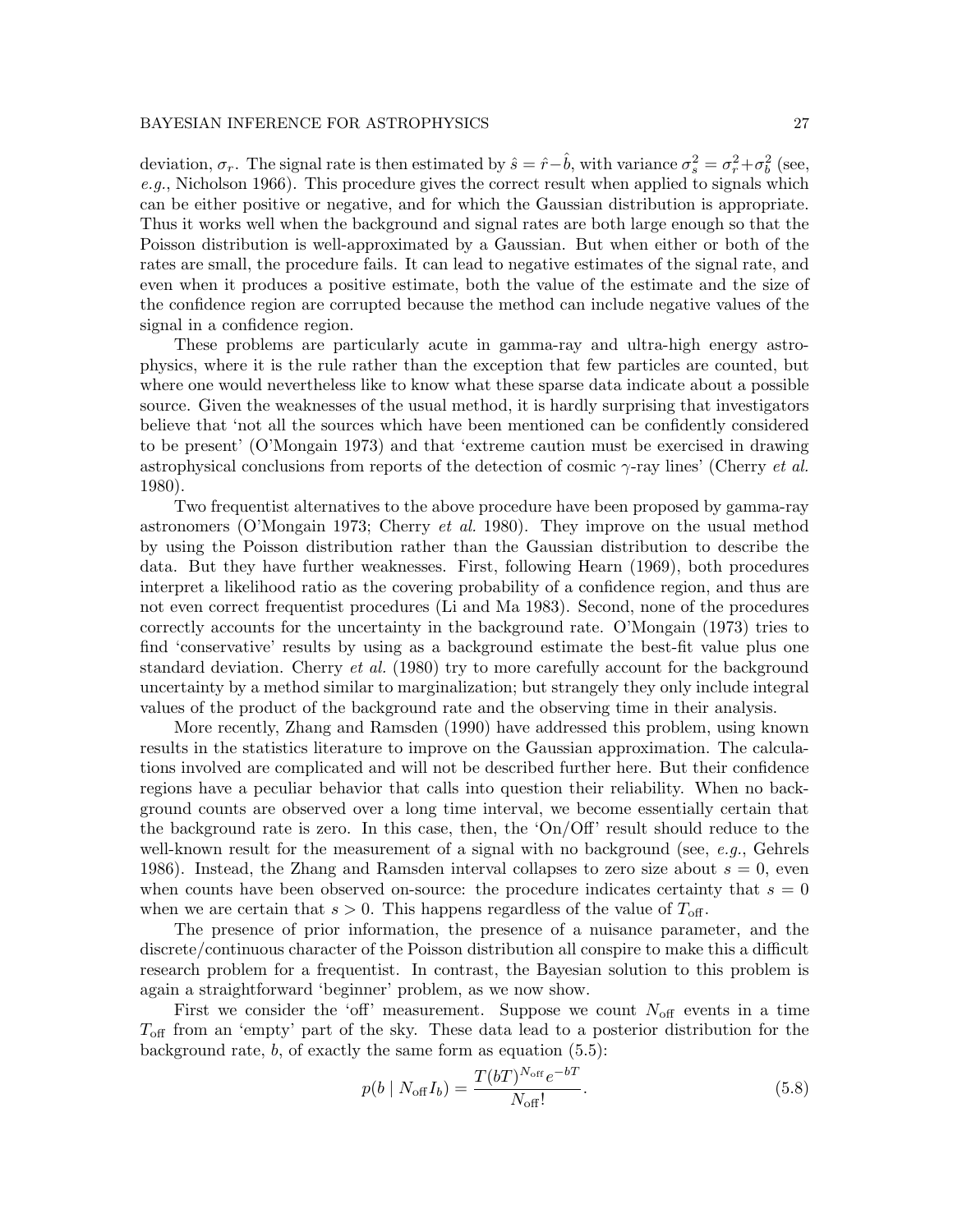Now consider the 'on' measurement. Suppose we count  $N_{\rm on}$  events in a time  $T_{\rm on}$  from measurements on source. This measurement provides us with information about both b and the source rate s. From Bayes' theorem, the joint posterior density for s and  $b$  is,

$$
p(sb \mid N_{\text{on}}I) = p(sb \mid I) \frac{p(N_{\text{on}} \mid sbI)}{p(N_{\text{on}} \mid I)} = p(s \mid bI)p(b \mid I) \frac{p(N_{\text{on}} \mid sbI)}{p(N_{\text{on}} \mid I)}.
$$
(5.9)

Of course, the information  $I$  includes the information from the background measurement, as well as additional information  $I_s$  specifying the possible presence of a signal. We can express this symbolically by writing  $I = N_{\text{off}}I_bI_s$ .

The likelihood is the Poisson distribution for a source with strength  $s + b$ :

$$
p(N_{\rm on} \mid sbI) = \frac{[(s+b)T_{\rm on}]^{N_{\rm on}}e^{-(s+b)T_{\rm on}}}{N_{\rm on}!}.
$$
\n(5.10)

The prior for s,  $p(s \mid bI)$ , we will again take to be uniform,

$$
p(s \mid b) = 1. \tag{5.11}
$$

To be rigorous, we should set a range and normalize this prior, and later consider the limit of large range, but the posterior we will find using this improper prior will be proper, so we need not go through the trouble of explicitly taking the limit. The prior for  $b$  in this problem is *informative*, since we have the background data available. In fact, since  $I_s$  is irrelevant to b, the prior for b in this problem is  $p(b \mid N_{\text{off}} I_b)$ , the posterior for b from the background estimation problem; it is given by equation (5.8). We can now calculate the joint posterior for s and b by normalizing the product of equations  $(5.7)$ ,  $(5.9)$ , and the uniform prior for s. Ignoring the normalization for now, Bayes' theorem (equation  $(5.9)$ ) gives the dependence of the joint posterior on the parameters as

$$
p(sb \mid N_{\text{on}}I) \propto (s+b)^{N_{\text{on}}}b^{N_{\text{off}}}e^{-sT_{\text{on}}}e^{-b(T_{\text{on}}+T_{\text{off}})}.
$$
\n(5.12)

To find the posterior density for the source strength, *independent of the background*, we just marginalize with respect to b, calculating  $p(s | nI) = \int db \, p(sb | nI)$ . Helene (1983) noted that the background uncertainty can be accounted for in this manner; but he only treated the case where the number of counts is large enough to justify a Gaussian approximation. The exact integral can be easily calculated after expanding the binomial,  $(s + b)^{N_{on}}$ , in equation (5.12). The resulting normalized posterior (in the limit of large  $s_{\text{max}}$ ) is,

$$
p(s \mid N_{\text{on}}I) = \sum_{i=0}^{N_{\text{on}}} C_i \frac{T_{\text{on}} (s T_{\text{on}})^i e^{-s T_{\text{on}}}}{i!},\tag{5.13}
$$

with

$$
C_{i} \equiv \frac{(1 + \frac{T_{\text{off}}}{T_{\text{on}}})^{i} \frac{(N_{\text{on}} + N_{\text{off}} - i)!}{(N_{\text{on}} - i)!}}{\sum_{j=0}^{N_{\text{on}}} (1 + \frac{T_{\text{off}}}{T_{\text{on}}})^{j} \frac{(N_{\text{on}} + N_{\text{off}} - j)!}{(N_{\text{on}} - j)!}}.
$$
(5.14)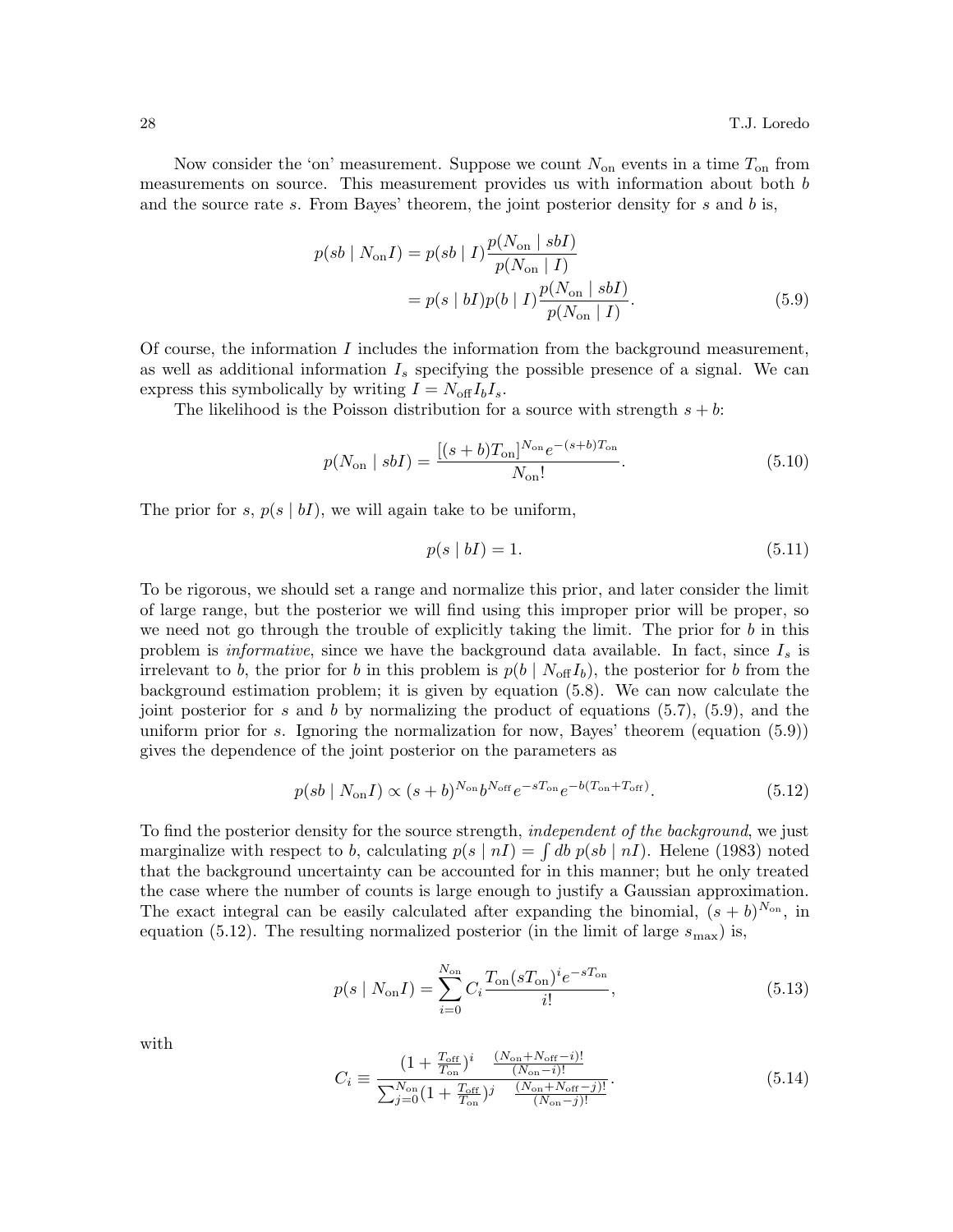Note that the denominator of  $C_i$  is simply the numerator summed over i, so that  $\sum_{i=1}^n C_i$  = 1.

This result is very appealing. Comparing it with equation (5.5), we see that Bayes' theorem estimates s by taking a weighted average of the posteriors one would obtain attributing 0, 1, 2,...,  $N_{\text{on}}$  events to the signal. The weights depend on  $N_{\text{on}}$ ,  $T_{\text{on}}$ ,  $N_{\text{off}}$ , and  $T_{\text{off}}$  so that the emphasis is placed on a weak signal or a strong signal, depending on how  $N_{\text{on}}/T_{\text{on}}$  compares with  $N_{\text{off}}/T_{\text{off}}$ .

The form of equation (5.13) suggests that  $C_i$  is the probability that i of the events observed on-source are from the source, taking into account the information about the background provided by the off-source measurement. In fact, this probability can be calculated directly. Given the posterior distribution for the background rate, equation (5.8), the posterior predictive distribution that  $n'$  background events will be observed in an interval  $T_{\text{on}}$  can be calculated according to

$$
p(n' | I_b) = \int_0^\infty p(n' | bI_b)p(b | I_b)db,
$$
\n(5.15)

where  $p(n' | bI_b)$  is given by the Poisson distribution with expectation  $bT_{on}$ , and  $p(b | I_b)$ is given by equation (5.8). The reader may verify that assigning  $n' = n - i$  events to the background with probability given by equation (5.15) leads to an alternate derivation of equation (5.13) that explicitly identifies the  $C_i$  with the probability that  $n-i$  events are background events. This demonstrates both the consistency and the 'sophisticated subtlety' of Bayesian inference; in fact, requirement of this kind of consistency plays an important role in the foundation of the theory (see,  $e.g.,$  Loredo 1990). Application of this result to actual data, including a comparison with frequentist results, will be presented elsewhere.

#### 5.3 Poisson Spectrum/Shape Analysis

So far we have considered the simplest possible Poisson problems: inferring the value of a constant rate. It is astonishing that these problems are so difficult from the frequentist point of view that no satisfactory frequentist solution to the simple problem of analyzing on/off measurements has yet appeared in the astrophysical literature, and that in fact several demonstrably unsatisfactory procedures have been presented. Regardless of whether a fully satisfactory procedure exists elsewhere in the frequentist literature, it is troubling that skilled scientists have been thwarted in finding the solution to such apparently simple problems as those just discussed. In contrast, we have easily found the Bayesian solutions to these problems.

Now we will briefly consider a class of more complicated problems: inferring characteristics of a time-varying rate function,  $r(t; \theta)$  from the arrival times,  $t_i$ , of N events detected in a time interval T. Astronomers frequently focus attention on periodic rate functions, with one of the model parameters being a frequency,  $\omega$ . Two commonly considered problems astronomers address with such data are, (1) the detection problem: is there evidence that a periodic signal is present, and (2) the estimation problem: what is the frequency. Bayesian and frequentist methods for addressing these problems differ greatly.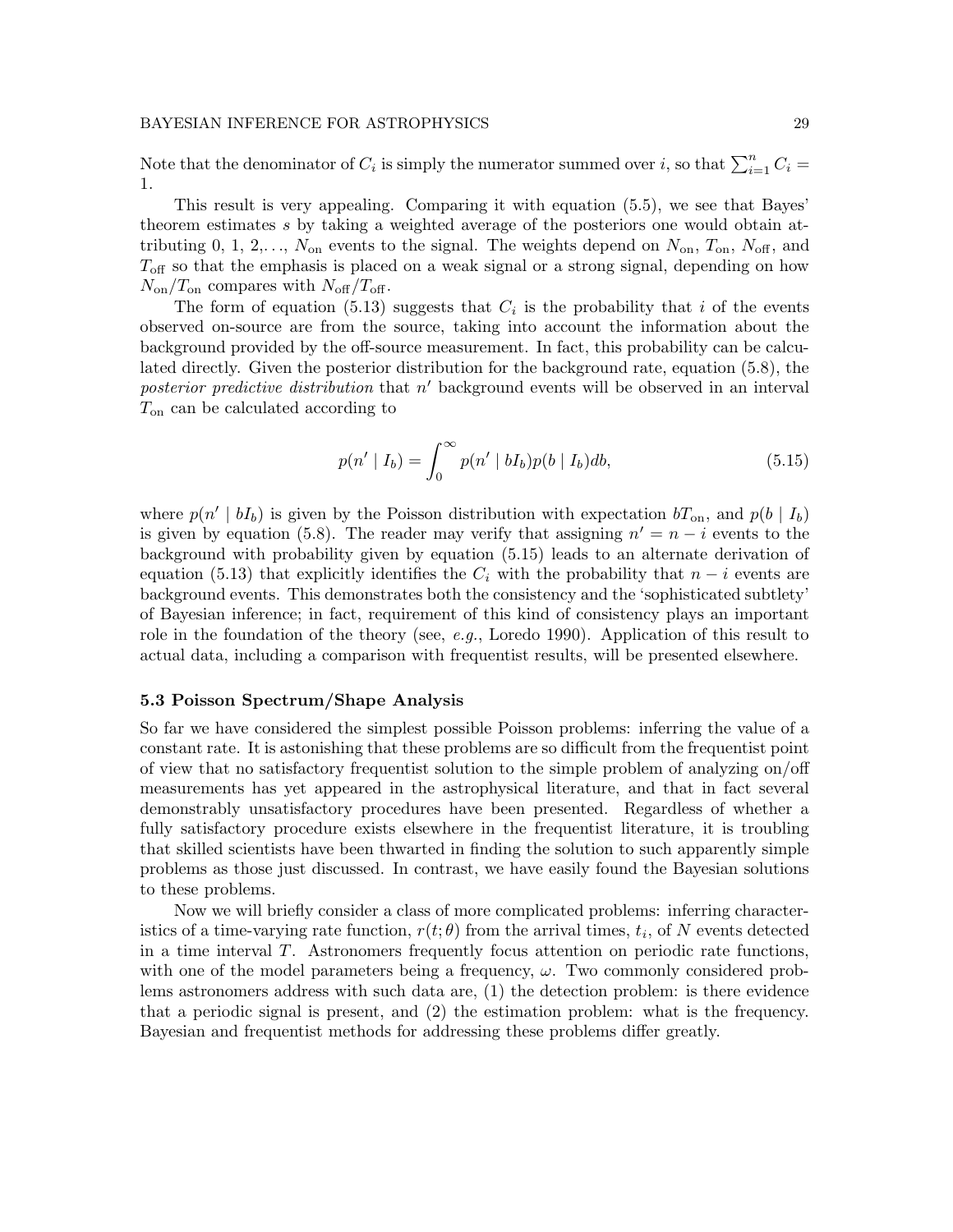#### 5.3.1 Frequentist Analyses

The frequentist procedures used for these problems calculate the value of some statistic,  $S(\omega)$ , at some finite set of frequencies,  $\omega_i$  (i = 1 to  $N_{\omega}$ ). The detection problem is addressed by calculating the distribution for  $S$  assuming that the signal is constant; the location of the maximum observed value of  $S(\omega_i)$  in this distribution is then used to decide whether the assumption of a uniform rate should be rejected. If there is evidence for a periodic signal, the estimation problem is addressed using the functional dependence of  $S(\omega)$  on  $\omega$ .

Three choices for S dominate current frequentist analyses of arrival time data by astronomers (see, e.g., Leahy et al. 1983; and Leahy, Elsner, and Weisskopf 1983), though several other statistics have been used as well. One choice requires binning the data into uniformly spaced bins containing several events each; the power spectrum of the binned time series, calculated using the discrete Fourier transform (DFT), is used as the statistic. A ' $\chi^2$ ' statistic is used in the 'epoch folding' (EF) approach. Here one folds the arrival times modulo some trial period to produce a phase,  $\phi_i$ , for each event in the interval  $[0, 2\pi]$ . The phases are then binned, and the  $\chi^2$  statistic comparing the resulting histogram with a uniform distribution is calculated. The third choice is the Rayleigh statistic,  $R^2$ , used in the Rayleigh test (RT) for uniformity on a circle (Mardia 1972).  $R^2$  is calculated by folding the arrival times modulo a trial period, placing N unit vectors in the  $(r, \phi)$  plane at the resulting phases  $\phi_i$ , and calculating the mean squared length of the resultant vector,

$$
R^{2} = \frac{1}{N} \left[ \left( \sum_{i=1}^{N} \sin \phi_{i} \right)^{2} + \left( \sum_{i=1}^{N} \cos \phi_{i} \right)^{2} \right]
$$
  
=  $2 + \frac{4}{N} \sum_{i \neq j} \cos(\phi_{j} - \phi_{i})$  (5.16)

 $R<sup>2</sup>$  is proportional to the Fourier power in the time series at the trial frequency; generalizations of the RT are also used that add the powers at various harmonics (Protheroe 1987).

Several choices the investigator must make complicate the interpretation of procedures based on these statistics, particularly when they are used for signal detection. Both the binned DFT and EF methods require a choice of bin size and a choice of initial phase (i.e., the location of the bin boundaries). Also, if such methods are used to search for an unknown frequency (as opposed to being used to detect pulsation at a frequency known a priori from other observations), the number of frequencies searched,  $N_{\omega}$ , must be carefully considered in the assessment of the significance of a result.

These difficulties arise because the frequentist analysis does not analyze the data set as if it were a single sample from an ensemble of sets of arrival times. Instead, it considers folded versions of the single data set to be samples from an ensemble of sets of phases (for the RT and EF methods) or sets of binned phases (for the binned DFT method): the sample space is the space of phases or binned phases, not the space of arrival times. This complicates the analysis because each folded version of the data set is derived from one set of observed arrival times, and thus difficult questions of fairness and independence arise. For example, if we find a ' $4\sigma$ ' bump at frequency  $\omega$  in the DFT,  $\chi^2$  function, or Rayleigh statistic, we would consider this significant if we examined only a few other frequencies, but hardly surprising if we examined  $10^6$  'well-separated' frequencies. Thus the implications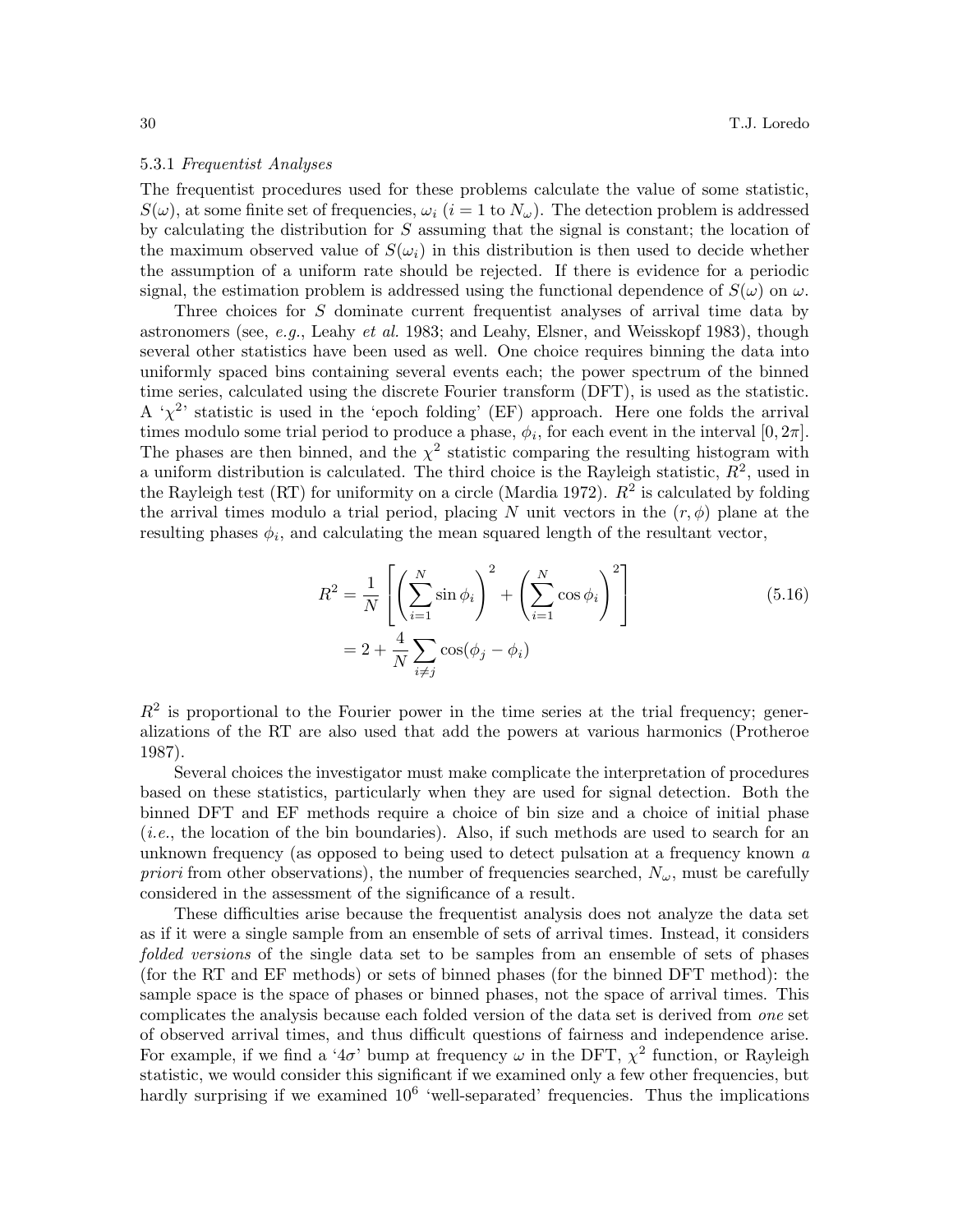of the value of  $S(\omega)$  for the existence of a signal depend not only on the value itself, but on the number of other values that have been examined. This number cannot be chosen arbitrarily. If it is too large, we may not be able to consider each of the values of the chosen statistic to be independent samples from a uniform phase distribution; indeed, if two of the examined frequencies are close enough, the values of the statistic could be identical. Also, the actual values of the examined frequencies must be specified without consideration of the data, for if the frequencies are chosen to ensure that  $S(\omega)$  is maximized at one of the  $\omega_i$ , the resulting value of S is not a fair sample (Leahy *et al.* 1983), and the significance of the signal will be overestimated. Similarly, if the initial phase for the binned DFT and EF methods is chosen so that the resulting value of  $S$  is maximized, the resulting set of binned phases is not a 'fair' sample from the space of random phases, a point whose importance for time series analysis has only recently been appreciated by astronomers (Protheroe 1985; Collura et al. 1987), though Press and Schecter (1974) and Hillas (1975) earlier noted the importance of this affect in other astrophysical problems.

The need to carefully specify the set of frequencies or phases to be examined is the spectrum analysis analogue to the stopping rule problem discussed in Section 3. More fundamentally, these difficulties arise because of the presence of nuisance parameters. In estimating the frequency of a periodic signal, all the other parameters required to describe the signal (such as its phase and amplitude) are nuisance parameters. In assessing the evidence that a periodic signal is present at all, the frequency itself becomes a nuisance parameter. Unable to deal with nuisance parameters in the hypothesis space, the frequentist methods just described redefine what is to be considered the data so that nuisance parameters can be accounted for to some extent by adding additional structure to the sample space. But such structure so complicates the analysis that the significance of detections is often incorrectly assessed. Analyses of arrival time data are thus often greeted with suspicion, and have sometimes been the subject of vehement debate.

#### 5.3.2 Bayesian Analyses

Bayesian analyses of such data proceed very differently. The detection problem is addressed by assuming the data can be described by one member of a class of model rate functions, including among them a constant rate model, and calculating the probabilities of each model; there is no significant evidence for a periodic signal if the probability of the constant model is large. The estimation problem is addressed by calculating the full posterior distribution for the parameters of a model, and then integrating away all the model parameters except  $\omega$ , producing a marginal distribution for the frequency.

The Bayesian calculations are much more straightforward than their frequentist counterparts, in part because the sample space is the space of arrival times, not the space of phases or binned phases, but largely because of Bayesian facility in dealing with nuisance parameters, which alleviates the need to modify the sample space to attempt to account for nuisance parameters. As a result, the statistics arising in the Bayesian calculation can be evaluated at any number of frequencies; questions of independence are eliminated because alternative hypotheses are dealt with in the hypothesis space, not in the sample space. We might summarize the distinction between the two methods as follows: frequentist period searches *maximize* and then correct the result for the amount of parameter space searched; Bayesian period searches average over the parameter space.

One apparent drawback of the Bayesian approach is the need to assume specific models for the shape of the periodic signal in order to address the detection problem. This contrasts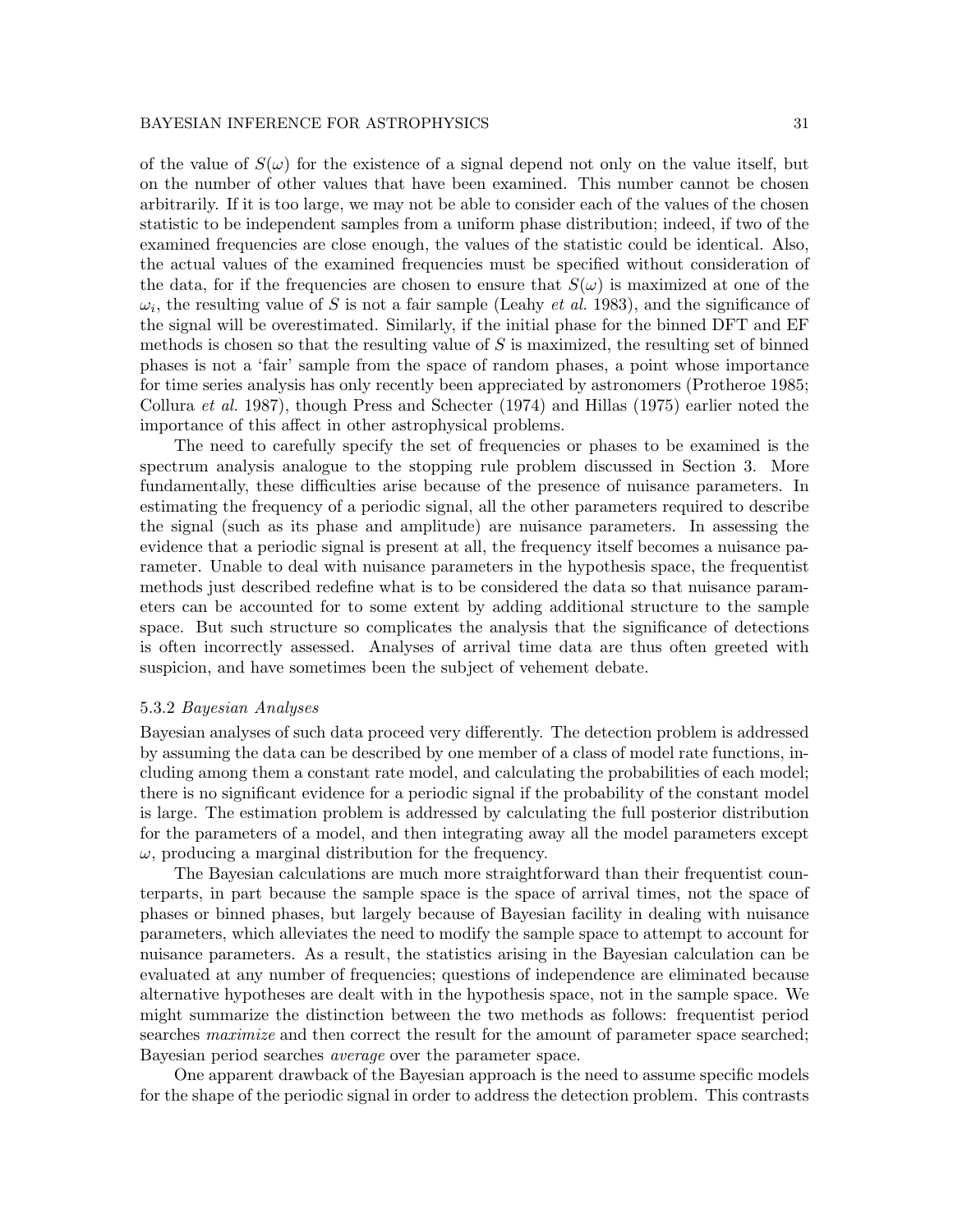sharply with frequentist methods that seek to reject a uniform model rather than choose between a uniform model and periodic models. However, we will see that each statistic used in frequentist procedures arises naturally in a Bayesian calculation that assumes the signal is of a very specific form. In this sense these apparently alternative-free procedures implicitly assume very specific classes of alternatives. This is recognized in thorough frequentist comparisons of the various statistics, where the *power* of a statistical test—a measure of its ability to correctly identify a signal from among two alternatives—is calculated and used to choose from among competing statistics. Unfortunately, few studies by astronomers consider the power of a test (Leahy, Elsner and Weisskopf 1983; Protheroe 1987; and Buccheri and DeJager 1989 are notable exceptions).

The key ingredient in the Bayesian analysis of arrival time data is the likelihood function. We now describe how the likelihood function can be constructed for any desired periodic rate function. Then we will briefly note how specific choices of this function lead us to consider the same statistics used in some frequentist procedures, but to use them in different ways.

The likelihood function for arrival time data can be built from the Poisson distribution as follows. Divide the observing interval into many small intervals of size  $\Delta t$ ; we will ultimately consider the limit in which these intervals become infinitesimal, but finite intervals could represent the precision of the clock recording the arrival times. From the Poisson distribution, the probability that no event will be detected in an interval  $\Delta t$  about time t is,

$$
P_0(t) = e^{-r(t)\Delta t}.\tag{5.17}
$$

Similarly, the probability that a single event will be detected in the interval is,

$$
P_1(t) = r(t)\Delta t \ e^{-r(t)\Delta t}.\tag{5.18}
$$

We will assume that the intervals are small enough that no more than one event is observed in any interval.

The likelihood function,  $\mathcal{L}(\theta) \equiv p(\lbrace t_i \rbrace \mid \theta I)$ , is the product of the probabilities of detecting each of the observed events, times the product over all intervals not containing an event of the probability of no detection. That is,

$$
\mathcal{L}(\theta) = \left[ \prod_{i=1}^{N} P_1(t_i) \right] \prod_j P_0(t_j), \tag{5.19}
$$

where j runs over all intervals not containing an event. From the definitions of  $P_0$  and  $P_1$ it follows that

$$
\mathcal{L}(\theta) = \left[ \prod_{i=1}^{N} r(t_i) \Delta t \right] e^{-\sum_j r(t_j) \Delta t}, \qquad (5.20)
$$

where j now runs over all intervals. As noted following equation (5.1),  $r\Delta t$  is really a shorthand for the integral of  $r(t)$  over the interval  $\Delta t$ . Thus the sum in the exponential is equal to the integral of  $r(t)$  over the observed interval and the likelihood becomes,

$$
\mathcal{L}(\theta) = \Delta t^N e^{-\int_T r(t)dt} \prod_{i=1}^N r(t_i). \tag{5.21}
$$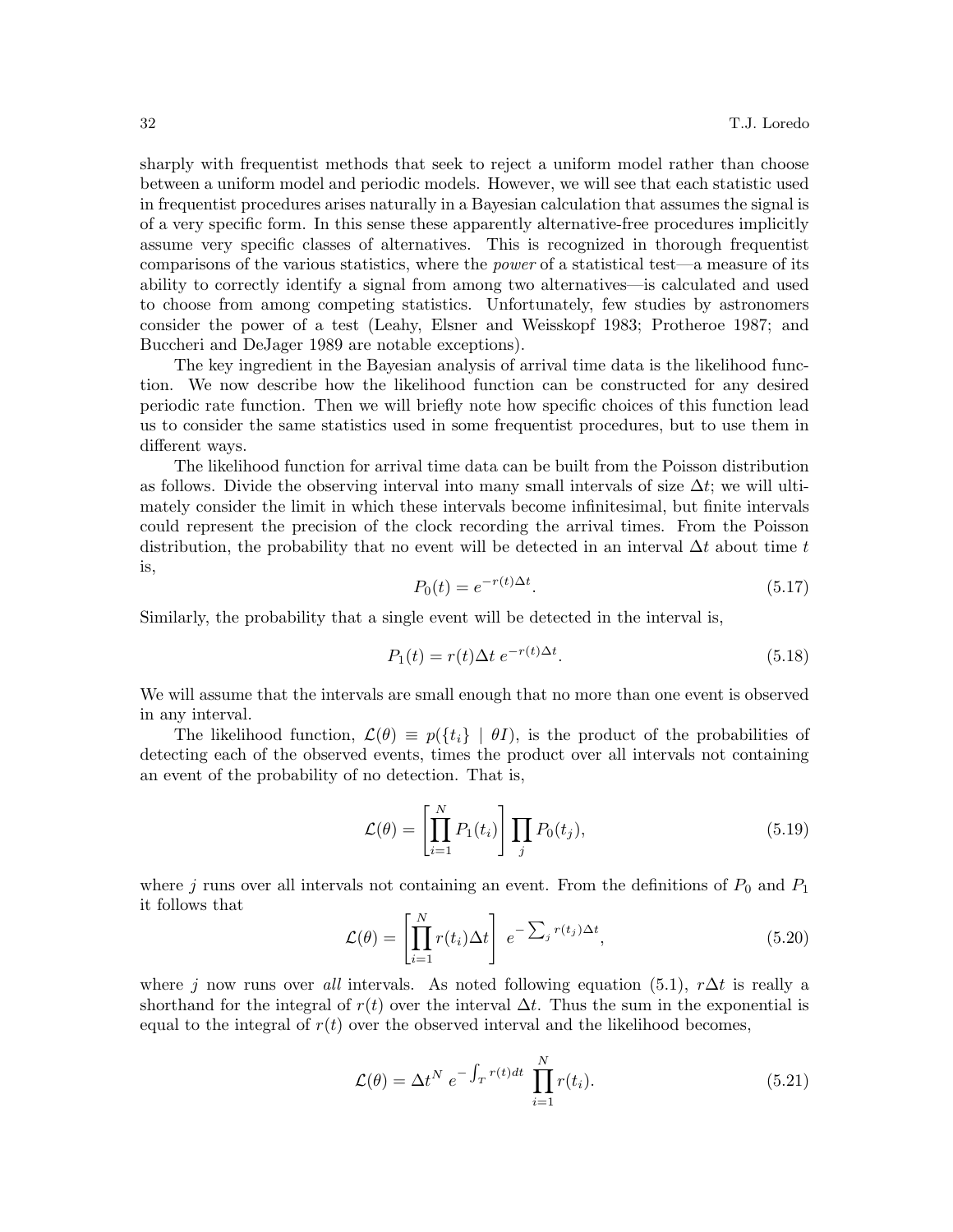Combined with prior probability distributions for the parameters, this likelihood function yields a posterior distribution for the rate function parameters,  $\theta$ . This likelihood function was studied by Cleveland (1983) for frequentist analyses of solar neutrino data; several investigators used it for analyzing the neutrinos observed from supernova SN 1987A (see Loredo and Lamb 1989 for a review).

To proceed further, we must specify parametrized models for  $r(t)$  and priors for the parameters. In this limited space we can only briefly indicate the results of a few simple choices and their relationship to frequentist statistics. We will focus on estimation problems (e.g., estimating the unknown frequency of an assumed pulsation), only briefly discussing the equally important and logically prior detection problem (deciding whether or not a periodic signal is present) which we discuss in greater detail elsewhere (Gregory and Loredo 1992).

If a constant model is studied,  $r(t) = r$ , the likelihood function becomes  $(r\Delta t)^N e^{-rT}$ . In its dependence on  $r$ , this is proportional to the likelihood function studied earlier, equation (5.1). A uniform prior density for r thus leads to a posterior density for r of the form of equation (5.5), as we should expect.

Moving on to periodic models, perhaps the simplest such model one might study is one with a sinusoidal variation. Noting that  $r(t)$  must be everywhere positive, we write the rate function as

$$
r(t) = A \left[ 1 + f \sin(\omega t + \phi) \right],\tag{5.22}
$$

where A is the time averaged rate, f is the pulsed fraction in the interval [0, 1],  $\omega$  is the (angular) frequency, and  $\phi$  is the phase. With this choice, the likelihood function takes the form,

$$
\mathcal{L}(\omega, A, f, \phi) = (A\Delta t)^N e^{-AT} \prod_{i=1}^N \left[1 + f \sin(\omega t_i + \phi)\right],\tag{5.23}
$$

where here and throughout this Section we approximate the integrated rate in the exponential by the duration times the time average, AT. If we assign uniform priors to all the parameters (those for f and  $\phi$  being bounded between 0 and 1, and 0 and  $2\pi$ , respectively), the joint posterior distribution for the parameters is  $p(\omega, A, f, \phi \mid DI) \propto \mathcal{L}(\omega, A, f, \phi)$ . The marginal distribution for  $\omega$  can be found analytically by integrating out the other parameters; it has the form,

$$
p(\omega | DI) = C_1 + C_2 [\cos \omega (t_2 - t_1) + \cos \omega (t_3 - t_1) + ...] + C_3 [\cos \omega (t_2 - t_1) \cos \omega (t_4 - t_3) + ...] + C_4 [\cos \omega (t_2 - t_1) \cos \omega (t_4 - t_3) \cos \omega (t_6 - t_5) + ...] + ..., \quad (5.24)
$$

where the  $C_i$  are constants. Crudely, the marginal distribution counts the numbers of pairs of events separated by an integral number of periods, and the numbers of distinct pairs of pairs of events so separated, and so on. This is to be compared with the Rayleigh statistic, equation (5.16), which counts only pairs of events. In fact, the leading  $\omega$ -dependent term in  $p(\omega)$  is the Rayleigh statistic.

When the shape of the signal is not known to be sinusoidal, it is necessary to consider more complicated signal models. One possibility is a sum of harmonically related sinusoids, with different amplitudes and phases. As was done above, the amplitudes and phases can be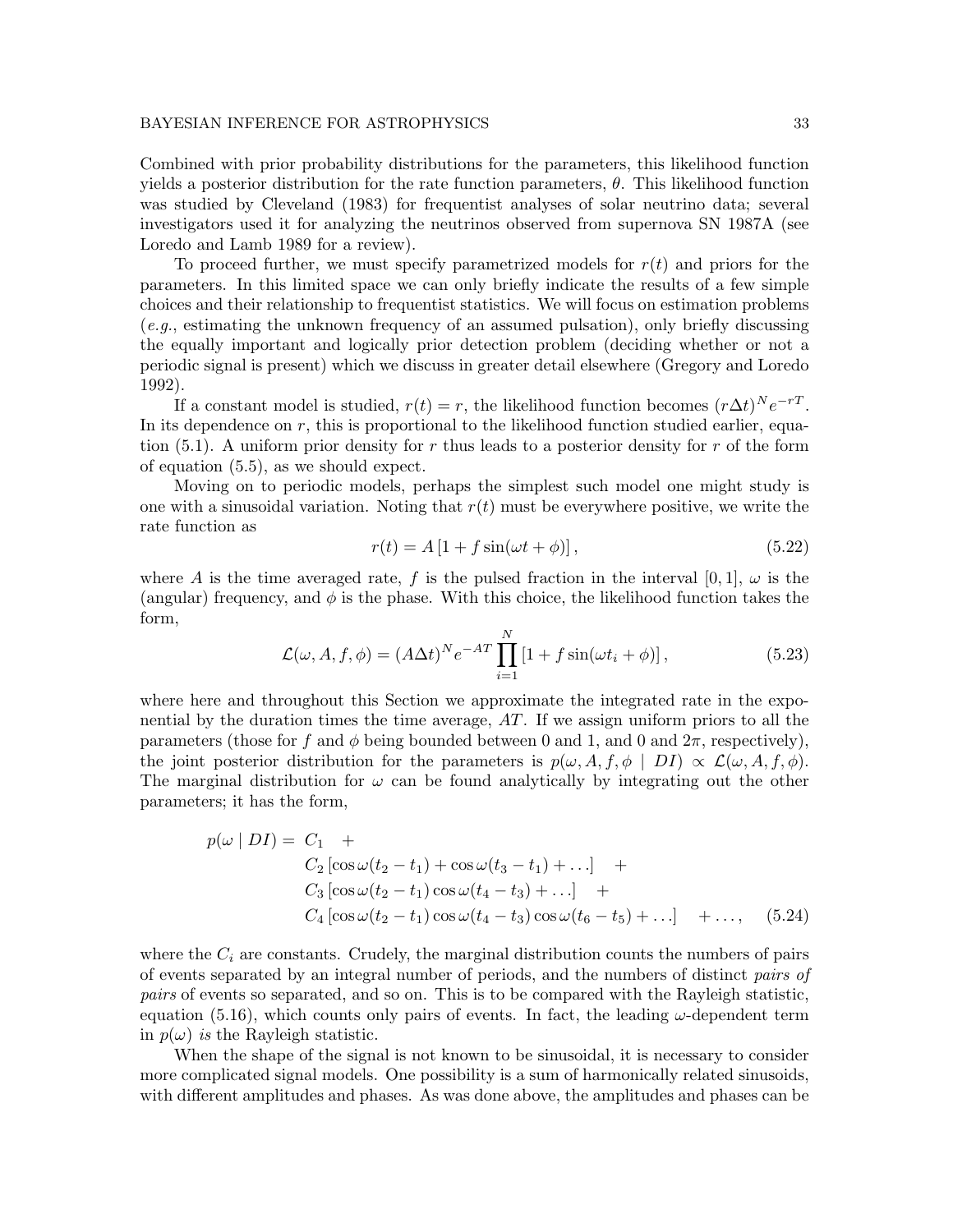integrated out, leaving a marginal distribution for  $\omega$ . Unfortunately, numerical evaluation of the marginal distribution for such models is prohibitively computationally expensive. But other models can be considered that combine computational simplicity with usefully general lightcurve shapes. We will discuss two choices that are related to the frequentist statistics discussed above.

First, consider a rate function that has the form of an exponentiated sinusoid,

$$
r(t) = \frac{A}{2\pi I_0(\kappa)} e^{\kappa \cos(\omega t + \phi)}.
$$
\n(5.25)

This function is proportional to the vonMises distribution, a circular generalization of the Gaussian distribution (Mardia 1972). This rate function has one peak per period, with a location determined by  $\phi$  and a width determined by  $\kappa$ . Thus it is useful when the lightcurve is expected to have one peak, but with unknown width or 'duty cycle.' The Bessel function,  $I_0(\kappa)$ , appears so that the parameter A is the time-averaged rate. When  $\kappa = 0$ , the rate is constant.

Because this function is the exponential of a sinusoid, the likelihood function has a convenient form:

$$
\mathcal{L}(\omega, A, \kappa, \phi) = \left[\frac{A\Delta t}{I_0(\kappa)}\right]^N e^{-AT} e^{\kappa \sum_i \cos(\omega t_i + \phi)}.
$$
\n(5.26)

With uniform priors, the phase and amplitude can be integrated out to yield a marginal distribution for  $\omega$  and  $\kappa$  of the form,

$$
p(\omega, \kappa \mid DI) = C \frac{I_0 \left[ \kappa NR(\omega) \right]}{I_0^N(\kappa)},\tag{5.27}
$$

where C is a normalization constant, and  $R(\omega)$  is the square root of the Rayleigh statistic, equation (5.16). A marginal distribution for  $\omega$  can be found by integrating this with respect to  $\kappa$  numerically.

The data enter this marginal posterior only through  $R(\omega)$ . Thus from a Bayesian point of view, the Rayleigh statistic exhausts the information about periodicity when the rate function is of the form of equation (5.25). In the frequentist literature, the Rayleigh statistic has been criticized because it has been found to be insensitive to signals of narrow width (Leahy, Elsner, and Weisskopf 1983). In the context of the vonMises model, however, these frequentist analyses assume that  $\kappa = 1$ . Allowing  $\kappa$  to vary freely may alleviate this weakness.

For signals that may have more than one peak per period, we need a still more general model. One possibility is the exponential of the sum of two or more harmonically related sinusoids. When amplitudes and phases are marginalized, the resulting statistic is closely related to the  $Z_n^2$  generalizations of the Rayleigh statistic (Buccheri and DeJager 1989 review the  $Z_n^2$  statistics). But here we will consider a different, simpler model (Gregory and Loredo 1992). We approximate the lightcurve with a piecewise constant rate function with  $M$  pieces, each covering an equal fraction of the period. Then we can write the rate function as

$$
r(t) = AMf_j
$$
, with  $j(t) = \text{int}[1 + M[(\omega t + \phi) \text{mod} 2\pi]/2\pi]$ . (5.28)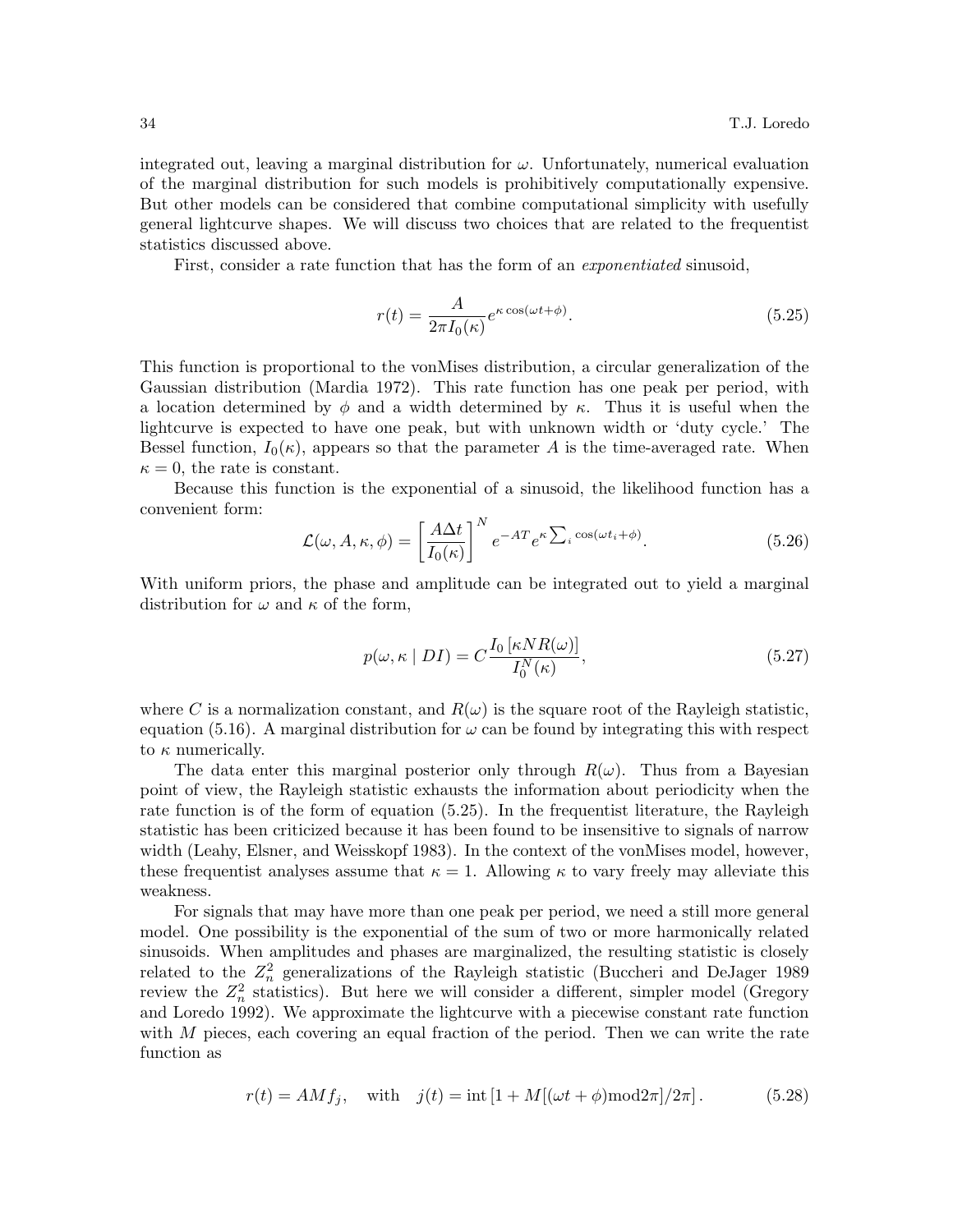Here j identifies in which of the M pieces the time t falls. The parameter A is again the time-averaged rate, and the M parameters  $f_i$  are the fractions of the rate in each of the M bins. These parameters must be in the range  $[0, 1]$ , and only  $M - 1$  of them are really free, since  $\sum_j f_j = 1$ . Thus A parametrizes the amplitude of the rate, and the  $f_j$  parametrize the shape of the lightcurve.

In terms of this piecewise constant rate, the likelihood is,

$$
\mathcal{L}(\omega, A, \phi, \{f_i\}) = M^N (A \Delta t)^N e^{-AT} \prod_{j=1}^M f_j^{n_j},
$$
\n(5.29)

where  $n_j = n_j(\omega, \phi)$  is the number of events that lie in piece j of the lightcurve, given the phase and frequency. These numbers correspond to the number of events that lie in bin  $j$ in the EF method.

This piecewise constant model covers a wide variety of shapes, but this variety comes with a cost: there are lots of parameters. However, the shape parameters can be integrated out analytically using the generalized Beta integral. Using uniform priors, the resulting marginal distribution for the frequency and phase is,

$$
p(\omega, \phi \mid DI) = C \frac{M^N (M-1)!}{(N+M-1)!} \left[ \frac{n_1! \, n_2! \, \dots \, n_M!}{N!} \right]. \tag{5.30}
$$

This distribution takes into account information about *all* of the wide variety of shapes parametrized by the  $f_i$ . Again, C is a normalization constant, and only the term in brackets depends on  $\omega$  and  $\phi$ . This term is just the reciprocal of the multiplicity of the set of  $n_j$  values—the number of ways N events can be distributed in M bins with  $n_j$  events in each bin—also called the configurational entropy of the  $n<sub>j</sub>$ . This multiplicity is largest, and the marginal density is thus smallest, when the  $n_j$  are all equal. Thus there is strong evidence of a period only if the resulting set of  $n_j$  values is not uniform. In fact, Gregory originally proposed studying the multiplicity as a statistic because of this intuitively appealing behavior (Gregory and Loredo 1992). The Bayesian calculation just described illuminates the assumptions leading to this statistic, and specifies precisely how to use it to make probability statements about the signal.

The behavior of the multiplicity as a measure of nonuniformity is remarkably similar to the idea behind the frequentist EF method. In fact, using Stirling's approximation, one can show that

$$
\log p(\omega, \phi \mid DI) \approx \frac{1}{2}\chi^2 + \frac{1}{2}\sum_j \log n_j + C(M),\tag{5.31}
$$

where  $C(M)$  is a constant depending on M, and  $\chi^2$  is the same statistic used in the EF method. Thus we see that, to terms of order  $\log n_j$ , the  $\chi^2$  statistic exhausts the information in the data when a piecewise constant model is assumed.

This calculation provides a Bayesian interpretation of the  $\chi^2$  statistic that leads us to use it in a manner very different from that in the EF method. First, as we noted earlier, the choice of phase affects the interpretation of the  $\chi^2$  statistic in the EF method. This led Collura *et al.* (1987) to suggest using  $\chi^2$  averaged over phase to eliminate this subjective aspect of the EF method. But equation (5.31) reveals that the proper way to eliminate the phase from consideration is to average the *exponential* of  $\chi^2/2$  over phase, not  $\chi^2$  itself.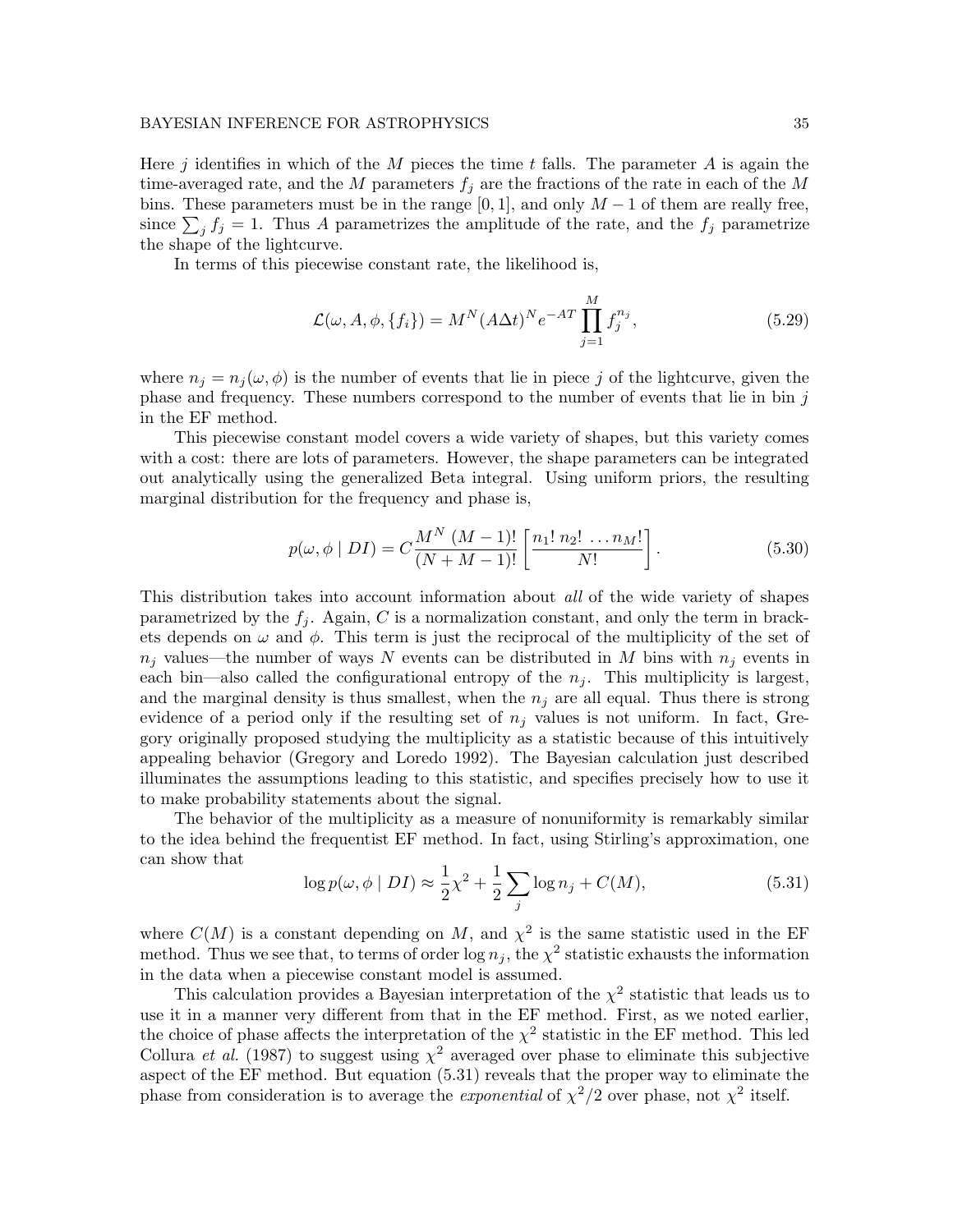Second, equation (5.31) shows how to use  $\chi^2$  to estimate the frequency of the signal: the exponential of  $\chi^2/2$ , averaged over  $\phi$ , is the marginal density for  $\omega$ , and integrals and moments of this function can be straightforwardly used to estimate the uncertainty with which the frequency is determined.

Finally, we have so far discussed only the estimation problem of inferring  $\omega$ , assuming a periodic signal is present. Bayesian methods can be easily developed for addressing the detection problem as well. For models like the sinusoid model, equation (5.22), the simplest way to address the detection problem is to simply estimate the amplitude of the pulsed part of the signal by calculating the marginal distribution for the pulsed fraction, f. If  $f = 0$  lies outside, say, the 95% credible region for f, there is significant evidence for a signal. More rigorously, though, one must perform a Bayesian model comparison calculation, calculating the probability that the data are from a constant model, or one of the other models we have discussed. There is not enough space here to describe such calculations (see Gregory and Loredo 1992), but they are straightforward. They lead to results that depend on the range of frequencies examined, but not on the number of frequencies examined in that range, eliminating this subjective aspect of all frequentist tests for periodicity. Further, for the piecewise constant model, model comparison calculations can be used to determine not only if there is evidence for a periodic signal, but also the number of bins needed to model the signal shape, using the M-dependent terms in equation  $(5.30)$ . Essentially, M becomes a parameter of the model, to be estimated from the data like the other parameters. No frequentist method for doing this has yet been offered.

We have only briefly outlined part of the theory of Bayesian spectrum/shape analysis of event location data. Preliminary investigations of the application of such methods to simulated and real data show these methods to have great promise. Further development and study of these methods will be presented elsewhere.

# 6. ASSIGNING DIRECT PROBABILITIES: PRIORS AND LIKELIHOODS

We have demonstrated that application of the sum and product rules to probabilities of hypotheses straightforwardly leads to procedures that perform as well as, and often better than, their frequentist counterparts. In our calculations, however, we have taken a rather cavalier attitude toward priors. The presence of priors in Bayesian calculations, and the historical lack of compelling assignments for priors, has led many to assert that Bayesian inference is too subjective for use by scientists. Many, too, believe that priors are the primary element distinguishing Bayesian and frequentist methods, so that Bayesian methods are only relevant when there is strong prior information. These beliefs have prevented many scientists from even considering the application of Bayesian methods to their statistical problems. As a result, Bayesian methods have been dismissed without examining their performance.

I have deferred a discussion of priors to this late Section for two reasons. First, I want to emphasize that priors are far from the only distinguishing feature of Bayesian inference; Bayesian inference differs from frequentist statistics in a much more fundamental way that drastically affects the calculations one must perform to address a problem regardless of whether important prior information is available. Second, a proper discussion of prior probabilities must raise conceptual issues that I wanted to avoid until I demonstrated the pragmatic superiority of the Bayesian approach, and the serious shortcomings of the frequentist approach. Independent of all philosophical argument, it is a fact that frequentist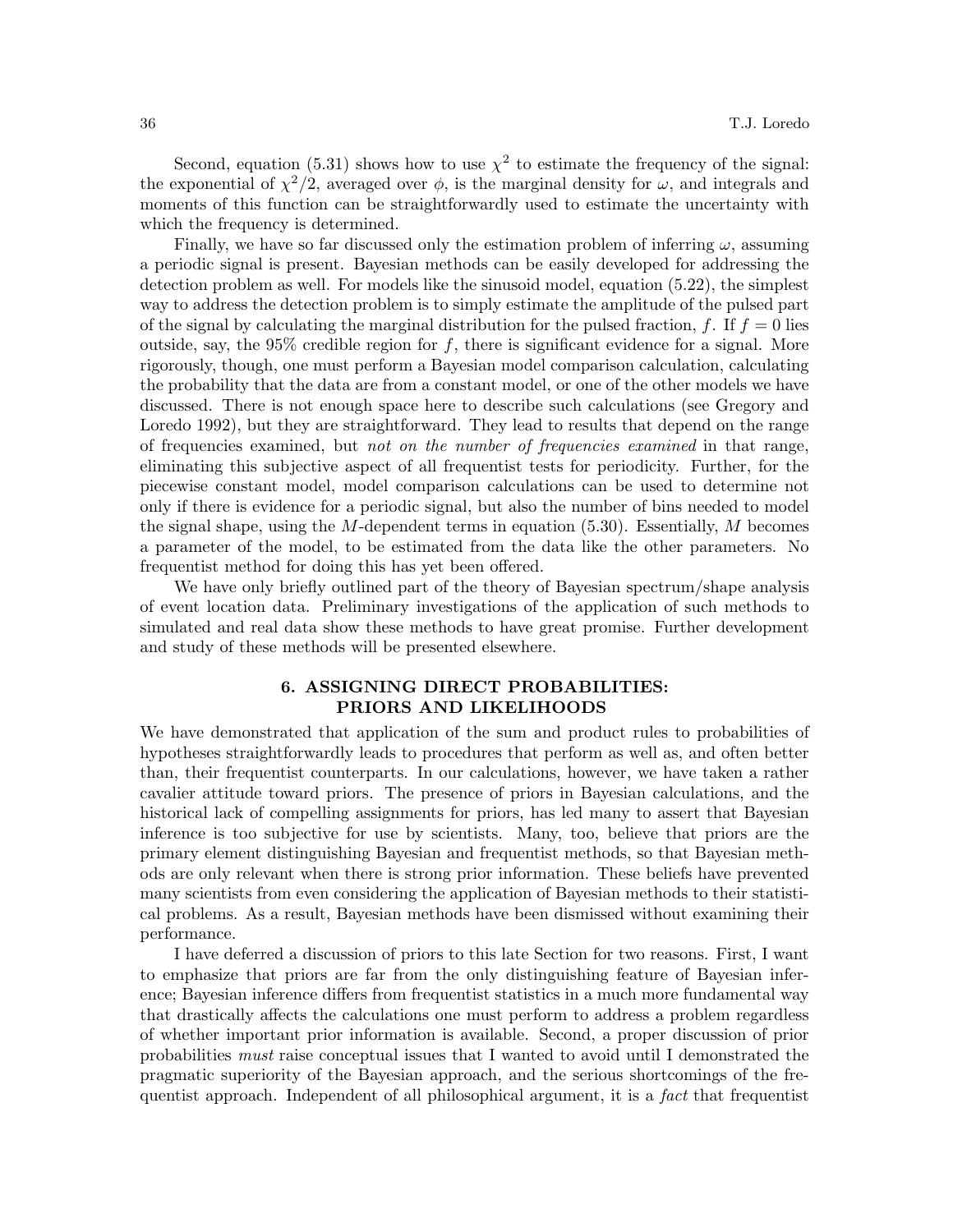methods suffer from serious problems and inconsistencies, and that Bayesian methods avoid these problems. With this purely pragmatic motivation, we now study the problem of assigning priors. For it is a further fact that logical consistency requires Bayesian calculations to use priors.

## 6.1 Priors: One Type of Direct Probability

We begin our discussion by noting the broader context in which the problem of assigning priors appears in Bayesian inference. The sum and product rules that we have used so frequently in this paper tell us how to combine known probabilities to find other, related, probabilities. But before they can give us the numerical values we require in any practical application of the theory, they require as 'input' the numerical values of those probabilities from which others are calculated. Thus, in a sense, the sum and product rules are only half of probability theory, the missing half being the rules that specify how some information  $I$ about a proposition A directly leads to a numerical value for the probability  $p(A | I)$ .

Probabilities that are assigned directly are called *direct probabilities*. In principle, any probability could be a direct probability. We might, for example, search for rules that allow us to directly assign a numerical value to a posterior probability,  $p(H | DI)$ , and so avoid using Bayes' theorem, priors, and likelihoods. In practice, it has proved more straightforward to use Bayes' theorem, so the most studied direct probabilities are priors and likelihoods.

Thus the first point we want to emphasize about priors is that both priors and likelihoods are direct probabilities. The same kind of logical analysis will be needed to justify assignments of both kinds of probabilities in the formal development of probability theory. On the other hand, we reserve the same freedom to use scientific judgement, informed by experience, to assign approximate priors that qualitatively express information in practical calculations, just as we use judgement to assign approximate likelihoods, both in Bayesian and frequentist calculations. The next two subsections discuss some of the formal apparatus available for assigning direct probabilities. But then we discuss some guidelines to help us decide if and when much effort should be spent on formality and rigor in practical calculations.

#### 6.2 Abstract Probability

Much of the confusion and uneasiness felt toward priors results from the failure to recognize how radically different the Bayesian concept of probability is from the frequentist concept. Superficially, Bayesian calculations appear similar to their frequentist counterparts, and it is tempting to merely plow ahead and calculate as before, only allowing more freedom regarding the arguments of probability symbols. But on a deeper level Bayesian calculations only make sense if we drastically change the way we think about probability.

Frequentist statistics identifies probability with frequency—an empirical concept—and thus seems almost to be a physical theory. It gives randomness and probability the character of properties of nature. Bayesian probability theory is more abstract. Bayesian probabilities describe a state of knowledge specified by the information placed to the right of the bar in a probability symbol. No reference is made to frequency, repetition, randomness, or any empirical phenomenon. Of course, one is free to study probabilities of propositions referring to frequencies or other observable phenomena, as is frequently done in practice; this will lead to derivable mathematical relationships between probabilities and frequencies (see, e.g., Jaynes 1978). But probabilities themselves are not empirical.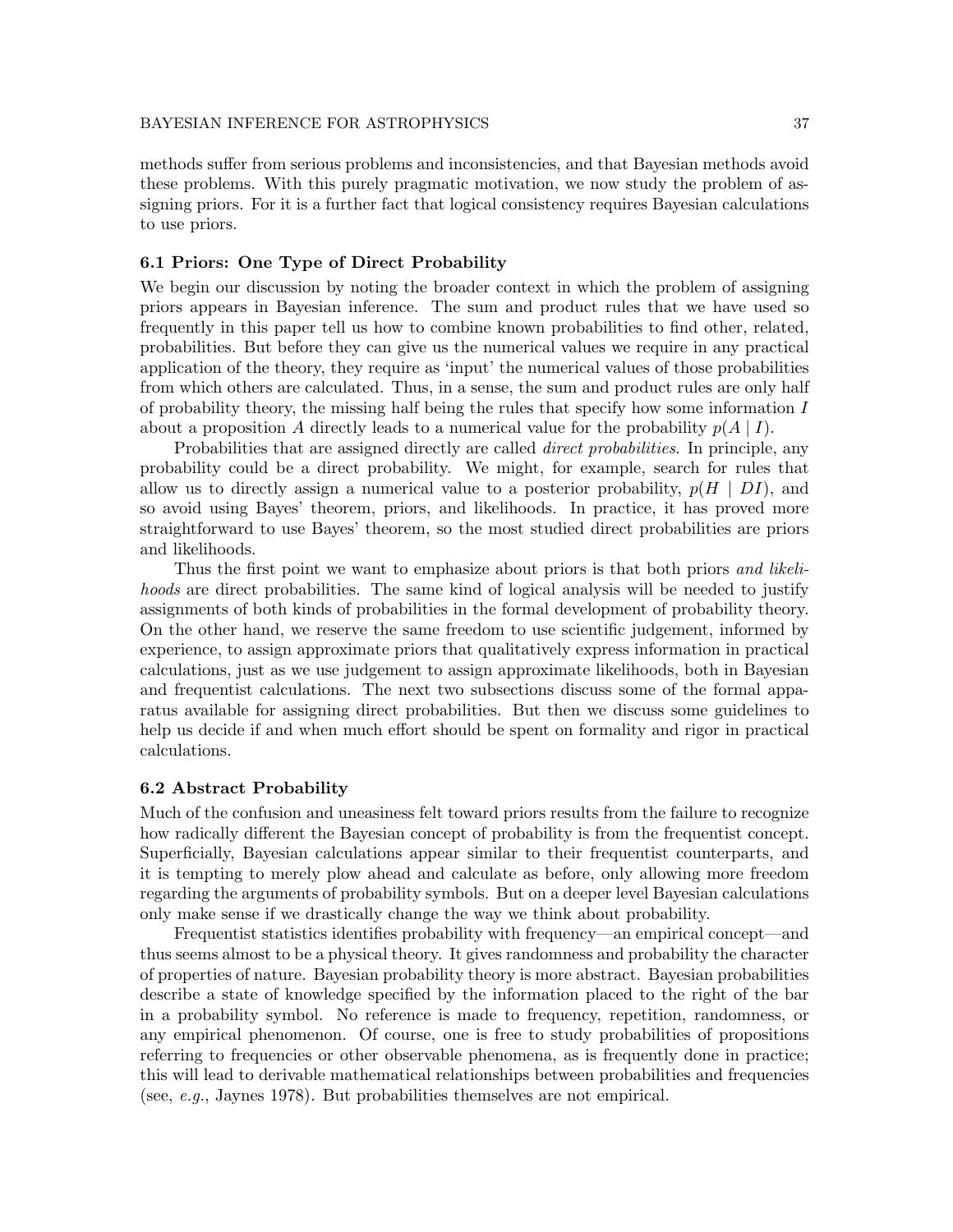Frequentist reference to properties of nature makes frequentist statistics appear more objective than Bayesian inference. This objectivity is illusory, however. The frequencies required by the theory are those from an infinite number of 'identical' repetitions of an experiment. Such frequencies are never available. Thus frequentists must confront a problem similar to that Bayesians encounter: the assignment of frequencies from incomplete information. But this differs from the Bayesian problem in that there is one 'true' frequency distribution realized in nature; the frequentist is not interested in describing incomplete information, but instead needs to identify the 'true' distribution despite incomplete information.

For a Bayesian, there is no such thing as an empirically meaningful 'true' distribution for anything, neither for hypotheses nor for data. Probability distributions always describe an incomplete state of knowledge, not properties of an hypothetical infinite population. This is true even for situations where we may feel comfortable thinking about randomness and frequencies as objective properties of a system. In most (possibly all) such situations, 'randomness' (i.e., unpredictability) is not a physical property; it is a consequence of lacking the information necessary to predict outcomes with certainty. For example, the randomness of coin flipping does not refer to a property of coins; it is a consequence of incomplete information regarding the properties of the coin being flipped and the precise conditions of the flip, information that, if available, would enable us to predict outcomes with certainty.

In particular, a Bayesian prior distribution for a parameter,  $p(\theta | I)$ , does not refer to a population of experiments or worlds, each with different values of  $\theta$ . It simply describes what the information I tells us about the various possible values  $\theta$  might take in the one case at hand. There is no 'true' prior, realized in nature as a frequency distribution that we must discover (as is assumed by Annis, Cheston, and Primakoff 1953, for example). The prior expresses what we know or are willing to assume about the single case at hand.

These considerations are as true of likelihood functions as they are of priors. In particular, Bayesian inference is not concerned with the identification of 'true' models or parameter values. Rather, models and their parameters are viewed as simplified descriptions of a phenomenon in the context of which we describe past data and predict future data (West and Harrison 1989; Hestenes 1989). Bayesian probability theory is the mathematical language used for such description. The sum and product rules are the 'grammar' of this language, and the direct probabilities, specified by  $I$ , are its 'vocabulary.' When it occurs, the word 'true' has meaning only in the context of the information I specifying the problem, and not in any absolute sense. Our notation notes this explicitly: following Jeffreys (1939), all our probability symbols explicitly show the dependence of the results on the information assumed.

The distinction between Bayesian and frequentist notions of probability is reflected in an interesting way in the language used to refer to distributions (Jaynes 1986). Frequentists speak of  $p(x)$  as the distribution of the quantity x: the quantity that is 'distributed' in a frequentist distribution is the argument, which takes on various values with a frequency distribution  $p(x)$ . Bayesians speak of  $p(x | I)$  as a probability distribution for the quantity x: the quantity that is 'distributed' is the probability, the plausibility assigned to various possible values of x. The symbol x may refer to an unknown constant, incapable of taking on any but one value, but if that value is unknown, we distribute plausibility among the various possible values according to  $p(x \mid I)$ .

A useful analogy can be made between probability, a numerical encoding of the qualitative notion of plausibility, and temperature, a numerical encoding of the qualitative notion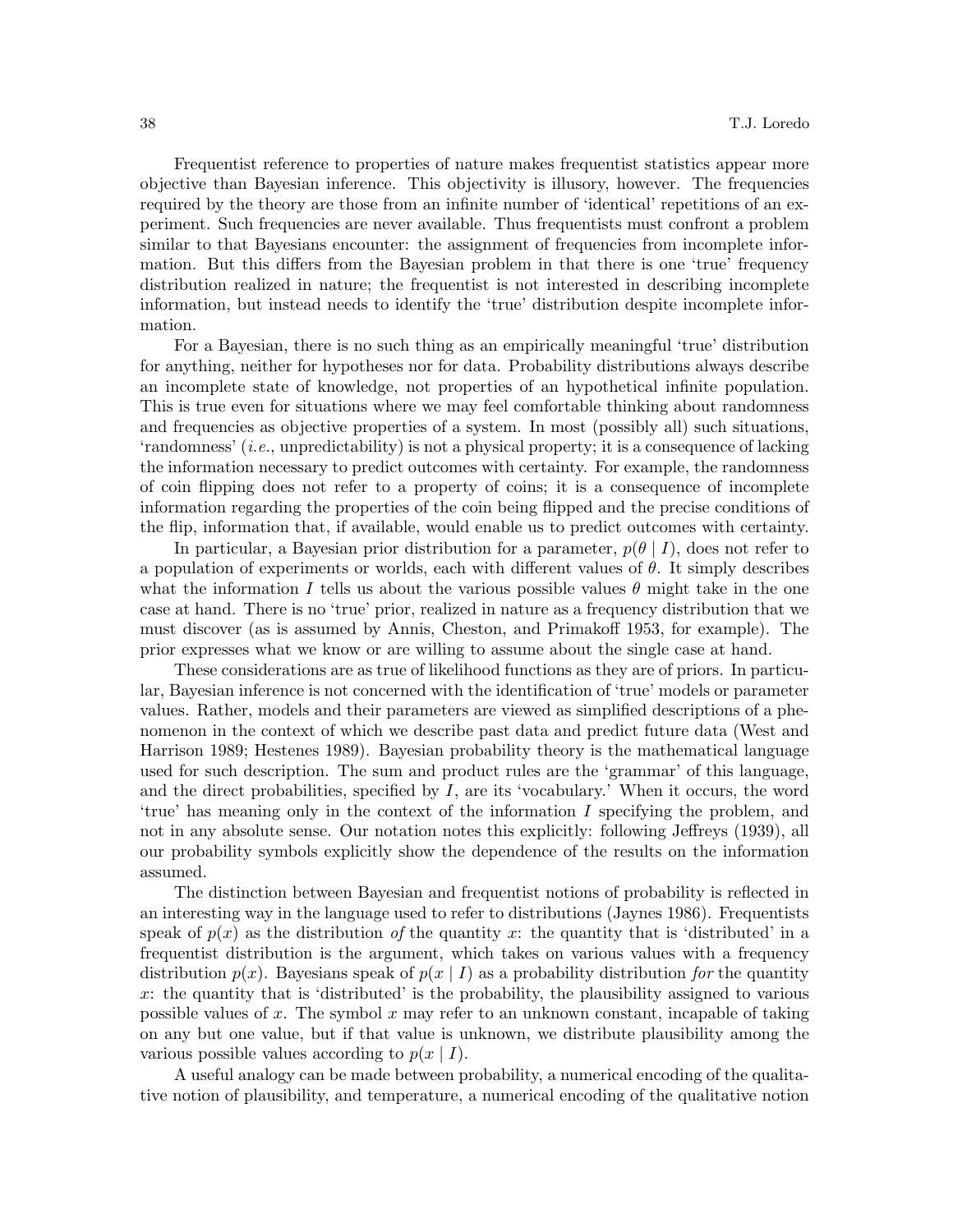of hot and cold (Jaynes 1993). The Kelvin temperature,  $T$ , which appears in thermodynamics, is an abstract quantity: we do not naturally assign the number '273' to the coldness of ice! But this abstract mathematical quantity is required to develop a quantitative theory of heat. Similarly, Bayesian probability is an abstract, primitive notion required if we want to reason consistently and with mathematical precision in the presence of uncertainty (Jaynes 1990). For both probability and temperature, we can relate the abstract concept to the intuitive one by application to special cases. Thermodynamics assigns the temperature  $T = 273K$  to ice at the melting point, so if the temperature of something is 273K, we know it is as cold as ice. Similarly, probability theory assigns a probability of 1/36 to the "snake's eyes" outcome of a fair roll of a pair of dice, so an hypothesis with a probability of 1/36 is as plausible as "snake's eyes." In the case of probability theory, relating mathematics to intuition may involve consideration of frequencies, though more often our intuition about probability derives, not from observations of frequencies, but from counting the number of outcomes that seem equally plausible a priori.

Part of the value of the abstract mathematical theories is that their abstraction, which disconnects them from intuition, allows us to apply them to situations far beyond those accessible to our intuition. Temperatures of  $10<sup>9</sup>$  degrees Kelvin are intuitively meaningless, but very meaningful to a physicist; a probability of 10−<sup>9</sup> is similarly outside the range of human experience, but can be very meaningful to a scientist.

## 6.3 From Information to Probability

The thermal analogy breaks down when we note that temperature is a physical property whereas probability describes a state of knowledge. Temperatures can be measured, but probabilities must instead be assigned. The Bayesian counterpart to a thermometer must be developed; it will not be an instrument, but rather a collection of rules for converting different kinds of information to probability assignments. These rules cannot be arbitrary, for though Bayesian distributions are not empirically verifiable frequency distributions, neither are they arbitrary descriptions of the opinions or whims of an individual. The rules must ensure that the assigned probabilities satisfy the consistency requirements that underly the sum and product rules in the foundations of the theory.

Only recently have statisticians recognized that the problem of assigning probabilities is fully half of probability theory, and requires tools beyond the sum and product rules for its solution. As a result, this part of the theory is not yet fully developed. Indeed, it is unlikely that it will ever be complete, since there is probably no end to the kinds of information one may have about propositions. At present, we can only convert very limited kinds of information into probability assignments; we are not yet at the point where we can consider background propositions like, 'everything expert  $X$  knows about  $A$ .' Instead, we can only consider simple caricatures of the full information a scientist may have about a phenomenon. But this limited capability is already sufficient to duplicate all of the successes of frequentist theory, and to move well beyond frequentist capabilities in some problems.

In fact, it is often the case that we want the data to 'speak for themselves,' and thus seek a prior that expresses ignorance, not one which expresses expert knowledge. Much of the existing literature focuses on such 'uninformative' priors; we will review some of this work here.

The first point to emphasize is that we are never in a state of complete ignorance about a parameter. We always know *something* about it. In particular, since the  $I$  that appears in the prior,  $p(\theta | I)$ , is the same as that appearing in the likelihood,  $\mathcal{L}(\theta) = p(D | \theta I)$ ,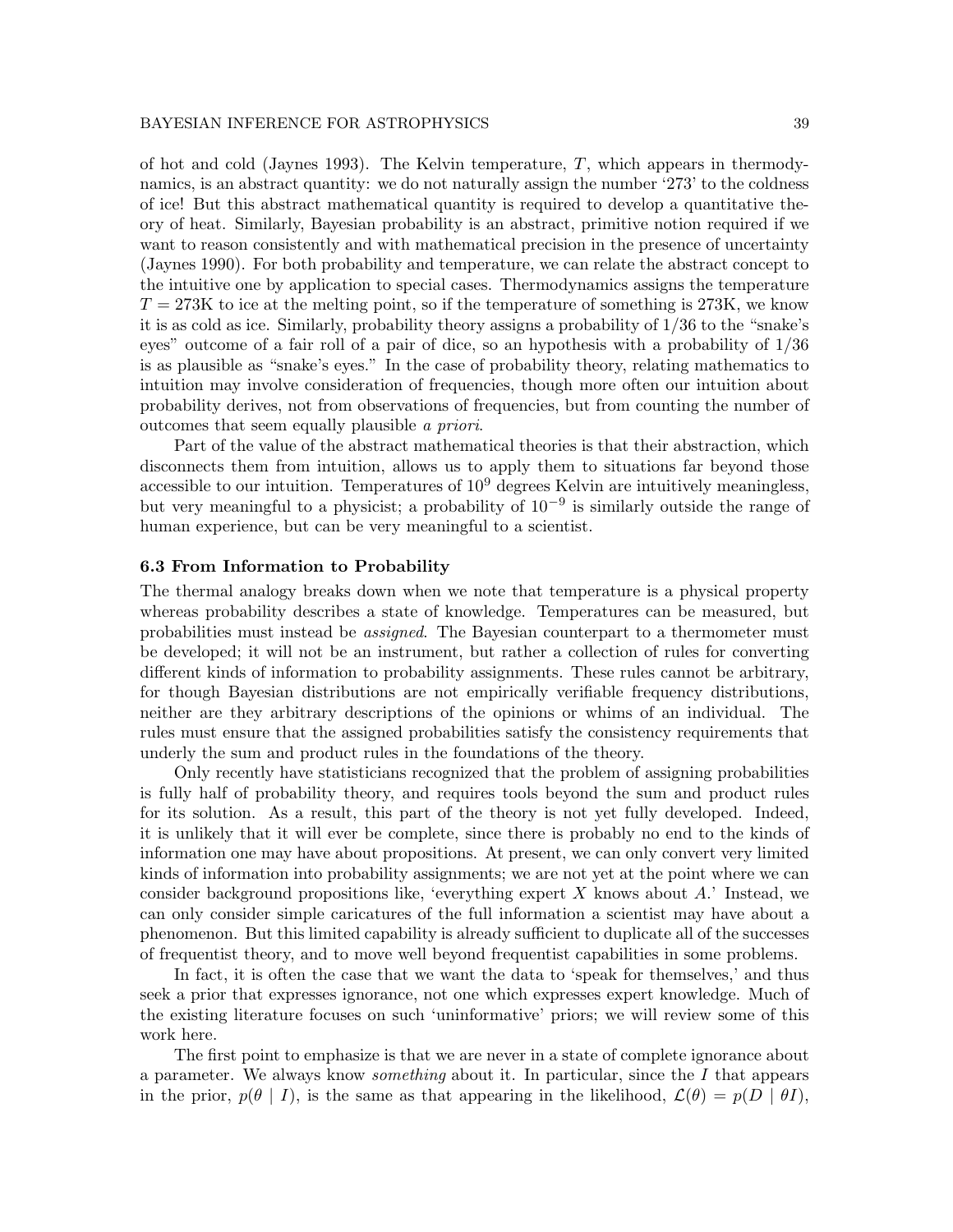we at least know the role  $\theta$  plays in the likelihood function. Our task is to assign priors to parameters, not to greek letters; the parameters have some meaning in the context of the model we are studying, and this meaning is an important piece of information that must guide our probability assignment (Jaynes 1968; Lindley 1990). In actuality, then, there is no such thing as an 'uninformative' probability assignment; what we seek is an assignment that is in some sense 'least informative,' expressing as little beyond mere specification of the meaning of the parameter as possible. The background information,  $I$ , must specify precisely the nature of the parameter and what we mean by being ignorant of its value in enough detail to make the problem of assigning direct probabilities mathematically wellposed.

There is so much confusion over the issue of 'uninformative' priors that it is perhaps worth taking the space to put this another way. If we really want the data to 'speak for themselves,' all we can do is present the data. Once we introduce a model and parameters into a problem, we have already used information that is not in the data by themselves, and to be consistent, we must use this information throughout our analysis. Further, since we are performing a mathematical analysis, we must state this information in a mathematically precise manner, even though such a mathematically precise specification may be merely a caricature of our human information. Our problem, then, is not to find some magic function that is a uniquely correct specification of what we mean by 'uninformative,' but rather, to *define what we mean by 'uninformative'* with enough precision to allow unambiguous calculation of the prior corresponding to the chosen definition. Since, as we've already noted, mathematical models are only caricatures of reality, it should come as no surprise that there are several useful definitions of what one may mean by 'uninformative,' and thus several methods for finding uninformative or least informative priors. If we find that our results depend sensitively on which definition we choose, then we need to very carefully consider the relationship between our real-world knowledge and our mathematical definitions. But more often than not, our results will not depend that sensitively on which definition we use, as we note in section 6.4 below.

We will discuss here two methods for finding least informative assignments from information that may at first seem too vague to allow precise mathematical description. Each method will be appropriate when we have a particular kind of information about a model. First we will discuss the *group invariance method* developed by Jaynes (1968, 1973, 1980, 1993). This method is often appropriate when the parameters have a physical interpretation that allows us to identify two mathematical descriptions of a situation as being equivalent. Then we will discuss a *predictive method* that may be appropriate when the parameters do not have an obvious physical meaning, but are instead primarily useful for summarizing or predicting data, as when we fit data to a straight line  $(e, q, \cdot)$  in the Tully-Fisher or Faber-Jackson relations). This was the method used by Bayes in his famous paper introducing a special case of what is today known as Bayes' theorem (Stigler 1982); some recent applications are reviewed by Geisser (1988).

The key to understanding the group invariance method is to be careful to distinguish between an actual problem and its mathematical representation. Suppose two investigators with the same information,  $I$ , about a phenomenon analyze the same data set, but choose to parametrize their models differently. Investigator A chooses  $\theta$  as the parameter, and investigator B chooses  $\phi = \phi(\theta)$ . The actual problems these investigators address are identical, but the mathematical problems they face—the conversion of the information I to direct probability assignments for the symbols  $\theta$  and  $\phi$ —differ because of the different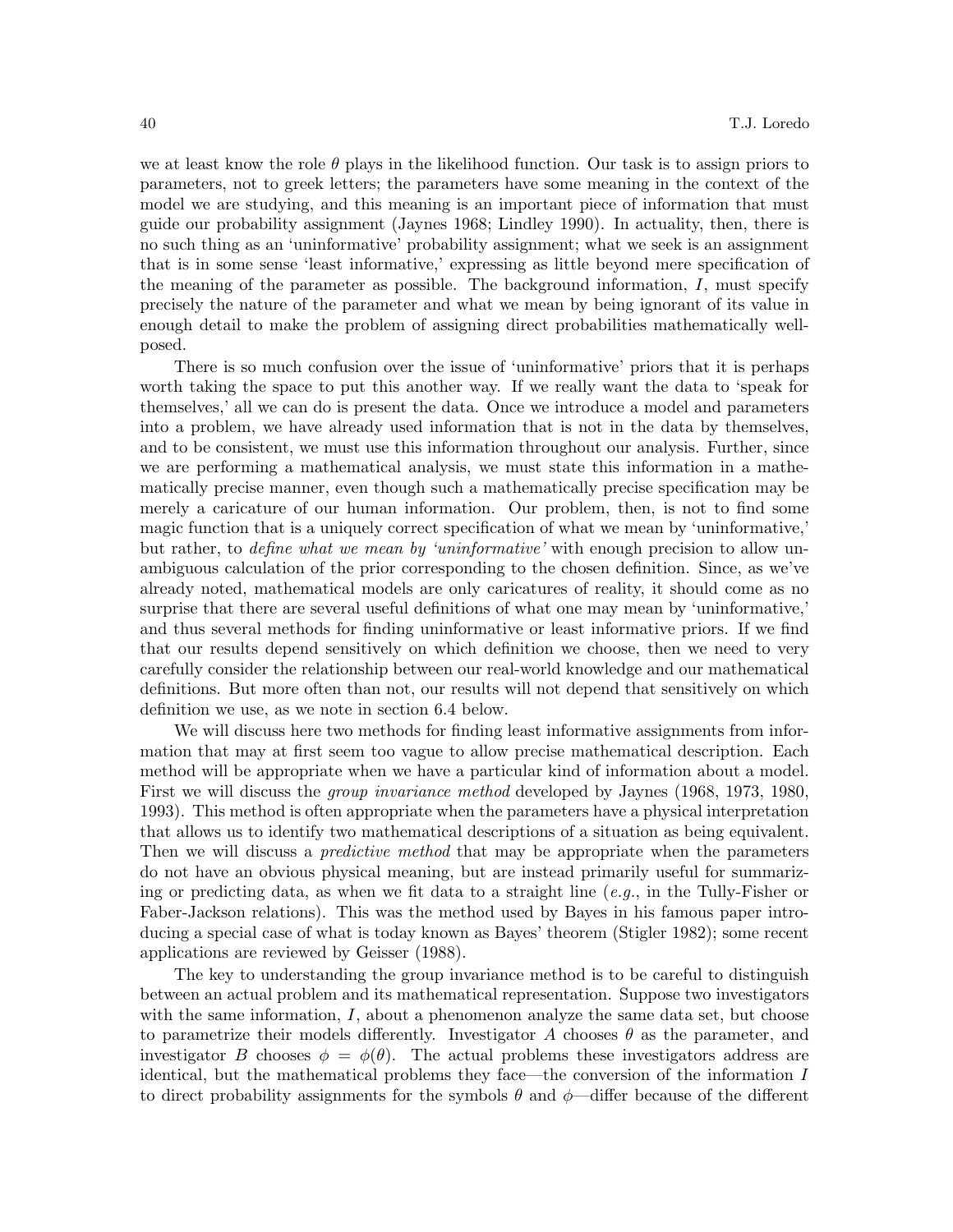ways each have chosen to label the same actual hypotheses. Thus the functional forms of their priors will in general differ; A will assign a prior density with functional form  $p(\theta < \theta_{\text{true}} < \theta + d\theta | I) = f(\theta)d\theta$ , and B will assign a different function,  $p(\phi < \phi_{\text{true}} <$  $\phi + d\phi \mid I$  =  $q(\phi)d\phi$ . But since the two investigators are addressing the same problem, we demand that the probability A assigns to a region of  $\theta$  be equal to the probability B assigns to the corresponding region of  $\phi$ . This leads to the *transformation equation*,

$$
f(\theta)d\theta = g[\phi(\theta)]d\phi(\theta). \tag{6.1}
$$

This equation simply states that the two different mathematical problems describe the same actual problem. It must be true for any choices of  $\theta$  and  $\phi$ .

Now suppose the information I identifies particular choices of  $\theta$  and  $\phi$  that make the mathematical problem of assigning  $p(\theta < \theta_{\text{true}} < \theta + d\theta \mid I)$  equivalent to that of assigning  $p(\phi \leq \phi_{true} \leq \phi + d\phi \mid I)$ ; that is, the manner in which I distinguishes between different values of  $\theta$  is identical to the manner in which it distinguishes between values of  $\phi$ . Symmetries of the likelihood function may help identify such mathematically equivalent parametrizations. For such parameter choices, the actual functions A and B assign must be the same. This leads to the *symmetry equation*,

$$
f(x) = g(x),\tag{6.2}
$$

for all values of the argument, x. This equation can only be true for certain choices of  $\theta$ and  $\phi = \phi(\theta)$  identified by I.

Combining the transformation and symmetry equations leads to a functional equation (an equation whose solution is a function) for  $f$  (or  $g$ ),

$$
f(\theta) = f[\phi(\theta)] \frac{d\phi(\theta)}{d\theta}.
$$
\n(6.3)

Such a functional equation can be solved for the form of  $f(\theta)$  (see Aczel 1966 for some methods), thus identifying the prior expressing the information I.

Perhaps the simplest possible example of an assignment resulting from group invariance is Laplace's *Principle of Indifference* (PI) for assigning a least informative probability distribution to a exhaustive set of N discrete, exclusive hypotheses,  $H_i$  (one, and only one, of the  $H_i$  is true). Laplace suggested that the distribution expressing 'complete ignorance' about such hypotheses assigns them each the same probability:  $p(H_i | I) = 1/N$ . Jaynes (1993) presents a careful discussion of the PI, deriving it from group invariance. We can illustrate the principles most simply by considering the case  $N = 2$ .

Let the information I specify only that there are two hypotheses, and that they are exclusive. Let investigator A label the hypotheses  $A_1$  and  $A_2$ , and let B label them  $B_2$  and  $B_1$ , respectively (B reverses the numbering of the index). Investigator A might express the information symbolically as the proposition  $I = (A_1 \oplus A_2)$ : 'Either  $A_1$  or  $A_2$  is true' (we here use ' $\oplus$ ' to indicate exclusive 'or'). Similarly, B would write  $I = (B_1 \oplus B_2)$ .

Write  $p(A_i | I) = f_i$  for A, and  $p(B_i | I) = g_i$  for B. Since A and B are in the same state of information, we demand that they assign the same probabilities to the same actual hypotheses; thus the transformation equations for this problem read,

$$
f_1 = g_2 \quad \text{and} \quad f_2 = g_1. \tag{6.4}
$$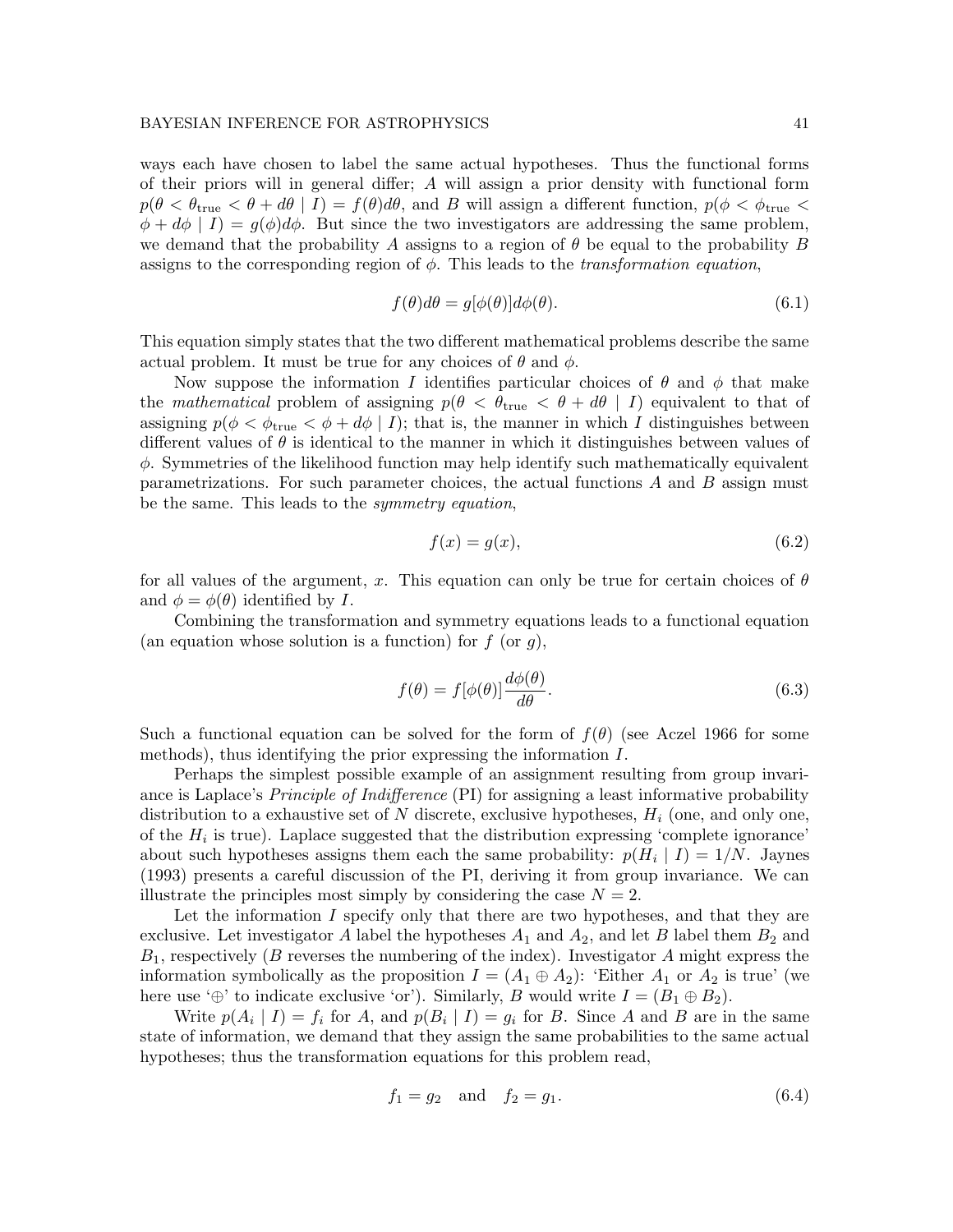Now note that I distinguishes between the symbols used for the hypotheses in the same way, so that the mathematical problems A and B face are symbolically equivalent:  $I = (A_1 \oplus A_2)$ distinguishes among the  $A_i$  in precisely the same way that  $I = (B_1 \oplus B_2)$  distinguishes among the  $B_i$ . Thus we require that A and B assign the same functions, giving the symmetry equations,

$$
f_i = g_i. \tag{6.5}
$$

Combining equations (6.4) and (6.5), we find the functional equation  $f_1 = f_2$ . Requiring the distribution to be normalized then gives  $f_1 = f_2 = 1/2$ , the PI assignment for  $N = 2$ . This result is straightforwardly generalized to  $N > 2$  by letting B number the hypotheses with an order- $N$  cyclic permutation of  $A$ 's numbering.

As a simple example with a continuous parameter, consider assigning a prior density to a location parameter, l, like that considered in the Gaussian estimation problem discussed in Section 2. Intuitively, if we are ignorant of a location, a displacement of a small amount does not change our state of knowledge. Thus I will distinguish among values of  $l$  in precisely the same manner in which it distinguishes among values of  $l' = l + C$ . In this way, the physical meaning of a location parameter identifies a class of parameterizations—those differing by translations—that lead to mathematically equivalent probability assignment problems. For such parameters, the functional equation (6.3) takes the form,  $f(l) = f(l+C)$ , with C a constant. The solution to this functional equation, unique up to a constant factor, is  $f(l) = constant$ . This is the prior we used in the Gaussian estimation problem and in the truncated exponential problem in Section 3. Priors for several other types of parameters have been found by group invariance; Jaynes (1968, 1973, 1980) and Bretthorst (1988) discuss several important examples. Future development of this method may be hastened by finding ways to symbolically express the information  $I$  in a manner that explicitly identifies mathematical equivalence between problems, as we did for the PI problem above.

Frequently a model parameter will have no direct physical significance, as is often true when we are fitting lines or polynomials to data. In such cases, there may not be an obvious choice of transformation corresponding to prior ignorance. Such parameters have meaning only insofar as they are useful for summarizing or predicting data. In such cases priors can sometimes be identified by specifying ignorance about *predictions* rather than about the parameters themselves. That is, prior ignorance may best be formulated, not in reference to the prior, but in reference to the prior predictive distribution,  $p(D | I)$ . Even parameters with obvious physical meaning may not have an obvious group invariance; priors for these parameters, too, may best be found by focusing on their predictive aspects. Specifically, recall that the prior predictive distribution can be calculated according to

$$
p(D | I) = \int p(\theta | I) p(D | \theta I) d\theta.
$$
 (6.4)

Predictive methods seek to find the prior by specifying  $p(D | I)$ , and solving the integral equation (6.4) for the prior. They are particularly useful when the data are discrete, which can greatly simplify the task of assigning a least informative predictive distribution.

For example, consider the estimation of a Poisson rate, r, discussed in Section 5. When we are so uncertain of r that we cannot even exclude the possibility that  $r = 0$ , it is not clear what group invariance is relevant (scale invariance, usually invoked for such problems, is excluded if  $r$  may vanish). On the other hand, intuition suggests that ignorance of the rate corresponds to not having any prior preference for seeing any particular number of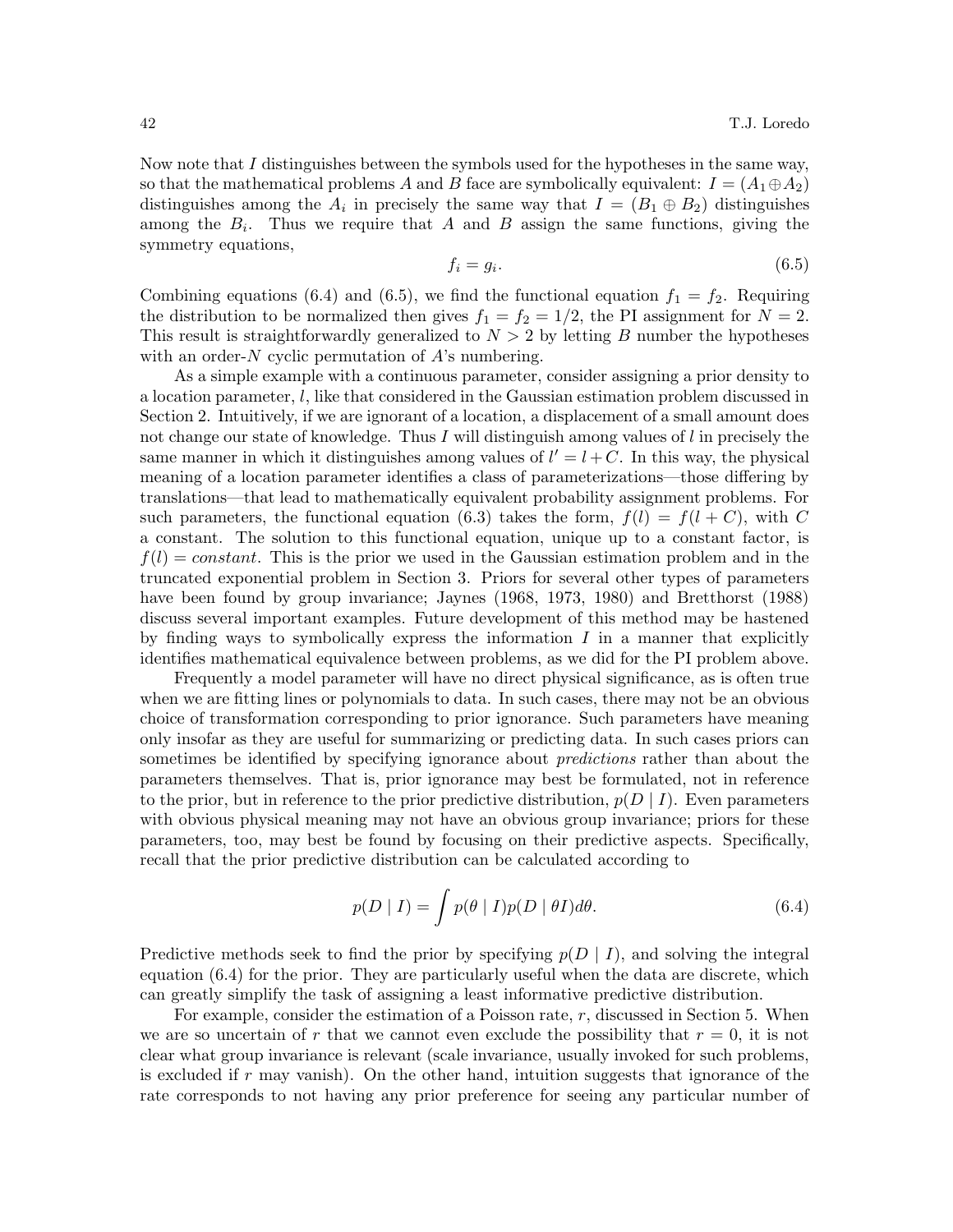counts;  $p(n | I)$  should be constant with respect to n. The prior predictive for this Poisson problem is given by

$$
p(n | I) = \frac{1}{n!T} \int_0^\infty d(rT) \, p(r | I) \, (rT)^n e^{-rT}.
$$
 (6.5)

For  $p(n | I)$  to be constant with respect to n, the integral must be proportional to  $n! =$  $\Gamma(n+1)$ . But if  $p(r \mid I)$  is constant with respect to r, the integral is, up to a constant factor, the definition of  $\Gamma(n+1)$ ; further, since the integral is of the form of a Laplace transform, this is the unique solution, up to a constant factor. Thus the prior expressing ignorance about the number of counts we expect to observe is the constant prior we used throughout Section 5.

Some other methods available for assigning both least informative and informative priors are briefly mentioned in Loredo (1990).

#### 6.4 Prior Robustness

Before one worries too much about the precise functional form of a prior, it is worthwhile to investigate to what extent details of the prior will influence the posterior in the problem of interest. Consider again the Gaussian estimation problem discussed in Section 2. There we found the posterior for  $l$  to be a Gaussian distribution with a mean and standard deviation of  $\overline{m}$  and  $\sigma/\sqrt{N}$ , respectively. These results were found using a uniform prior for l, which we have just argued correctly expresses ignorance about a location parameter.

Suppose we had much stronger prior information about l, perhaps from a previous measurement, that was itself described by a Gaussian distribution with mean  $l_0$  and standard deviation  $\delta$ . From Bayes' theorem it is easy to show that the resulting posterior for l remains Gaussian, but with a mean and standard deviation of,

$$
\hat{l} = \frac{\overline{m} + \alpha^2 l_0}{1 + \alpha^2}, \quad \text{and} \quad \sigma_l = \frac{\sigma}{\sqrt{N}} (1 + \alpha^2)^{-1/2}, \tag{6.1}
$$

where  $\alpha = \sigma/(\delta \sqrt{N})$ . From these equations we see that unless  $\delta \lesssim \sigma/\sqrt{N}$  (so that  $\alpha^2 \gtrsim 1$ ), the posterior calculated with the Gaussian prior is not significantly different from that calculated with a uniform prior, even though the priors are very different.

This result should come as no surprise. It simply says that the prior will have little effect on our inferences unless our prior information is as informative as the data. Savage has elevated this observation to a principle, the 'principle of stable estimation:' if the likelihood is large in a region where the prior does not change strongly, and if the prior nowhere enormously exceeds its value in this region, then it is a good approximation to use a flat prior (see Edwards, Lindman, and Savage 1963). In such cases the information provided by the data overwhelms the prior information, and the data essentially "speak for themselves." This will usually be the case when there is a lot of data. In such cases there is no need to bother about whether our prior information is translation invariant, scale invariant, or diffuse in some other specific manner; it will simply not matter in the end.

Of course, when we do not have a lot of data, the precise form of the prior may strongly affect our inferences. For example, consider the estimation of a Poisson mean discussed in Section 5.1. Use of a uniform prior, which we justified above with a predictive argument, led to the posterior given by equation (5.5). If instead we were sure a priori that  $r > 0$ ,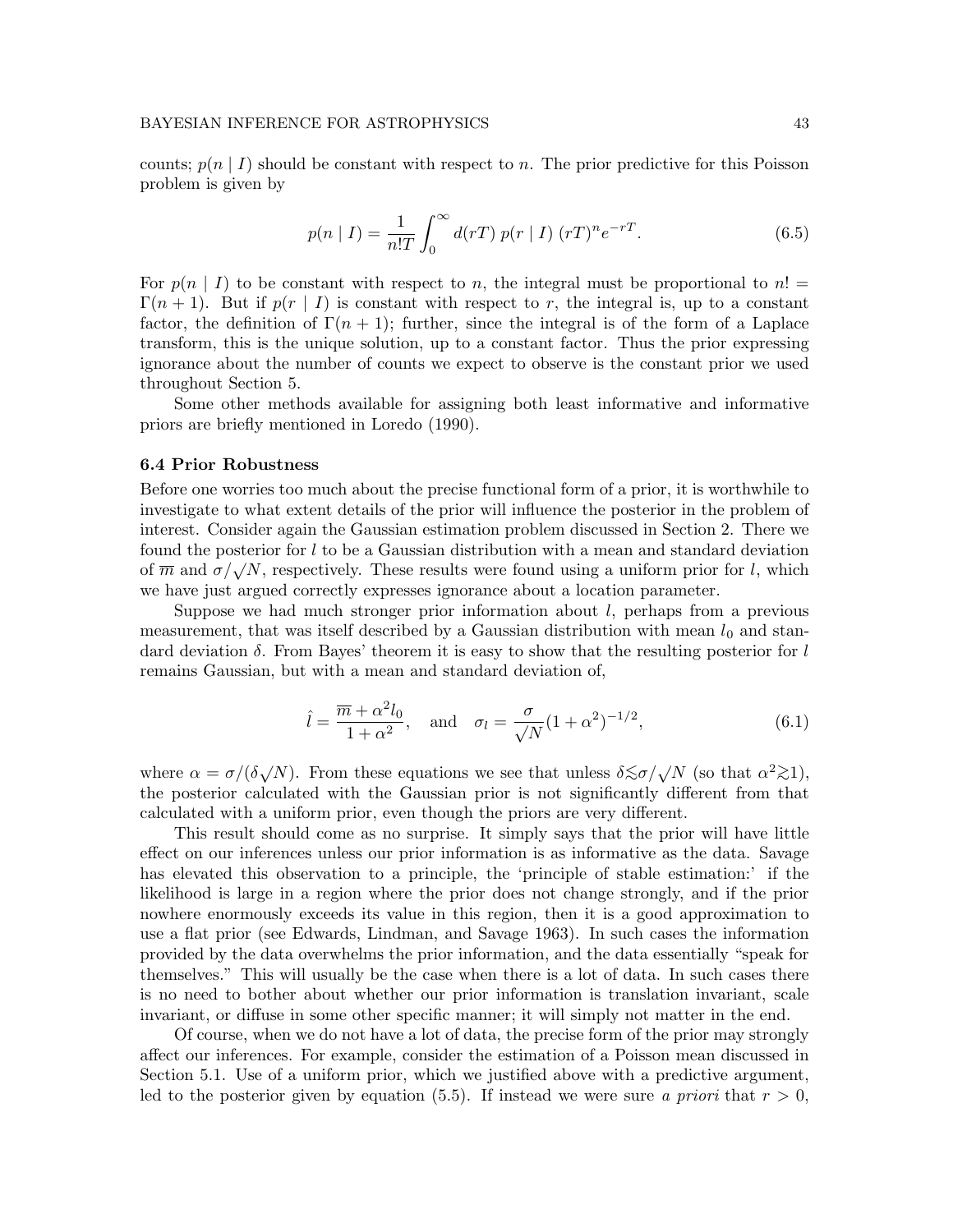but had no knowledge of the scale of  $r$ , a group invariance argument would lead to a prior proportional to  $1/r$ , rather than a constant prior (Jaynes 1968). The net affect on the posterior is to replace every occurrence of n on the right hand side of equation  $(5.5)$ with  $n-1$ . When many counts are observed, this change has little effect on inferences: the posterior mode moves from  $n/T$  to  $(n + 1)/T$ , and the standard deviation changes from  $\sqrt{n-1/T}$  to  $\sqrt{n/T}$ . But when only a single count is observed, the posteriors differ significantly. The posterior based on the scale-invariant prior decays exponentially from its maximum at  $r = 0$ , whereas that from the uniform prior vanishes at  $r = 0$ , rises to a maximum at  $r = 1/T$ , and then decays.

This example shows us that when the data do not tell us much, what we know after consideration of the data strongly depends on what we knew without the data. When in doubt about how informative the data are, one should perform calculations with several priors to determine how robust posterior inferences are with respect to prior knowledge. If the posterior depends sensitively on the prior, we still learn something important: we learn that the data provide little information. Precise conclusions will then only follow if prior information can be precisely specified.

Posteriors can depend sensitively on the prior. Far from a weakness of the Bayesian approach, we consider this to be an important asset of the theory. In this manner, it automatically warns us when the data are uninformative.

#### 6.5 Objective Bayesian Inference

The sense that priors make Bayesian methods too subjective for use by scientists seeking scientific objectivity has been exacerbated by the insistence on the part of many Bayesian statisticians that Bayesian probabilities describe the personal opinions or beliefs of individuals, and that two individuals possessing the same factual information can nevertheless assign different probabilities. This 'subjective Bayesian' viewpoint is perhaps most closely identified with L.J. Savage (see,  $e.g.,$  Edwards, Lindman, and Savage 1963). In the astrophysical literature, Sturrock (1973) has proposed the use of subjective probabilities to systematize personal evaluations of astrophysical theories.

Here we have taken the viewpoint, sometimes called the 'objective Bayesian' viewpoint, that probabilities are an encoding of information, not opinions or beliefs. Within this viewpoint, we may still consider probabilities that encode the state of knowledge of an individual if we wish; by understanding I to be the proposition, 'everything person X knows about A',  $p(A | I)$  then becomes a description of the state of knowledge of person X. But we insist that these probabilities describe, not the opinions or beliefs of  $X$ , but the consequences of the knowledge or assumptions on which these are based. Thus two people in the same state of knowledge about a proposition must assign it the same probability. The importance of this simple consistency principle, the key to finding objective prior probability assignments, has been emphasized by Jaynes (1968, 1983, 1993); I have called it Jaynes Consistency (Loredo 1990). Surely a mathematical theory of uncertainty must satisfy this simple consistency requirement if it is to have any claim at all to scientific "objectivity."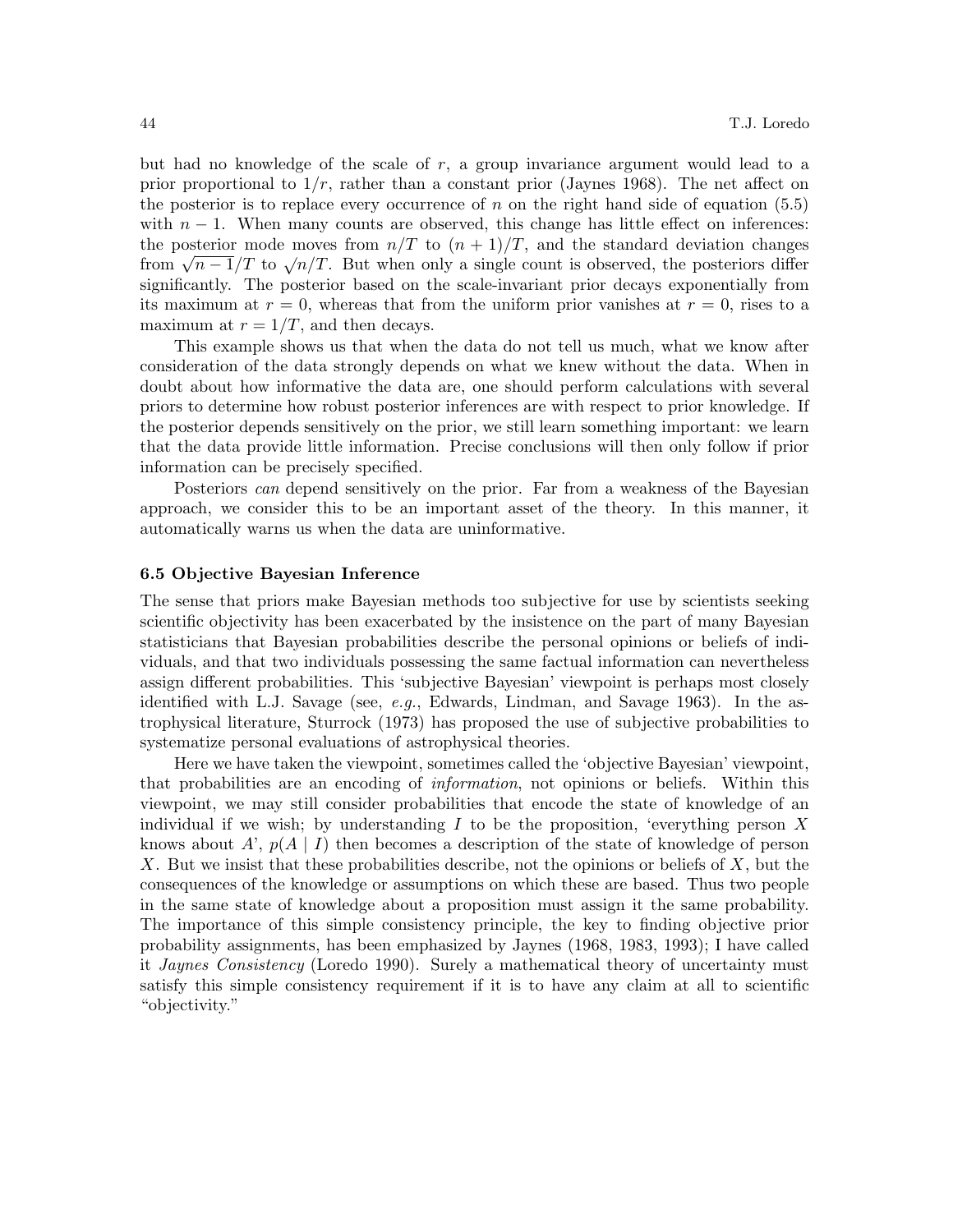The applications discussed here demonstrate the pragmatic and conceptual superiority of Bayesian inference for the analysis of astrophysical data. Jeffreys advocated the use of Bayesian methods in geophysics and astronomy long ago, and developed Bayesian solutions for a wide variety of important problems (Jeffreys 1939); but his work was largely ignored, partly because of conceptual problems that were only resolved by others after his work. In recent years, several investigators have finally taken up Jeffrey's challenge, and have begun applying Bayesian methods to the analysis of a variety of astrophysical data. The work of Kraft, Burrows, and Nousek (1991) analyzing Poisson counting data, of Loredo and Lamb (1992) analyzing the neutrinos observed from supernova SN 1987A, and of Gregory and Loredo (1992) analyzing event arrival times for periodicity, has been mentioned above. Here we briefly mention other published analyses.

Bretthorst (1988) has developed a rich theory for the analysis of data sampled with Gaussian noise, extending earlier work of Jaynes (1987). Applied to periodic models, Bretthorst's algorithm can measure periodic signals with precision and sensitivity greater than that obtained with standard methods based on the discrete Fourier transform, particularly when the signal is more complicated than a single sinusoid. Bretthorst (1988) has presented a preliminary analysis of almost 300 years of sunspot data demonstrating the superiority of Bayesian methods for the analysis of such data.

In another preliminary study, Jaynes (1988) and Bretthorst and Smith (1989) have applied Bretthorst's methods to the problem of resolving closely spaced point sources with separations significantly smaller than the width of the imaging point spread function, demonstrating that Bayesian methods can easily resolve such objects under certain conditions.

Morrow and Brown (1988) have applied Bayesian methods to the analysis of helioseismology data. Their calculation uses prior information about the relationship between the frequencies and wavenumbers of solar oscillations to make an ill-posed fitting problem well-posed.

Goebel, *et al.* (1989) have applied the 'AutoClass II' Bayesian classification program developed by Cheeseman, *et al.* (1988) to the problem of identifying classes of objects in the Low Resolution Spectra (LRS) atlas of objects observed by the Infrared Astronomical Satelite (IRAS). AutoClass II applies Bayesian parameter estimation and model comparison principles to the spectra of over 5000 objects in the atlas to automatically classify the objects into a hierarchy of classes whose number and parameters are found automatically from the data. Many of the resulting classes are in concert with those previously identified by the IRAS Science team and other later investigators, but several new classes were also identified. A number of these have been verified to be distinct classes by independent observations of additional properties of the member objects, such as their spatial distribution. The models underlying AutoClass II are very simple; its great success in classifying IRAS LRS data should motivate its application to other astrophysical data, as well as the extension of the algorithm to more sophisticated models.

Bayesian notions have inspired the development of maximum entropy methods for the deconvolution of astrophysical images, though all published astrophysical applications of such methods have so far relied on frequentist statistical criteria. Recently Gull (1989) and Skilling (1990) have developed a fully Bayesian entropic deconvolution method that provides, not only a single 'best' deconvolution, but a probability distribution for the flux in various regions of the image, allowing calculation of 'error bars.' Sibisi (1990) has applied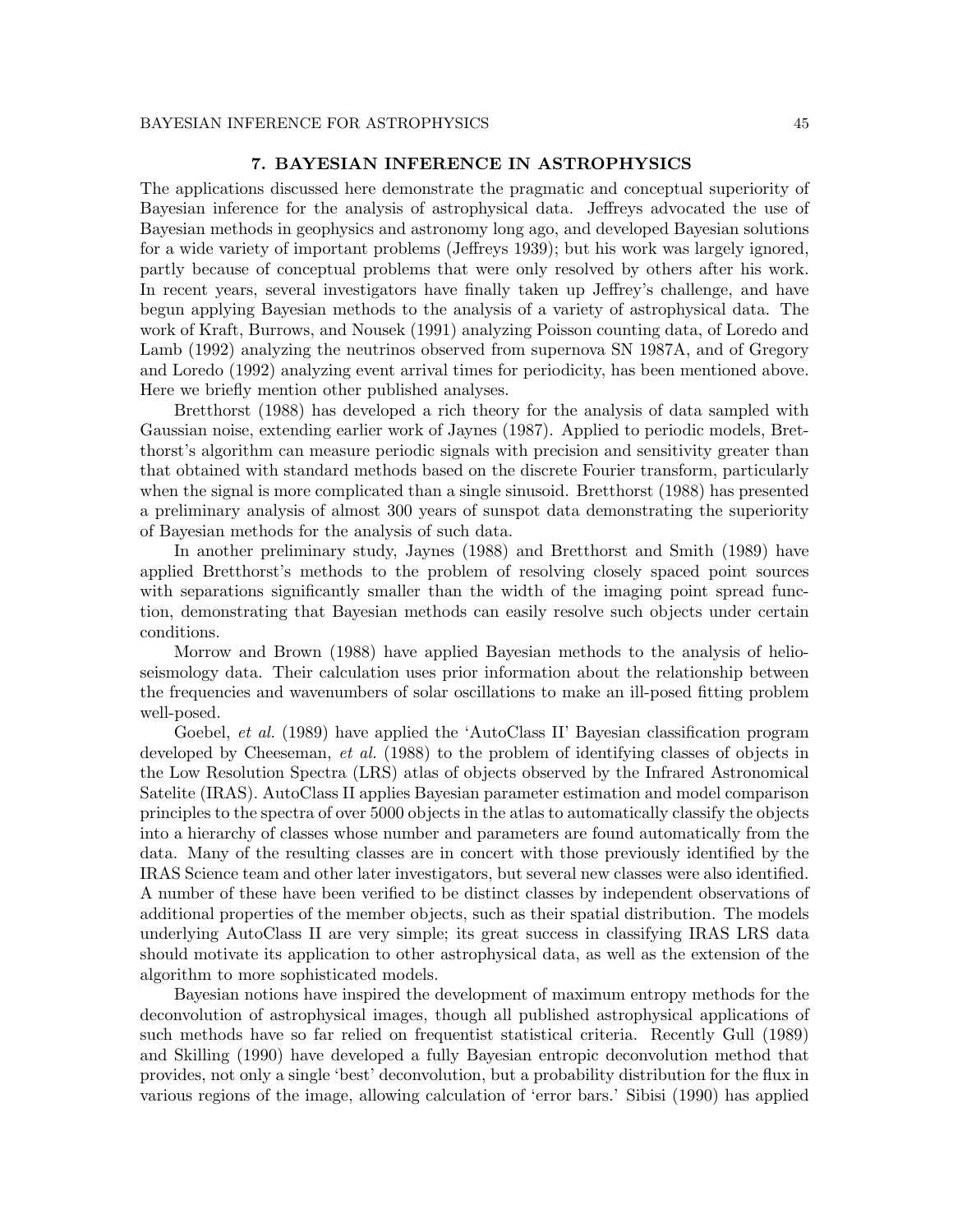this method to the analysis of nuclear magnetic resonance data, but it has yet to be applied to astrophysical data.

The past several decades have seen a growth of interest in Bayesian methods in applied statistics, econometrics, and other fields so rapid that it has been termed a 'Bayesian revolution.' We look forward to a similar revolution occurring in astrophysics—the field for which Laplace first developed such methods—bringing with it new clarity and precision in the quantification of uncertainty, and better enabling astrophysics to fulfill its promise as the arena in which the unifying power of physics can be most spectacularly demonstrated.

ACKNOWLEDGMENTS. It is a pleasure to thank Don Lamb, Phil Gregory, Larry Bretthorst, Ed Jaynes, David Hestenes, and Arnold Zellner for many valuable conversations and for their encouragement. Larry Bretthorst also offered helpful comments on an earlier draft of this work. I am also grateful to Ed Jaynes for access to unpublished manuscripts. This work was supported by NASA grants NGT-50189, NAGW-830, and NAGW-1284 at the University of Chicago, and by a NASA GRO Fellowship, NASA grant NAGW-666, and NSF grants AST-87-14475 and AST-89- 13112 at Cornell University.

#### REFERENCES

- Aczel, J. (1966) Lectures on Functional Equations and their Applications, Academic Press, New York.
- Annis, M., W. Cheston, and H. Primakoff (1953) 'On Statistical Estimation in Physics', Rev. Mod. Phys. 25, 818–830.
- Basu, D. (1975) 'Statistical Information and Likelihood', Sankhya 37, 1-71.
- Basu, D. (1977) 'On the Elimination of Nuisance Parameters', J. Amer. Stat. Assoc. **72**, 355–366.
- Berger, J.O. (1984) 'The Robust Bayesian Viewpoint', in J.B. Kadane (ed.), Robustness of Bayesian Analyses, Elsevier Science Publishers, B.V., p. 63.
- Berger, J.O., and D. A. Berry (1988) 'Statistical Analysis and the Illusion of Objectivity', Amer. Scientist 76, 159.
- Berger, J.O., and R. Wolpert (1984) The Likelihood Principle, Institute of Mathematical Statistics, Hayward, CA.
- Bevington, P.R. (1969) Data Reduction and Error Analysis for the Physical Sciences, McGraw-Hill Book Company, New York.
- Bretthorst, G.L. (1988) Bayesian Spectrum Analysis and Parameter Estimation, Springer-Verlag, New York.
- Bretthorst, G.L. (1990a) 'Bayesian Analysis I: Parameter Estimation Using Quadrature NMR Models', J. Magn. Reson. 88, 533–551.
- Bretthorst, G.L. (1990b) 'Bayesian Analysis II: Signal Detection and Model Selection', J. Magn. Reson. 88, 552–570.
- Bretthorst, G.L. (1990c) 'Bayesian Analysis III: Applications to NMR Signal Detection, Model Selection and Parameter Estimation', J. Magn. Reson. 88, 571-595.
- Bretthorst, G.L., and C.R. Smith (1989) 'Bayesian Analysis of Signals from Closely-Spaced Objects', in R.L. Caswell (ed.), Infrared Systems and Components III, Proc. SPIE 1050.
- Buccheri, R., and O.C. DeJager (1989) 'Detection and Description of Periodicities in Sparse Data. Suggested Solutions to Some Basic Problems', in H. Ogelman and E.P.J. van den Heuvel (eds.), Timing Neutron Stars, Kluwer Academic Publishers, Dordrecht, pp. 95–111.
- Cheeseman, P., J. Kelly, M. Self, J. Stutz, W. Taylor, and D. Freeman (1988) 'AutoClass: A Bayesian Classification System', in J. Laird (ed.), Proceedings of the 5th International Conference on Machine Learning, Morgan Kaufmann Publishers, Inc., San Mateo, CA, pp. 54–64.
- Cherry, M.L., E.L. Chupp, P.P. Dunphy, D.J. Forrest, and J.M. Ryan (1980) 'Statistical Evaluation of Gamma-Ray Line Observations', Ap. J. 242, 1257.
- Cleveland, T. (1983) 'The Analysis of Radioactive Decay With a Small Number of Counts by the Method of Maximum Likelihood', Nuc. Instr. and Meth. 214, 451–458.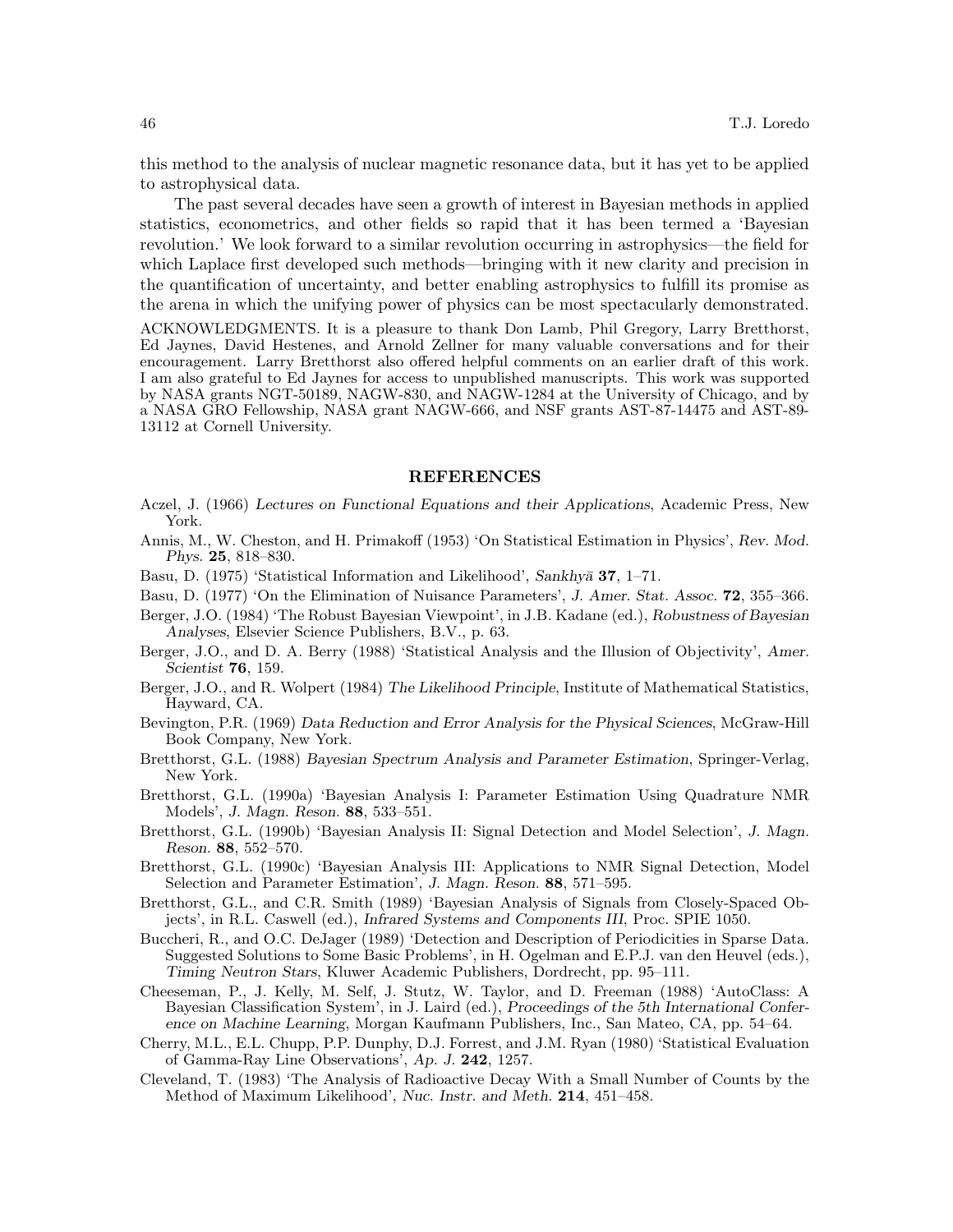- Collura, A., A. Maggio, S. Sciortino, S. Serio, G.S. Vaiana, and R. Rosner (1987) 'Variability Analysis in Low Count Rate Sources', Ap. J. 315, 340–348.
- Cornfield, J. (1969) 'The Bayesian Outlook and its Application', Biometrics 25, 617–642.
- Dawid, A.P. (1980) 'A Bayesian Look at Nuisance Parameters', in J.M. Bernardo, M.H. DeGroot, D.V. Lindley, and A.F.M. Smith (eds.), Bayesian Statistics, University Press, Valencia, Spain, p. 167.
- Eadie, W.T., D. Drijard, F.E. James, M. Roos, and B. Sadoulet (1971) Statistical Methods in Experimental Physics, North-Holland Publishing Company, Amsterdam.
- Edwards, W., H. Lindman, and L.J. Savage (1963) 'Bayesian Statistical Inference for Psychological Research', Psych. Rev. 70, 193; reprinted in J.B. Kadane (ed.), Robustness of Bayesian Analyses, Elsevier Science Publishers, B.V., p. 1.
- Efron, B. (1975) 'Biased Versus Unbiased Estimation', Adv. Math. 16, 259.
- Efron, B. (1978) 'Controversies in the Foundations of Statistics', Math. Monthly.?, 231–246.
- Feigelson, E.D. (1989) 'Statistics in Astronomy', in S. Kotz and N.L. Johnson (eds.), Encyclopedia of Statistical Science, Supplement Volume, John Wiley and Sons, New York, p. 7.
- Garret, A.J.M. (1991) 'Ockham's Razor', in W.T. Grandy and L. Schick (eds.), Maximum Entropy and Bayesian Methods, Kluwer Academic Publishers, Dordrecht, in press.
- Gehrels, N. (1986) 'Confidence Limits for Small Numbers of Events in Astrophysical Data', Ap. J. 303, 336–346.
- Geisser, S. (1988) 'The Future of Statistics in Retrospect', in J.M. Bernardo, M.H. DeGroot, D.V. Lindley, and A.F.M. Smith (eds.), Bayesian Statistics 3, Oxford University Press, pp. 147–158.
- Goebel, J., K. Volk, H. Walker, F. Gerbault, P. Cheeseman, M. Self, J. Stutz, and W. Taylor (1989) 'A Bayesian Classification of the IRAS LRS Atlas', Astr. Ap. 222, L5–L8.
- Good, I.J. (1950) Probability and the Weighing of Evidence, Griffin, London.
- Gregory, P.C., and T.J. Loredo (1992) 'A New Method for the Detection of a Periodic Signal of Unknown Shape and Period', submitted to Ap. J..
- Gull, S.F. (1988) 'Bayesian Inductive Inference and Maximum Entropy', in G.J. Erickson and C.R. Smith (eds.), Maximum-Entropy and Bayesian Methods in Science and Engineering, Vol. 1, Kluwer Academic Publishers, Dordrecht, p. 53.
- Gull, S.F. (1989) 'Developments in Maximum Entropy Data Analysis', in J. Skilling (ed.), Maximum-Entropy and Bayesian Methods, Kluwer Academic Publishers, Dordrecht, p. 53.
- Hearn, D. (1969) 'Consistent Analysis of Gamma-Ray Astronomy Experiments', Nuc. Instr. and Meth. 70, 200.
- Helene, O. (1983) 'Upper Limit of Peak Area', Nuc. Instr. and Meth. 212, 319–322.
- Hestenes, D. (1989) 'Toward a Modeling Theory of Physics Instruction', Am. J. Phys. ?, ?.
- Hillas, A.M. (1975) 'Note on the Probability of Observing an Excessive Number of Counts', Proc. 14th International Cosmic Ray Conference, 9, 3439–3443.
- Howson , C., and P. Urbach (1989) Scientific Reasoning: The Bayesian Approach, Open Court Press, LaSalle, IL.
- Jaynes, E.T. (1968) 'Prior Probabilities', IEEE Trans. **SSC-4**, 227. Reprinted in Jaynes (1983).
- Jaynes, E.T. (1973) 'The Well-Posed Problem', Found. of Phys. 3, 477. Reprinted in Jaynes (1983).
- Jaynes, E.T. (1976) 'Confidence Intervals vs. Bayesian Intervals', in W.L. Harper and C.A. Hooker (eds.), Foundations of Probability Theory, Statistical Inference, and Statistical Theories of Science, D. Reidel Pub. Co., Dordrecht, p. 252. Reprinted in Jaynes (1983).
- Jaynes, E.T. (1978) 'Where Do We Stand on Maximum Entropy', in R.D. Levine and M. Tribus (eds.), The Maximum Entropy Formalism, MIT Press, Cambridge, p. 15. Reprinted in Jaynes (1983).
- Jaynes, E.T. (1980) 'Marginalization and Prior Probabilities', in A. Zellner (ed.), Bayesian Analysis in Econometrics and Statistics, North-Holland, Amsterdam, p. 43. Reprinted in Jaynes (1983).
- Jaynes, E.T. (1983) Papers on Probability, Statistics, and Statistical Physics (ed. R.D. Rosenkrantz), D. Reidel Pub. Co., Dordrecht.
- Jaynes, E.T. (1986) 'Bayesian Methods: General Background', in J.H. Justice (ed.), *Maximum*-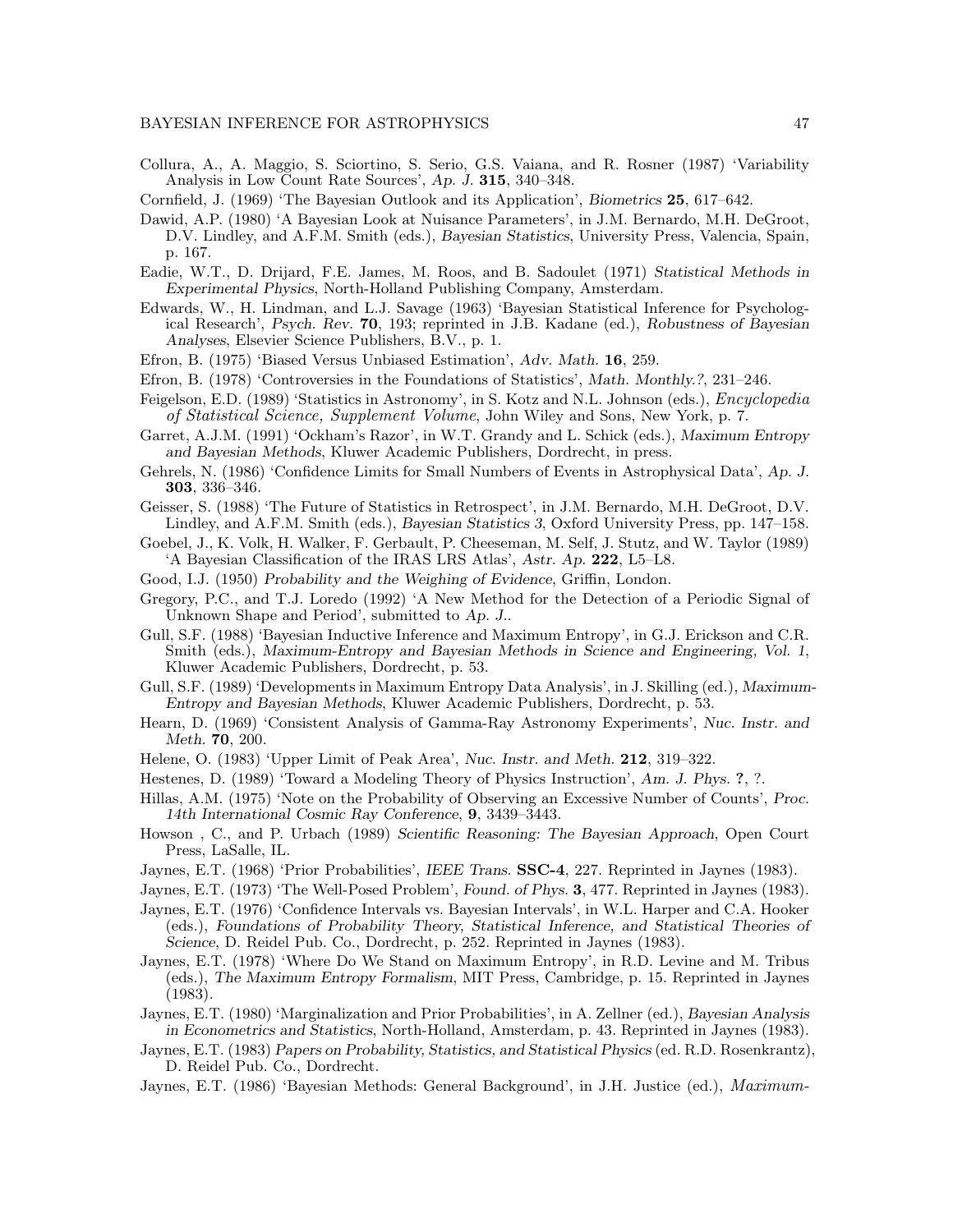Entropy and Bayesian Methods in Applied Statistics, Cambridge University Press, Cambridge, p. 1.

- Jaynes, E.T. (1987) 'Bayesian Spectrum and Chirp Analysis', in C.R. Smith and G.J. Erickson (eds.), Maximum-Entropy and Bayesian Spectral Analysis and Estimation Problems, D. Reidel Publishing Company, Dordrecht, p. 1.
- Jaynes, E.T. (1988) 'Detection of Extra-Solar System Planets', in G.J. Erickson and C.R. Smith (eds.), Maximum-Entropy and Bayesian Methods in Science and Engineering, Vol. 1, Kluwer Academic Publishers, Dordrecht, p. 147.
- Jaynes, E.T. (1990) 'Probability Theory as Logic', in P. Fougere (ed.), Maximum Entropy and Bayesian Methods, Kluwer Academic Publishers, Dordrecht.
- Jaynes, E.T. (1993) Probability Theory—The Logic of Science, in preparation.
- Jefferys, W., and J. Berger (1992) 'Ockham's Razor and Bayesian Analysis', Am. Scientist 80, 64–72.
- Jeffreys, H. (1939) Theory of Probability, Oxford University Press, Oxford (3d revised edition 1961).
- Kendall, M., and A. Stuart (1979) The Advanced Theory of Statistics, Vol. 2: Inference and Relationships, Charles Griffin & Company Limited, London.
- Kraft, R.P., D.N. Burrows, and J.A. Nousek (1991) 'Determination of Confidence Limits for Experiments with Low Numbers of Counts', Ap. J., in press.
- Lampton, M., B. Margon, and S. Bowyer (1976) 'Parameter Estimation in X-Ray Astronomy', Ap. J. 208, 177.
- Leahy, D.A., W. Darbro, R.F. Elsner, M.C. Weisskopf, P.G. Sutherland, S. Kahn, and J.E. Grindlay (1983) 'On Searches for Pulsed Emission with Application to Four Globular Cluster X-Ray Sources: NGC 1851, 6441, 6624, and 6712', Ap. J. 266, 160–170.
- Leahy, D.A., R.F. Elsner, and M.C. Weisskopf (1983) 'On Searches for Periodic Pulsed Emission: The Rayleigh Test Compared to Epoch Folding', Ap. J. 272, 256–258.
- Lee, Peter M. (1989) Bayesian Statistics: An Introduction, Oxford University Press, New York.
- Li, T.-P., and Y.-Q. Ma (1983) 'Analysis Methods for Results in Gamma-Ray Astronomy', Ap. J. 272, 317–324.
- Lindley, D.V. (1990) 'The 1988 Wald Memorial Lectures: The Present Position in Bayesian Statistics', Statistical Science 5, 44–89.
- Lindley, D.V., and L.D. Phillips (1976) 'Inference for a Bernoulli Process (a Bayesian View)', Am. Statistician 30, 112–119.
- Lobo, J.A. (1990) 'Estimation of the Arrival Times of Gravitational Waves From Coalescing Binaries: The Performance of a Long-Baseline Interferometric Gravitational Wave Antenna', Mon. Not. Roy. Astr. Soc. 247, 573–583.
- Loredo, T.J. (1990) 'From Laplace to Supernova SN 1987A: Bayesian Inference in Astrophysics', in P. Fougère (ed.) Maximum-Entropy and Bayesian Methods, Kluwer Academic Publishers, Dordrecht, pp. 81–142.
- Loredo, T.J. and D.Q. Lamb (1989) 'Neutrinos from SN 1987A: Implications for Cooling of the Nascent Neutron Star and the Mass of the Electron Antineutrino', in E. Fenyves (ed.), Proceedings of the Fourteenth Texas Symposium on Relativistic Astrophysics, Ann. N. Y. Acad. Sci. 571, 601.
- Loredo, T.J. and D.Q. Lamb (1992) 'Bayesian Analysis of Neutrinos from SN 1987A: Implications for Cooling of the Nascent Neutron Star and for the Mass of the Electron Antineutrino', submitted to Phys. Rev. D.
- MacKay, D. (1992) 'Bayesian Interpolation', submitted to Neural Computation.
- Mardia, K.V. (1972) Statistics of Directional Data, Academic Press, London.
- Morrow, C.A., and T.M. Brown (1988) 'A Bayesian Approach to Ridge Fitting in the  $\omega k$ Diagram of the Solar Five-Minute Oscillations', in J. Christensen-Dalsgaard and S. Frandsen (eds.), Advances in Helio- and Asteroseismology, International Astronomical Union, pp. 485– 489.
- Nicholson, W.L. (1966) 'Statistics of Net-Counting-Rate Estimation with Dominant Background